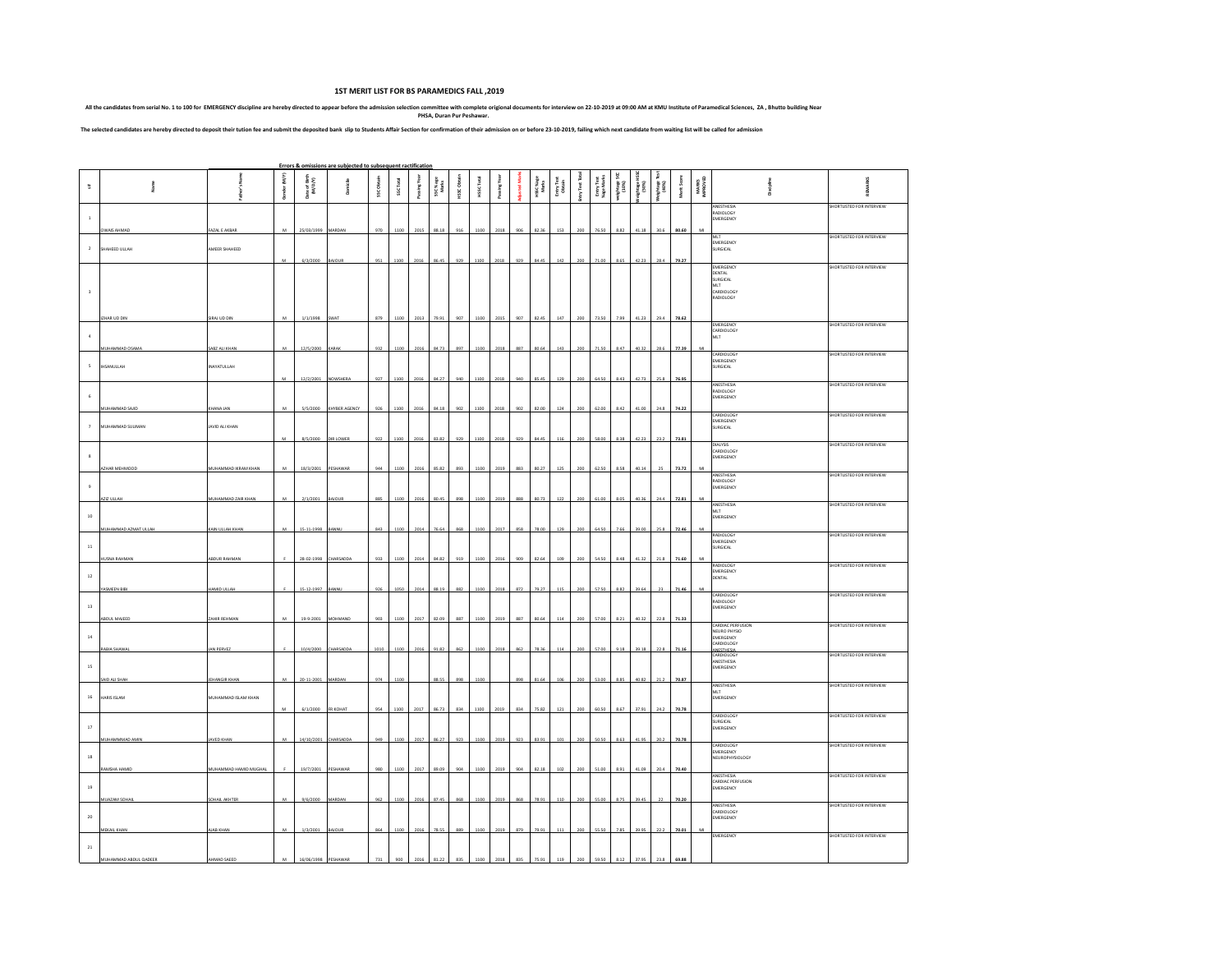| $\mathbf{22}$ |                          |                           |                |             |                     |     |      |      |         |                |      |      |     |       |                 |     |       |      |       |      |       |   | DENTAL<br>MLT<br>EMERGENCY                   | HORTLISTED FOR INTERVIEW  |
|---------------|--------------------------|---------------------------|----------------|-------------|---------------------|-----|------|------|---------|----------------|------|------|-----|-------|-----------------|-----|-------|------|-------|------|-------|---|----------------------------------------------|---------------------------|
|               | <b>MEHMOOD KHAN</b>      | MIR QADAR KHAM            | $\mathbf{M}$   | 12/6/1999   | AT)                 | 752 | 1100 | 2014 | 68.3636 | 894            | 1100 | 2017 | 884 | 80.36 | 114             | 200 | 57.00 | 6.84 | 40.18 | 22.8 | 69.82 | M |                                              |                           |
| $\bf{23}$     |                          |                           |                |             |                     |     |      |      |         |                |      |      |     |       |                 |     |       |      |       |      |       |   | ANESTHESIA<br>EMERGENCY<br>SURGICAL          | SHORTLISTED FOR INTERVIEW |
|               | <b>ID HUSSAI</b>         | AQEER HUSSAI              |                | 17-12-2000  |                     | 944 | 110  |      | 85.82   | 899            | 1100 | 2018 | 899 | 81.73 |                 |     | 50.50 |      |       |      | 69.65 |   |                                              |                           |
| 24            |                          |                           |                |             |                     |     |      |      |         |                |      |      |     |       |                 |     |       |      |       |      |       |   | SURGICAL<br>ICU<br>EMERGENCY                 | SHORTLISTED FOR INTERVIEW |
|               | MAULLAH KHAM             | <b><i>FOUNAS KHAN</i></b> | M              | 9/10/2000   | <b>LAKKI MARWAT</b> | 941 | 1100 | 2017 | 85.55   | 778            | 1100 | 2019 | 778 | 70.73 | 128             | 200 | 64.00 | 8.55 | 35.36 | 25.6 | 69.52 |   |                                              |                           |
| $\bf 25$      |                          |                           |                |             |                     |     |      |      |         |                |      |      |     |       |                 |     |       |      |       |      |       |   | RADIOLOGY<br>EMERGENCY<br>NEURO              | SHORTLISTED FOR INTERVIEW |
|               | AKA ULLAH KHATAK         | BADSHA ZAD GUL            |                | 9/8/2000    | MARDAN              | 957 | 1100 |      | 87.00   | 880            | 1100 |      | 880 | 80.00 |                 | 200 | 51.50 | R 70 | o.or  |      | 69.30 |   |                                              |                           |
| $26\,$        |                          |                           |                |             |                     |     |      |      |         |                |      |      |     |       |                 |     |       |      |       |      |       |   | ANESTHESIA<br>MLT<br><b>EMERGENCY CARE</b>   | SHORTLISTED FOR INTERVIEW |
|               | ULZAMA                   | KHELWAT KHAI              |                | 14-03-2001  | <b>BARA</b>         | 919 |      |      | 87.1    | 846            | 1100 | 2019 |     | 76.9  |                 |     | 55.0  |      |       |      | 69.17 |   |                                              |                           |
| $\bf 27$      |                          |                           |                |             |                     |     |      |      |         |                |      |      |     |       |                 |     |       |      |       |      |       |   | MLT<br>EMERGENCY<br>DENTAL                   | SHORTLISTED FOR INTERVIEW |
|               | <b>MUHAMMAD BILA</b>     | <b>JUSRAT ALI</b>         | s.             | 1/4/2000    | PESHAWAR            | 813 | 1100 | 2016 | 73.91   | R <sub>S</sub> | 1100 | 2018 | 858 | 78.00 |                 |     | 56.50 | 720  | 200   |      | 68.99 |   |                                              |                           |
| 28            | JAWAD MAHMOOD            | HIDAYAT ULLAH             |                |             |                     |     |      |      |         |                |      |      |     |       |                 |     |       |      |       |      |       |   | EMERGENCY<br>CARDIOLOGY<br><b>DENTAL</b>     | SHORTLISTED FOR INTERVIEV |
|               |                          |                           |                | 3/3/2001    | ARDA                | 930 | 100  | 201  | 84.55   | 819            | 1100 | 2019 |     | (4.4) |                 |     |       |      |       |      | 68.8  |   |                                              |                           |
| $_{\rm 29}$   |                          |                           |                |             |                     |     |      |      |         |                |      |      |     |       |                 |     |       |      |       |      |       |   | ANESTHESIA<br>MLT                            | SHORTLISTED FOR INTERVIEW |
|               | MIAN BILAWAL HABIE       | HABIB ULLAH JAN           | $\overline{M}$ | 10/3/2002   | PESHAWA             | 914 | 1100 |      | 83.05   | 861            | 1100 | 2019 | 861 | 78.27 |                 |     | 53.50 |      |       |      | 68.85 |   | <b>EMERGENCY</b>                             |                           |
| 30            |                          |                           |                |             |                     |     |      |      |         |                |      |      |     |       |                 |     |       |      |       |      |       |   | CARDIOLOGY<br>RADIOLOGY                      | SHORTLISTED FOR INTERVIEW |
|               | <b>HEEDA MUHAMM</b>      | <b>IUHAMMAD JAN</b>       |                | 7/4/2002    |                     | 969 | 1100 | 2017 | 88.09   | 919            | 1100 | 2019 | 919 | 83.55 |                 |     | 45.50 | 8.8  |       |      | 68.78 |   | EMERGENCY                                    |                           |
|               |                          |                           |                |             |                     |     |      |      |         |                |      |      |     |       |                 |     |       |      |       |      |       |   | CARDIOLOGY<br>RADIOLOGY                      | SHORTLISTED FOR INTERVIEW |
| $_{\rm 31}$   | ROON KHAN                | <b>MUHAMMAD IQBA</b>      | M              | 11/1/2000   |                     | 889 |      |      |         | 888            | 1100 |      | 878 | 79.82 |                 |     | 15    |      |       |      | 68.59 |   | EMERGENCY<br><b>DENTAL</b><br><b>NESTHES</b> |                           |
|               |                          |                           |                |             |                     |     |      |      |         |                |      |      |     |       |                 |     |       |      |       |      |       |   | MLT<br>MLT<br>EMERGENCY                      | SHORTLISTED FOR INTERVIEW |
| $_{32}$       | MUHAMMAD ANAS KHAN       | TEHSEEN ULLAH             |                | 15/3/2002   | HARSADD             |     |      |      |         |                |      |      |     |       |                 |     |       |      |       |      | 68.50 |   | <b>DENTAL</b>                                |                           |
|               |                          |                           |                |             |                     |     |      |      |         |                |      |      |     |       |                 |     |       |      |       |      |       |   | MLT<br>DIALYSIS<br>EMERGENCY                 | SHORTLISTED FOR INTERVIEW |
| $_{\rm 33}$   | <b>MUSHTAQ AHMAD</b>     | AZRAT RAHMAN              |                | 1/10/1999   |                     | 878 |      | 201  | 79.82   | 893            | 1100 | 2018 |     | 81.0  |                 |     | 50.0  |      |       |      | 68.48 |   |                                              |                           |
|               |                          |                           |                |             |                     |     |      |      |         |                |      |      |     |       |                 |     |       |      |       |      |       |   | RADIOLOGY<br>EMERGENCY                       | SHORTLISTED FOR INTERVIEW |
| $_{34}$       | ABDUL SALAM              | AMIR REHMAN               |                | 19-06-200   |                     |     |      |      |         |                |      |      |     |       |                 |     |       |      |       |      | 67.9  |   | DIALYSIS                                     |                           |
|               |                          |                           |                |             |                     |     |      |      |         |                |      |      |     |       |                 |     |       |      |       |      |       |   | EMERGENCY<br><b>DENTAL</b>                   | SHORTLISTED FOR INTERVIEW |
| 35            | EHAN ULLAI               | MUHAMMAD SULAIMAN         | M              | 5/6/2000    |                     | 881 | 1100 | 2016 | 80.09   | 845            | 1100 | 2019 | 835 | 75.91 | 109             | 200 | 54.50 | 8.01 | 37.95 | 21.8 | 67.76 | M | URGICAL                                      |                           |
|               |                          |                           |                |             |                     |     |      |      |         |                |      |      |     |       |                 |     |       |      |       |      |       |   | CARDIOLOGY<br>EMERGENCY                      | SHORTLISTED FOR INTERVIEW |
| $_{\rm 36}$   | HNOOR                    | HAHID IQBAL               |                |             |                     |     |      |      |         |                |      |      |     |       |                 |     |       |      |       |      |       |   | <b>URGICAL</b>                               |                           |
|               |                          |                           |                | 14-08-2000  | <b>IOWSHEI</b>      |     | 1100 | 2016 | 73.27   | 863            | 1100 | 2018 | 853 | 77.55 |                 |     | 54.01 | 7.33 | 8.77  |      |       |   | NEURO PHYSIC<br><b>ANESTHESIA</b>            | SHORTLISTED FOR INTERVIEW |
| 37            |                          |                           |                | 1/3/2000    |                     |     |      |      | 76.8    | 797            | 1100 |      | 787 |       |                 |     | 60.5  |      |       |      |       |   | EMERGENCY                                    |                           |
|               | <b>JON KAMA</b>          | MOHAMMAD DIN              |                |             | <b>HARSAL</b>       |     | 110  |      |         |                |      | 2016 |     |       |                 |     |       |      |       |      |       |   | <b>DIALYSIS</b><br>RADIOLOGY<br>EMERGENCY    | SHORTLISTED FOR INTERVIEW |
| $_{38}$       |                          |                           |                |             |                     |     |      |      |         |                |      |      |     |       |                 |     |       |      |       |      |       |   |                                              |                           |
|               |                          | AYAT FAROOQ               |                | 15-08-1999  | NOWSHERA            | 844 | 1100 | 2015 | 76.73   | 831            | 1100 | 2017 | 831 | 75.55 | 111             | 200 | 55.50 | 7.67 | 37.77 | 22.2 | 67.65 |   | ARDIOLOG'<br>SURGICAL                        | SHORTLISTED FOR INTERVIEW |
| 39            |                          |                           |                |             |                     |     |      |      |         |                |      |      |     |       |                 |     |       |      |       |      |       |   | <b>EMERGENCY</b>                             |                           |
|               | AIZA UBAIE               | UBAID ULLAH SHAH          |                | 27-11-2001  |                     |     |      | 2017 | 89.64   | 888            | 1100 | 2019 | 888 | 80.73 |                 |     | 15.50 |      |       |      | 67.53 |   | <b>DENTAL</b><br>EMERGENCY                   | SHORTLISTED FOR INTERVIEW |
| 40            |                          |                           |                |             |                     | 869 | 1100 |      | 79.00   | gea            | 1100 |      |     | 77.64 |                 |     | 52.00 | 7.90 |       |      | 67.52 |   | RADIOLOGY                                    |                           |
|               | <b>HAMID UR REHMAL</b>   | CHALIL UR REHMAL          |                | 3/3/1999    |                     |     |      |      |         |                |      | 2016 |     |       |                 |     |       |      |       |      |       |   | <b>MERGENC</b><br><b>URGICAL</b>             | SHORTLISTED FOR INTERVIEV |
| $41\,$        | AMIR SOHAIL              | <b>AMIR AFSAR</b>         |                | $0.5 - 200$ | DIR UPPEI           |     |      | 201  |         | 963            | 1100 | 2019 |     |       |                 |     | 37.50 | 8.63 |       |      | 67.4  |   | MESTHESIA                                    |                           |
|               |                          |                           |                |             |                     |     | 110  |      | 86.27   |                |      |      |     |       |                 |     |       |      |       |      |       |   |                                              | SHORTLISTED FOR INTERVIEW |
| $42\,$        | MUHAMMAD MURAD           | <b>ZZAT UR REHMAN</b>     | M              | 25-04-1996  | CHARSADD            | 840 | 1050 | 2013 | 80.00   | 870            | 1100 | 2015 | 870 | 79.09 |                 | 20C | 49.00 | 800  | 39.55 | 196  | 67.15 |   |                                              |                           |
|               |                          |                           |                |             |                     |     |      |      |         |                |      |      |     |       |                 |     |       |      |       |      |       |   | DIALYSIS<br>CARDIOLOGY                       | SHORTLISTED FOR INTERVIEW |
| $43\,$        |                          |                           |                |             |                     |     |      |      |         |                |      |      |     |       |                 |     |       |      |       |      |       |   | EMERGENCY                                    |                           |
|               | SYED MOIZ UL HASSAN SHAH | .<br>Mubarik ali shar     |                | 9/9/2003    | ANSER               |     | 100  | 2017 |         | 860            | 1100 | 2019 |     | 78.18 |                 |     |       |      |       |      |       |   | RADIOLOGY<br>EMERGENCY                       | SHORTLISTED FOR INTERVIEW |
| 44            | <b>NUHAMMAD NOMAN</b>    | ASHIM ALI KHAN            |                |             |                     |     |      |      |         |                |      |      |     |       |                 |     |       |      |       |      |       |   | ENTAL                                        |                           |
|               |                          |                           | $\overline{M}$ | 8/3/2002    |                     |     | 1100 | 2017 | 90.18   | 954            | 1100 | 2019 | 954 | 86.73 |                 |     | 36.50 | 90   |       |      | 66.98 |   | CARDIOLOGY<br>MERGENCY                       | SHORTLISTED FOR INTERVIEW |
| $45\,$        | HASHIR TAJ               | MUDASSIR TAJ              |                |             |                     |     |      |      |         |                |      |      |     |       |                 |     |       |      |       |      |       |   |                                              |                           |
|               |                          |                           | $\overline{M}$ | 1/3/1998    | ESHAWAR             | 928 | 1100 | 2013 | 84.36   | 828            | 1100 | 2015 | 828 | 75.27 | 10 <sup>4</sup> | 200 | 52.00 | 8.44 | 37.64 | 20.8 | 66.87 |   | EMERGENCY<br>RADIOLOGY                       | SHORTLISTED FOR INTERVIEW |
| 46            |                          |                           |                |             |                     |     |      |      |         |                |      |      |     |       |                 |     |       |      |       |      |       |   | MLT <sup>.</sup>                             |                           |
|               | <b>IUHAMMAD AFTAB</b>    | HAD MUHAMMAD              | M              | 10/8/2000   | BATTAGRAM           | 919 |      |      | 83.55   | 874            | 1100 | 2019 |     | 78.55 |                 |     |       |      |       |      | 66.83 | M | SURGICAL<br>ANESTHESIA                       | SHORTLISTED FOR INTERVIEW |
| $47\,$        |                          |                           |                |             |                     |     |      |      |         |                |      |      |     |       |                 |     |       |      |       |      |       |   | EMERGENCY                                    |                           |
|               |                          |                           |                |             |                     |     |      |      |         |                |      |      |     |       |                 |     |       |      |       |      |       |   |                                              |                           |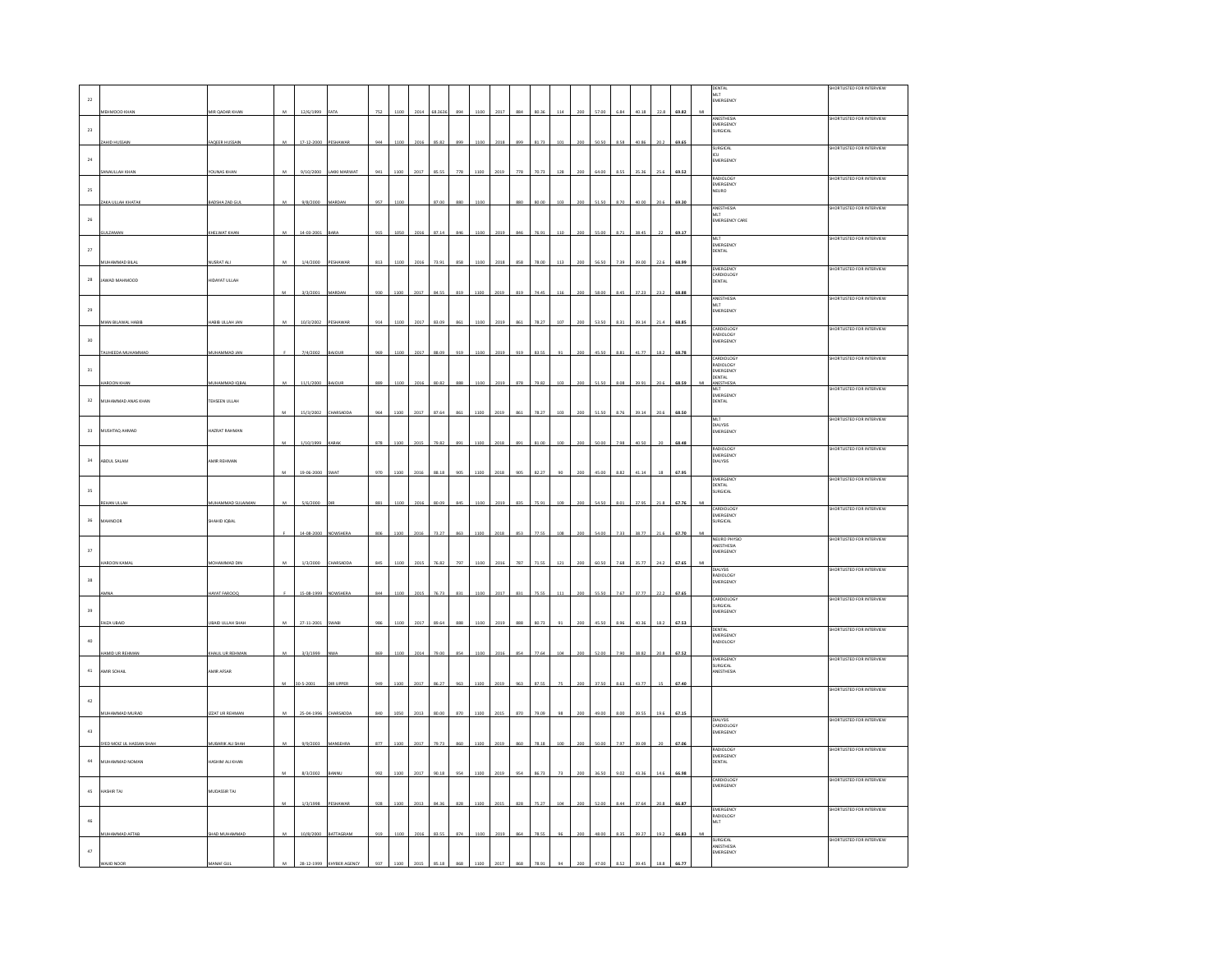|                      |                       |                            |                |                      |               |     |      |      |       |     |      |      |     |       |    |     |       |      |       |      |       | CARDIAC PERFUSION<br>CARDIOLOGY                   | HORTLISTED FOR INTERVIEW         |
|----------------------|-----------------------|----------------------------|----------------|----------------------|---------------|-----|------|------|-------|-----|------|------|-----|-------|----|-----|-------|------|-------|------|-------|---------------------------------------------------|----------------------------------|
| 48                   |                       |                            |                |                      |               |     |      |      |       |     |      |      |     |       |    |     |       |      |       |      |       | MERGENCY                                          |                                  |
|                      | <b>BAID ULLAH</b>     | AIF ULLAH KHAM             | $\overline{M}$ | 29-04-2001           |               | 936 | 1050 | 2017 | 89.14 | 902 | 1100 | 2019 | 902 | 82.00 | 83 |     | 41.50 | 8.91 |       |      |       | RADIOLOGY                                         | SHORTLISTED FOR INTERVIEW        |
| 49                   |                       |                            |                |                      |               |     |      |      |       |     |      |      |     |       |    |     |       |      |       |      |       | EMERGENCY<br><b>JENTAL</b>                        |                                  |
|                      | MUHAMMAD HARIS        | ZAID ULLAH                 | M              | 1/5/2001             | CARA          | 906 | 1100 |      | 82.36 | 914 | 1100 |      | 914 | 83.09 | 83 | 200 | 41.50 | 8.24 | 41.55 | 16.6 | 66.38 |                                                   |                                  |
|                      |                       |                            |                |                      |               |     |      |      |       |     |      |      |     |       |    |     |       |      |       |      |       | EMERGENCY                                         | SHORTLISTED FOR INTERVIEW        |
| 50                   |                       |                            |                |                      |               |     |      |      |       |     |      |      |     |       |    |     |       |      |       |      |       |                                                   |                                  |
|                      | NOOR KHALID           | MUHAMMAD KHALID MATEEN     |                | 24-2-2001            | WAB           | 918 | 1100 | 201  | 83.4  | 893 | 110  | 201  | 891 | 81.00 |    |     | 43.50 | 8.35 | 40.5  | 17.  | 66.25 |                                                   |                                  |
|                      |                       |                            |                |                      |               |     |      |      |       |     |      |      |     |       |    |     |       |      |       |      |       | MLT<br>RADIOLOGY<br>EMERGENCY                     | SHORTLISTED FOR INTERVIEW        |
| ${\sf s}_1$          |                       |                            |                |                      |               |     |      |      |       |     |      |      |     |       |    |     |       |      |       |      |       |                                                   |                                  |
|                      | BDUL MOIZ KHA         | AEED KHAN                  |                | 28/10/1999           |               | 967 |      |      |       |     |      |      | 889 | 60.8  |    |     |       |      |       |      |       |                                                   |                                  |
|                      |                       |                            |                |                      |               |     |      |      |       |     |      |      |     |       |    |     |       |      |       |      |       | ANESTHESIA<br><b>PIPE IAIO</b>                    | HORTLISTED FOR INTERVIEW         |
| 52                   |                       |                            |                |                      |               |     |      |      |       |     |      |      |     |       |    |     |       |      |       |      |       | EMERGENCY                                         |                                  |
|                      | <b>ZZAH ARSHAD</b>    | <b>ARSHAD HUSSAI</b>       |                | $18 - 11 - 2001$     | PESHAWAR      | 947 | 1100 | 2017 |       | 859 | 1100 | 2019 | 859 | 78.09 |    | 200 | 45.00 | 8.61 | 39.05 |      | 65.65 | ANESTHESIA                                        | HORTLISTED FOR INTERVIEW         |
| 53                   |                       |                            |                |                      |               |     |      |      |       |     |      |      |     |       |    |     |       |      |       |      |       | MLT<br>EMERGENCY                                  |                                  |
|                      | <b>AZIZ ULLAH</b>     | AR KHAN                    |                | 5/1/2002             | AJOUR         | 889 | 110  | 201  | 80.82 | 816 | 1100 |      | 816 | 74.18 |    | 200 |       | 8.08 | 37.09 | 20.4 | 65.57 |                                                   |                                  |
|                      |                       |                            |                |                      |               |     |      |      |       |     |      |      |     |       |    |     |       |      |       |      |       | MIT.                                              | SHORTLISTED FOR INTERVIEW        |
| 54                   |                       |                            |                |                      |               |     |      |      |       |     |      |      |     |       |    |     |       |      |       |      |       | CARDIOLOGY<br>EMERGENCY                           |                                  |
|                      |                       |                            |                |                      |               |     |      |      |       |     |      |      |     |       |    |     |       |      |       |      |       |                                                   |                                  |
|                      | ARIF KAMAL            | <b>MUHAMMAD YAQUB KHAN</b> |                | 9/9/2000             | LAKKI MARWAT  | 878 | 110  | 201  | 79.82 | 857 | 110  |      | 857 | 77.91 |    | 200 | 46.50 | 7.98 | 38.95 | 18.6 | 65.54 |                                                   |                                  |
|                      |                       |                            |                |                      |               |     |      |      |       |     |      |      |     |       |    |     |       |      |       |      |       | RADIOLOGY<br>EMERGENCY                            | SHORTLISTED FOR INTERVIEW        |
| 55                   | ARYAL BANGASH         | NIZAM UD DIN               |                |                      |               |     |      |      |       |     |      |      |     |       |    |     |       |      |       |      |       | <b>RESP THERAPY</b>                               |                                  |
|                      |                       |                            |                | 25-9-2001            | KURRAM AGENCY | 957 | 1100 | 2017 | 87.00 | 849 | 1100 | 2019 | 849 | 77.18 |    | 200 | 45.00 | 8.70 | 38.59 |      | 65.29 | ANESTHESIA                                        | SHORTLISTED FOR INTERVIEW        |
|                      |                       |                            |                |                      |               |     |      |      |       |     |      |      |     |       |    |     |       |      |       |      |       | CARDIOLOGY<br>EMERGENCY                           |                                  |
| 56                   | MUHAMMAD ASIF REHMAN  | MEHER REHMAN               |                |                      |               |     |      |      |       |     |      |      |     |       |    |     |       |      |       |      |       | MIT                                               |                                  |
|                      |                       |                            |                | 3/9/2000             | NOWSHERA      |     |      |      |       |     |      |      |     |       |    |     |       |      |       |      | 65.21 | URGICA<br>EMEREGENCY                              | SHORTLISTED FOR INTERVIEW        |
| $57\,$               |                       |                            |                |                      |               |     |      |      |       |     |      |      |     |       |    |     |       |      |       |      |       | CARDIOLOGY<br>RESPIRATORY THERAPY & ICU           |                                  |
|                      | <b>ILIAMMAD ISRAE</b> | HAH AMBAI                  |                | 5/1/200              | <b>WAT</b>    | 919 |      |      | 925   |     |      |      |     |       |    |     |       |      |       |      |       |                                                   |                                  |
|                      |                       |                            |                |                      |               |     |      |      |       |     |      |      |     |       |    |     |       |      |       |      |       | ANESHTHESIA                                       | HORTLISTED FOR INTERVIEW         |
| $58$                 |                       |                            |                |                      |               |     |      |      |       |     |      |      |     |       |    |     |       |      |       |      |       | CARDIOLOGY<br><b>EMERGENCY CARE</b>               |                                  |
|                      | AZRAT RAHMA           | ABIBULLAR                  |                | 20-01-200            | <b>IUOUA</b>  |     |      |      |       |     |      |      |     |       |    |     |       |      |       |      |       |                                                   |                                  |
|                      |                       |                            |                |                      |               |     |      |      |       |     |      |      |     |       |    |     |       |      |       |      |       | EMERGENCY                                         | SHORTLISTED FOR INTERVIEW        |
| 59                   |                       |                            |                |                      |               |     |      |      |       |     |      |      |     |       |    |     |       |      |       |      |       |                                                   |                                  |
|                      | AJJAD AHMA            | <b>AVED KHAM</b>           |                | 12/6/200             | BATTAGRA      | 92  |      |      |       |     |      |      |     |       |    |     |       |      |       | 18.  | 65.14 | <b>DENTAL</b>                                     | SHORTLISTED FOR INTERVIEW        |
|                      |                       |                            |                |                      |               |     |      |      |       |     |      |      |     |       |    |     |       |      |       |      |       | MLT<br>MLT<br>EMERGENCY                           |                                  |
| 60                   |                       |                            |                |                      |               |     |      |      |       |     |      |      |     |       |    |     |       |      |       |      |       |                                                   |                                  |
|                      | AHAT III I            | <b>ARID LILLAH SH</b>      | M              | 10/6/200             |               |     |      |      |       |     |      |      |     |       |    |     |       |      |       |      | 64.9  |                                                   | <b>SHORTLISTED FOR INTERVIEW</b> |
| 61                   | SUFAID ALI            | NAWAB ALI                  |                |                      |               |     |      |      |       |     |      |      |     |       |    |     |       |      |       |      |       |                                                   |                                  |
|                      |                       |                            | M              | 10/4/1999            | <b>SWABI</b>  | 932 | 1100 | 201  | 84.77 | 821 | 1100 |      | 821 | 74.64 |    | 200 | 47.50 | 8.47 | 37.37 |      | 64.79 |                                                   |                                  |
|                      |                       |                            |                |                      |               |     |      |      |       |     |      |      |     |       |    |     |       |      |       |      |       | RENAL DIALYSIS                                    | SHORTLISTED FOR INTERVIEW        |
| $62\,$               |                       |                            |                |                      |               |     |      |      |       |     |      |      |     |       |    |     |       |      |       |      |       | EMERGENCY<br>SURGICAL                             |                                  |
|                      | MUHAMMAD HANIF KHAN   | AZAL QADEER                | M              | 5/2/2002             |               | 937 | 1100 | 2017 | 85.18 | 878 | 1100 | 2019 | 878 | 79.82 |    | 200 | 40.50 | 8.52 | 39.91 | 16.2 | 64.63 |                                                   |                                  |
|                      |                       |                            |                |                      |               |     |      |      |       |     |      |      |     |       |    |     |       |      |       |      |       | CARDIOLOGY<br>EMERGENCY                           | SHORTLISTED FOR INTERVIEW        |
| 63                   |                       |                            |                |                      |               |     |      |      |       |     |      |      |     |       |    |     |       |      |       |      |       | NEUROPHYSIO                                       |                                  |
|                      | SYED AWAIS ALL SHAR   | <b>YED NIAZ ALL SHAH</b>   | M              | 9/1/2002             | PESHAWA       | 925 | 1100 | 201  |       | 820 | 1100 | 201  | 820 | 74.55 |    | 200 | 47.00 | 8.41 |       | 18.  | 64.48 | RADIOLOGY                                         | SHORTLISTED FOR INTERVIEW        |
|                      |                       |                            |                |                      |               |     |      |      |       |     |      |      |     |       |    |     |       |      |       |      |       | EMERGENCY                                         |                                  |
| 64                   | AVAIRIA AFTAB         | FTAB AHMAD JAN             |                |                      |               |     |      |      |       |     |      |      |     |       |    |     |       |      |       | 10   |       | <b>DENTAL</b>                                     |                                  |
|                      |                       |                            |                | 22-12-2001           |               | 813 | 1100 | 2017 | 73.91 | 852 | 1100 | 2019 | 852 | 77.45 |    |     | 45.50 | 7.39 | 38.73 |      |       | RADIOLOGY                                         | SHORTLISTED FOR INTERVIEW        |
| 65                   |                       |                            |                |                      |               |     |      |      |       |     |      |      |     |       |    |     |       |      |       |      |       | EMERGENCY<br>URGICAL                              |                                  |
|                      | FATIMA SHAMS          | HAMS UL HAQ                |                | 2/10/2000            | <b>MARDAN</b> | 895 | 1100 |      | 81.36 | 860 | 1100 |      | 860 | 78.18 | 85 | 200 | 42.50 | 8.14 | 39.05 |      | 64.23 |                                                   |                                  |
|                      |                       |                            |                |                      |               |     |      |      |       |     |      |      |     |       |    |     |       |      |       |      |       | <b>ANESTHESIA</b><br>RADIOLOGY                    | SHORTLISTED FOR INTERVIEW        |
| 66                   |                       |                            |                |                      |               |     |      |      |       |     |      |      |     |       |    |     |       |      |       |      |       | EMERGENCY                                         |                                  |
|                      | ASIT A                | ABIT AL                    | M              | 15-01-2000           | AT.           | 874 | 105  |      | 83.2  | 77  | 110  | 201  |     | 70.5  | 10 |     | 51.0  | 8.32 | 35.2  | 20.  | 64.0  | ANESTHESIA                                        |                                  |
|                      |                       |                            |                |                      |               |     |      |      |       |     |      |      |     |       |    |     |       |      |       |      |       | CARDIOLOGY                                        | SHORTLISTED FOR INTERVIEW        |
| $67\,$               |                       |                            |                |                      |               |     |      |      |       |     |      |      |     |       |    |     |       |      |       |      |       | EMERGENCY                                         |                                  |
|                      | ARYAM BI              | AQ DALI KHAN               |                | 6/12/1999            |               | 80  |      |      |       | 862 | 110  |      | 862 |       |    |     | 3.5   |      | 39.1  |      | 63.85 | CARDIAD PERFUSION                                 | SHORTLISTED FOR INTERVIEW        |
| 68                   |                       |                            |                |                      |               |     |      |      |       |     |      |      |     |       |    |     |       |      |       |      |       | EMERGENCY<br>NEURO PHYSIC                         |                                  |
|                      | <b>DHRA KHAN</b>      |                            |                | 15-05-1999           | PESHAWAR      | 816 | 1100 | 2015 | 74.18 | 862 | 1100 | 2019 | 862 | 78.36 | 86 | 200 | 43.00 | 7.42 | 39.18 | 17.2 | 63.80 |                                                   |                                  |
|                      |                       | ZEWAR KHAN                 |                |                      |               |     |      |      |       |     |      |      |     |       |    |     |       |      |       |      |       | CARDIOLOGY                                        | SHORTLISTED FOR INTERVIEW        |
| 69                   |                       |                            |                |                      |               |     |      |      |       |     |      |      |     |       |    |     |       |      |       |      |       | RADIOLOGY<br>EMERGENCY                            |                                  |
|                      | <b>IUZDALIFA</b>      | <b><i>MOMIN KHAN</i></b>   |                | 7/11/2001            | AJOUR         | 956 | 110  | 201  | 86.91 | 855 | 1100 |      | 855 | 77.73 |    | 200 | 40 SC | 8.69 | 38.86 | 16.7 | 63.75 |                                                   |                                  |
|                      |                       |                            |                |                      |               |     |      |      |       |     |      |      |     |       |    |     |       |      |       |      |       | EMERGENCY<br>SURGICAL                             | SHORTLISTED FOR INTERVIEW        |
| $70$                 |                       |                            |                |                      |               |     |      |      |       |     |      |      |     |       |    |     |       |      |       |      |       | NEURO PHYSIO                                      |                                  |
|                      | <b>DNAN SANI</b>      | AID MUHAMMAD               | м              | 15-01-1999 DIR LOWER |               | 978 | 1100 | 2015 | 88.91 | 852 | 1100 | 2017 | 852 | 77.45 |    | 200 | 40.00 | 8.89 | 38.73 |      | 63.62 |                                                   |                                  |
|                      |                       |                            |                |                      |               |     |      |      |       |     |      |      |     |       |    |     |       |      |       |      |       | RADIOLOGY<br><b>DENTAL</b><br>DENTAL<br>EMERGENCY | SHORTLISTED FOR INTERVIEW        |
| $71\,$               |                       |                            |                |                      |               |     |      |      |       |     |      |      |     |       |    |     |       |      |       |      |       |                                                   |                                  |
|                      | DRA FARMAN            | ARMAN ULLAH KHAN           |                | 13-07-2000           | <b>HANGL</b>  |     |      |      |       |     |      |      |     |       |    |     |       |      |       |      | 63.5  |                                                   | SHORTLISTED FOR INTERVIEW        |
| $\scriptstyle\rm 72$ |                       |                            |                |                      |               |     |      |      |       |     |      |      |     |       |    |     |       |      |       |      |       |                                                   |                                  |
|                      |                       |                            |                |                      |               |     |      |      |       |     |      |      |     |       |    |     |       |      |       |      |       |                                                   |                                  |
|                      | OHIB U                |                            |                |                      |               |     |      |      |       |     |      |      |     |       |    |     |       |      |       |      |       |                                                   |                                  |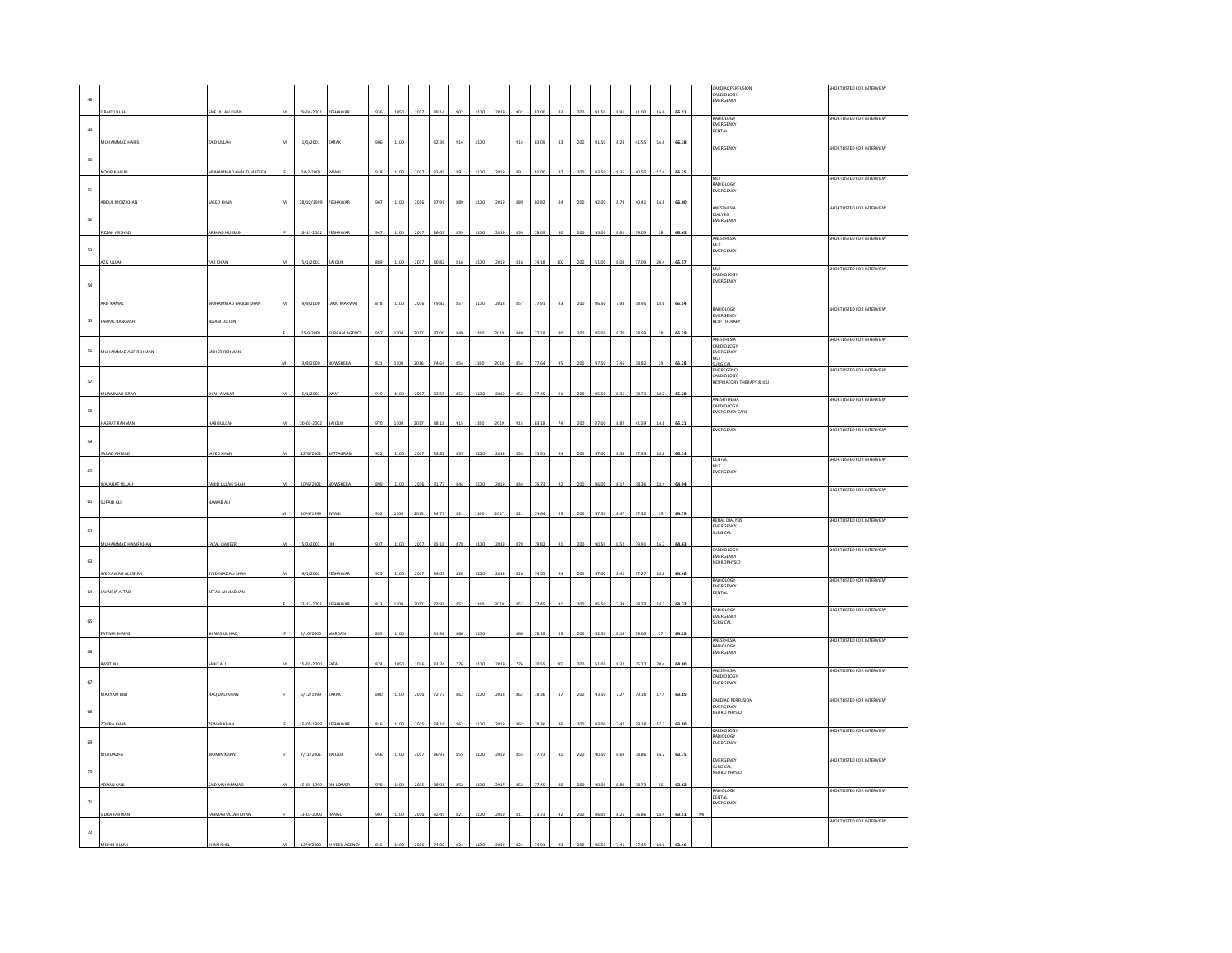| 73 | MEHRIN      | SHARIF GUL  |   | 31-03-2002 NOWSHERA |       | 927 | 1100 | 2017 | 84.27 | 883 | 1100 | 2019 | 883 | 80.27 | 74 | 200 | 37.00 | 8.43 | 40.14 | 14.8 | 63.36 | RADIOLOGY<br>EMERGENCY<br><b>DENTAL</b>              | SHORTLISTED FOR INTERVIEW |
|----|-------------|-------------|---|---------------------|-------|-----|------|------|-------|-----|------|------|-----|-------|----|-----|-------|------|-------|------|-------|------------------------------------------------------|---------------------------|
|    | AWAIS JAMAL | ABDUL NAISR |   | 10/10/2001          | KARAK | 801 | 1100 | 2017 | 72.82 | 903 | 1100 | 2019 | 903 | 82.09 | 75 | 200 | 3750  | 7.28 | 41.05 |      | 63.33 | ANESTHESIA<br>EMERGENCY<br><b>RESPIRTORY THERAPY</b> | SHORTLISTED FOR INTERVIEW |
| 75 | SAID ANWAR  | RUKHAN      | M | 6/2/2000            | MUMAN | 934 | 1100 | 2015 | 84.91 | 858 | 1100 | 2017 | 858 | 78.00 | 79 | 200 | 39.50 | 8.49 | 39.00 | 15.8 | 63.29 | RENAL DIALYSIS<br>EMERGENCY<br>SURGICAL              | SHORTLISTED FOR INTERVIEW |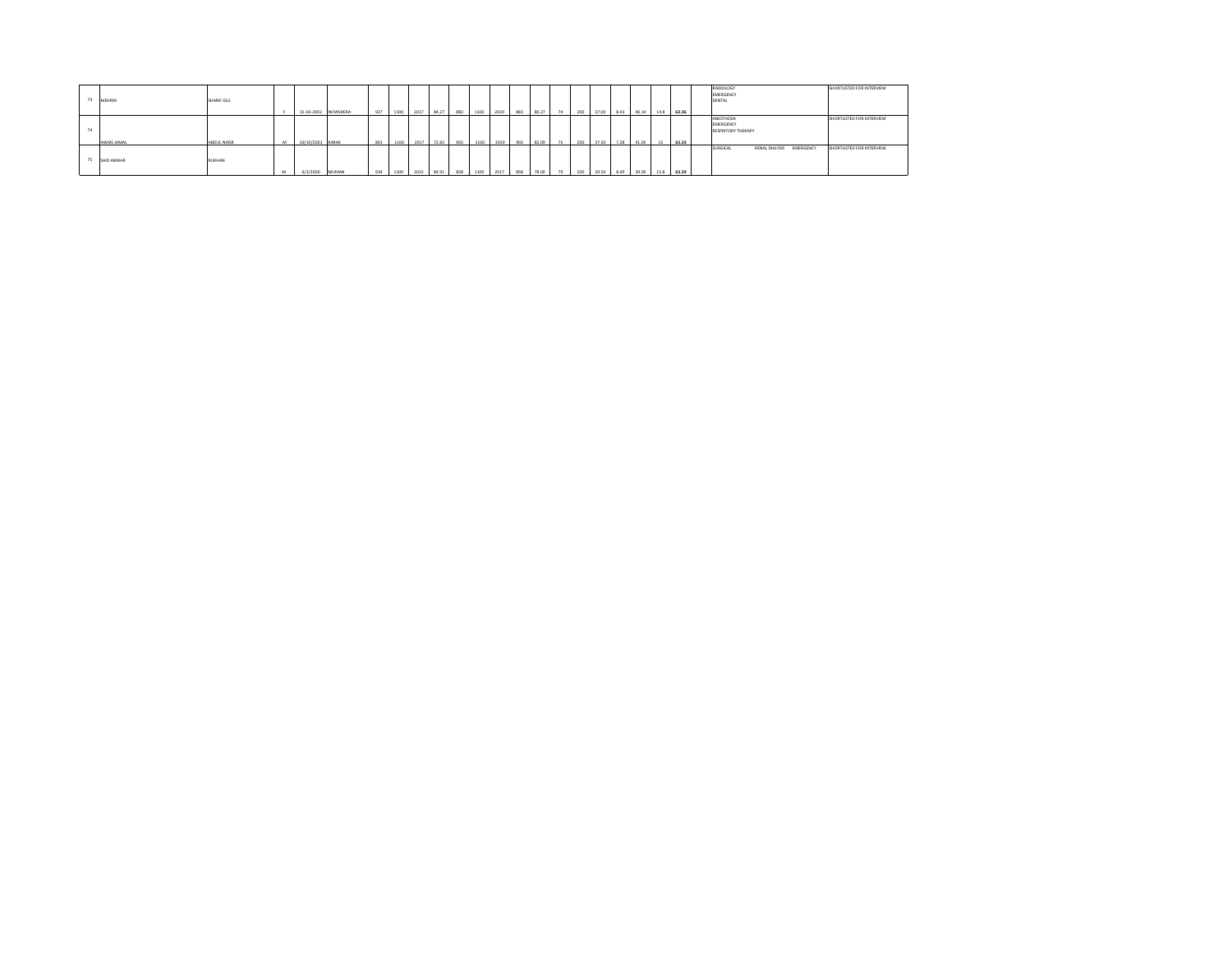| $76\,$             |             | AWOOD KHAN             | JOOR KHAN                      |   |                                           |                        |                   |              |                     |                |            |                     |              |            |                    |               |                 |                |                     |                     |              |                       |   | ARDIOLOGY<br>EMERGENCY<br><b>ESPIRATORY AND ICU</b> | <b>SHORTLISTED FOR INTERVIEW</b> |
|--------------------|-------------|------------------------|--------------------------------|---|-------------------------------------------|------------------------|-------------------|--------------|---------------------|----------------|------------|---------------------|--------------|------------|--------------------|---------------|-----------------|----------------|---------------------|---------------------|--------------|-----------------------|---|-----------------------------------------------------|----------------------------------|
|                    |             |                        |                                |   | 10/1/2001                                 | ATA MOHMMAND<br>AGENCY | 928               | 1100         | 2016                | 84.3           | 785        | 1100                | 2019         | 775        | 70.4               |               |                 | 49.00          | 8.44                | 35.23               | 19.6         | 63.26                 |   | RADIOLOGY                                           | SHORTLISTED FOR INTERVIEW        |
| $_{\rm 77}$        |             |                        |                                |   |                                           |                        |                   |              |                     |                |            |                     |              |            |                    |               |                 |                |                     |                     |              |                       |   | EMERGENCY<br>SURGICAL                               |                                  |
|                    |             |                        | MUAHAMMAD SAEED                |   | 4/4/1999                                  |                        | 94                |              |                     | 85,            | 81         |                     |              |            |                    |               |                 |                |                     |                     |              | 62.8                  |   | MLT                                                 | SHORTLISTED FOR INTERVIEW        |
| $\scriptstyle{78}$ |             |                        |                                |   |                                           |                        |                   |              |                     |                |            |                     |              |            |                    |               |                 |                |                     |                     |              |                       |   | -----<br>DENTAL<br>EMERGENCY                        |                                  |
|                    |             | RA II YA               | A ILYAS                        |   | 12/4/2001                                 |                        | 945               |              |                     | 85.91          | 796        |                     |              | 799        |                    |               |                 |                |                     |                     | 175          | 62.71                 |   |                                                     |                                  |
|                    | 79          | HAMZA KHAN             | SHER ZADAD KHAN                |   |                                           |                        |                   |              |                     |                |            |                     |              |            |                    |               |                 |                |                     |                     |              |                       |   | CARDIOLOGY<br>EMERGENCY<br>DENTAL                   | SHORTLISTED FOR INTERVIEW        |
|                    |             |                        |                                |   | 24-03-2000                                | <b>INFR</b>            | 791               | 110          |                     | 71.91          | 790        |                     | 2015         | 780        | 70.91              |               |                 |                |                     |                     |              | 62.65                 | M |                                                     |                                  |
| 80                 |             |                        |                                |   |                                           |                        |                   |              |                     |                |            |                     |              |            |                    |               |                 |                |                     |                     |              |                       |   | ANESTHESIA<br>CARDIOLOGY<br>EMERGENCY               | SHORTLISTED FOR INTERVIEW        |
|                    |             | HAH FAHAD              | MAL MIMAS                      |   | 8/29/2001                                 |                        | 938               | 1100         | 2016                | $35.2^{\circ}$ |            |                     | 2019         |            |                    |               |                 |                |                     |                     | 13.6         | 62.63                 |   |                                                     |                                  |
|                    | $\bf 81$    |                        |                                |   |                                           |                        |                   |              |                     |                |            |                     |              |            |                    |               |                 |                |                     |                     |              |                       |   | MLT<br>CARDIOLOGY<br>EMERGENCY                      | SHORTLISTED FOR INTERVIEW        |
|                    |             | <b>GAMHA MALA</b>      | <b>FAZLI MABOOD</b>            |   | 31-03-1999                                |                        | 899               |              | 2014                | 81.73          | 842        |                     | 201          |            |                    |               |                 |                |                     |                     |              | 62.45                 |   |                                                     |                                  |
| 82                 |             |                        |                                |   |                                           |                        |                   |              |                     |                |            |                     |              |            |                    |               |                 |                |                     |                     |              |                       |   | ANESTHESIA<br>RADIOLOGY                             | SHORTLISTED FOR INTERVIEW        |
|                    |             | ARHANA SHAHI           | SAYED SHAHID JAMAL             |   | 2/4/2000                                  |                        | 892               | 110          | 2017                | 81.0           | 873        | 110                 | 2019         | 873        | 79.3               | 73            |                 | 36.5           |                     |                     | 14.6         | 62.39                 |   | MERGENCY                                            |                                  |
|                    | $^{\rm 83}$ | <b>GUL FARAZ</b>       | SHER FARAZ                     |   |                                           |                        |                   |              |                     |                |            |                     |              |            |                    |               |                 |                |                     |                     |              |                       |   | <b>MLT</b><br>----<br>MERGENCY                      | SHORTLISTED FOR INTERVIEW        |
|                    |             |                        |                                |   | 12/6/2000                                 |                        |                   |              |                     | 82.            | 778        |                     | 201          |            |                    |               |                 |                |                     |                     | 18.8         | 62.3                  |   |                                                     |                                  |
| $^{\rm 34}$        |             |                        |                                |   |                                           |                        |                   |              |                     |                |            |                     |              |            |                    |               |                 |                |                     |                     |              |                       |   |                                                     | SHORTLISTED FOR INTERVIEW        |
|                    |             | ASHMALA YOUSAFZAI      | KAMRAN HUSSAIM                 |   | 11/4/2001                                 | <b>FSHAWAR</b>         | 988               | 1100         | 2017                | 89.82          | 869        | 1100                | 2019         | 869        | 79.00              | 69            | 200             | 34.50          | 8.98                | 39.50               | 13.8         | 62.28                 |   |                                                     |                                  |
|                    |             |                        |                                |   |                                           |                        |                   |              |                     |                |            |                     |              |            |                    |               |                 |                |                     |                     |              |                       |   | EMERGENCY                                           | SHORTLISTED FOR INTERVIEW        |
|                    | 85          | OMAL AL                | <b>IOHSIN AL</b>               |   | 19-6-2000                                 | KURRAM AGENCY          | 880               | 1100         | 2016                | 80.00          | 837        | 1100                | 2018         | 837        | 76.09              |               |                 | 40.50          |                     |                     | 16.          | 62.25                 |   |                                                     |                                  |
|                    |             |                        |                                |   |                                           |                        |                   |              |                     |                |            |                     |              |            |                    |               |                 |                |                     |                     |              |                       |   | EMERGENCY<br>DENTAL                                 | SHORTLISTED FOR INTERVIEW        |
|                    | 86          | SAMREEN AFSAR          | <b>AMIR AFSAR</b>              |   | 30/05/200                                 |                        | 948               | 1100         | 2017                | 86.18          | 926        | 1100                | 2019         | 926        | 84.18              |               |                 | 28.50          | 8.62                | 42.05               | 11.4         | 62.11                 |   | URGICAL                                             |                                  |
|                    |             |                        |                                |   |                                           |                        |                   |              |                     |                |            |                     |              |            |                    |               |                 |                |                     |                     |              |                       |   | <b>DIALYSIS</b><br>MERGENCY                         | SHORTLISTED FOR INTERVIEW        |
| $^{\rm 87}$        |             |                        | <b>IUHAMMAD TASEER</b>         |   | 23-03-2001                                |                        | 964               | 110          | 2017                | 87.6           |            |                     | 2019         |            |                    |               |                 | 32.0           |                     |                     | 12.8         | 62.0                  |   | <b>RESP THERAPY</b>                                 |                                  |
|                    |             |                        |                                |   |                                           |                        |                   |              |                     |                |            |                     |              |            |                    |               |                 |                |                     |                     |              |                       |   |                                                     | SHORTLISTED FOR INTERVIEW        |
|                    | $_{88}$     |                        | BEHRAM KHAM                    |   | 2/3/2002                                  | <b>FR KOHA</b>         | 822               |              |                     |                |            |                     |              |            |                    |               |                 |                |                     |                     |              |                       |   |                                                     |                                  |
|                    |             |                        |                                |   |                                           |                        |                   |              |                     |                |            |                     |              |            |                    |               |                 |                |                     |                     |              |                       |   | MERGENCY<br><b>RESP THERAPY</b>                     | HORTLISTED FOR INTERVIEW         |
| 89                 |             | SFAO AHMA              | VALI DAD                       |   | 5/2/1999                                  |                        |                   |              |                     |                |            |                     | 201          |            |                    |               |                 |                |                     |                     |              |                       |   | URGICAL                                             |                                  |
|                    |             |                        |                                |   |                                           |                        |                   |              |                     |                |            |                     |              |            |                    |               |                 |                |                     |                     |              |                       |   | ANESTHESIA<br>EMERGENCY                             | SHORTLISTED FOR INTERVIEW        |
| $90$               |             | HAHID KHAP             | NOOOR SHAD KHAN                |   | 2/2/2002                                  |                        | 84                |              |                     |                |            |                     | 201          |            |                    |               |                 |                |                     |                     |              | 61.8                  |   | <b>URGICAL</b>                                      |                                  |
|                    |             |                        |                                |   |                                           |                        |                   |              |                     |                |            |                     |              |            |                    |               |                 |                |                     |                     |              |                       |   | ANESTHESIA<br>EMERGENCY                             | SHORTLISTED FOR INTERVIEW        |
| $\mathsf{91}$      |             | <b>SAD KHAN</b>        | WAB UDIN                       |   | 1/3/200                                   |                        |                   |              |                     |                |            |                     |              |            |                    |               |                 |                |                     |                     | 13.1         | 61.69                 |   | URGICAL                                             |                                  |
|                    |             |                        |                                |   |                                           |                        |                   |              |                     |                |            |                     |              |            |                    |               |                 |                |                     |                     |              |                       |   | CARDIOLOGY<br>EMERGENCY                             | SHORTLISTED FOR INTERVIEW        |
|                    | 92          | SYED MUHAMMAD WAQAS    | MUHAMMAD QASIM                 |   |                                           |                        |                   |              |                     |                |            |                     |              |            |                    |               |                 |                |                     |                     |              |                       |   | SURGICAL                                            |                                  |
|                    |             |                        |                                |   |                                           |                        |                   |              |                     |                |            |                     |              |            |                    |               |                 |                |                     |                     |              |                       |   |                                                     |                                  |
|                    |             |                        |                                |   | 08/09/2001                                | RAKZA                  | 894               | 110          | 2012                | 81.27          | 857        |                     | 2019         |            |                    |               |                 |                |                     |                     | 141          | 61.6                  |   | EMERGENCY<br>CARDIOLOGY                             | SHORTLISTED FOR INTERVIEW        |
|                    | 93          |                        |                                |   |                                           |                        |                   |              |                     |                |            |                     |              |            |                    |               |                 |                |                     |                     |              |                       |   |                                                     |                                  |
|                    |             | HMAD GHAZALI           | MAM GHAZALI                    | M | 25/2/2002                                 | LAKKI MARWAT           | 955               | 110          |                     |                |            |                     |              | R55        |                    |               |                 |                |                     |                     |              | 61.68                 |   | EMERGENCY<br>RESPIRATORY THERAPY                    | SHORTLISTED FOR INTERVIEW        |
| 94                 |             |                        |                                |   |                                           |                        |                   |              |                     |                |            |                     |              |            |                    |               |                 |                |                     |                     |              |                       |   | SURGICAL                                            |                                  |
|                    |             | <b>ZHAR ALI KHAI</b>   | SABZ ALI KHAN                  |   | 2/2/2002                                  |                        | 938               | 1100         |                     |                |            |                     |              |            |                    |               |                 |                |                     |                     |              |                       |   | MLT<br>RADIOLOGY                                    | SHORTLISTED FOR INTERVIEW        |
| 95                 |             |                        |                                |   |                                           |                        |                   |              |                     |                |            |                     |              |            |                    |               |                 |                |                     |                     |              |                       |   | EMERGENCY<br>ANESTHESIA                             |                                  |
|                    |             | AIZAN AHMAD            | QBAL AHMAD                     |   | 12/1/2001                                 | <b>LAKKI MARWAT</b>    |                   |              | 201                 |                |            |                     | 201          |            |                    |               |                 |                |                     |                     |              |                       |   | SURGICAL<br>ANESTHESIA<br>EMERGENCY                 | SHORTLISTED FOR INTERVIEW        |
| 96                 |             |                        |                                |   |                                           |                        |                   |              |                     |                |            |                     |              |            |                    |               |                 |                |                     |                     |              |                       |   | cu                                                  |                                  |
|                    |             | WOSAT ULLAH            | <b>FAZAL SUBHAN</b>            | M | 9/18/2000                                 | <b>F.R PESHAWAR</b>    | 855               | 1100         | 2016                | 77.73          | 810        | 110                 | 2019         |            | 72.73              |               |                 | 43.0           | 77                  | 363                 | 17.2         | 61.34                 |   | <b>EMERGENCY</b><br>DENTAL                          | SHORTLISTED FOR INTERVIEW        |
|                    | 97          | NAZISH ALI             | SABZ ALI KHAN                  |   |                                           |                        |                   |              |                     |                |            |                     |              |            |                    |               |                 |                |                     |                     |              |                       |   | SURGICAL                                            |                                  |
|                    |             | AYAZ UR RAHMAN         | <b>HAZRAT RAHMAN</b>           | M | 11/7/2001<br>01/10/2000                   | MARDA<br>KPK           | $\frac{923}{884}$ | 1100<br>1100 | $\frac{2017}{2016}$ | 83.91<br>80.36 | 871<br>795 | $\frac{1100}{1100}$ | 2019<br>2019 | 871<br>795 | $79.18$<br>$72.27$ | $rac{66}{85}$ | $rac{200}{200}$ | 33.00<br>42.50 | $\frac{8.39}{8.04}$ | 39.59<br>36.14      | 13.2<br>17   | $\frac{61.18}{61.17}$ |   | <b>DIALYSIS</b>                                     | SHORTLISTED FOR INTERVIEW        |
| 98                 |             |                        |                                |   |                                           |                        |                   |              |                     |                |            |                     |              |            |                    |               |                 |                |                     |                     |              |                       |   | EMERGENCY<br>RESPIRATORY THERAPY                    |                                  |
|                    |             |                        |                                |   |                                           |                        |                   |              |                     |                |            |                     |              |            |                    |               |                 |                |                     |                     |              |                       |   | ANESTHESIA<br>MLT                                   | SHORTLISTED FOR INTERVIEW        |
| 99                 |             |                        |                                |   |                                           |                        |                   |              |                     |                |            |                     |              |            |                    |               |                 |                |                     |                     |              |                       |   | EMERGENCY                                           |                                  |
|                    |             | ROOH ULLAH<br>omal Gul | MUHAMMAD HAKIM<br>ohiyud - Dii | M | $\frac{15 \cdot 1 \cdot 2002}{31/3/2002}$ | <b>AJOUR</b><br>MARDAN | 847<br>827        | 1100<br>1100 | 2017                | 77.00<br>75.18 | 859<br>787 | 1100<br>1100        | 2019         | 859<br>787 | 78.09<br>71.55     | 77<br>89      | 200<br>200      | 36.00<br>44.50 | 7.70                | 39.05<br>7.52 35.77 | 14.4<br>17.8 | 61.15<br>61.09        |   | RADIOLOGY                                           | <b>SHORTLISTED FOR INTERVIEW</b> |
|                    | $100\,$     |                        |                                |   |                                           |                        |                   |              |                     |                |            |                     |              |            |                    |               |                 |                |                     |                     |              |                       |   | EMERGENCY<br><b>RESPIRATORY THERAPY</b>             |                                  |
|                    |             |                        |                                |   |                                           |                        |                   |              |                     |                |            |                     |              |            |                    |               |                 |                |                     |                     |              |                       |   |                                                     |                                  |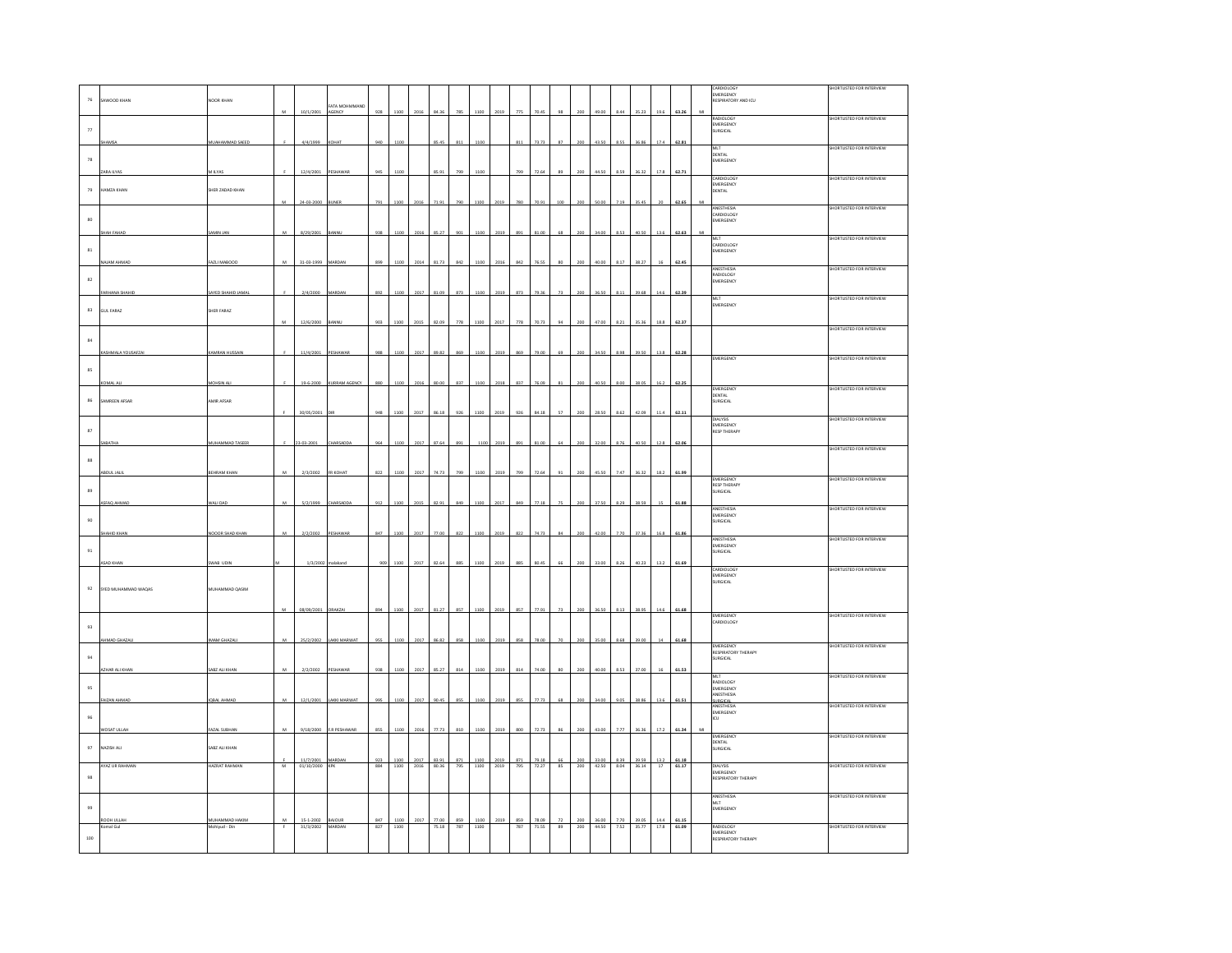| $101\,$      | <b>IAGHMA BEGUM</b>           | AZARAT MUHAMMAD                   |                | 8/4/2000   |               | 938 |      |      |        | 821     |      |      |     |       |      |     |       | 8.53  |       |      |                |   | RADIOLOGY<br><b>EMERGENCY</b><br>EMERGENCY<br>DENTAL | ON WAITING        |
|--------------|-------------------------------|-----------------------------------|----------------|------------|---------------|-----|------|------|--------|---------|------|------|-----|-------|------|-----|-------|-------|-------|------|----------------|---|------------------------------------------------------|-------------------|
| 102          | <b>FAO IKRAM</b>              | KRAM ULLAH                        | M              | 2/2/2002   | NOWSHERA      |     |      | 2017 | 90.09  | 837     | 110  |      | 832 |       | 71   | 20C | 35.56 | 9.01  | 37.82 | 14.7 | 61.05<br>61.03 |   | MLT<br>EMERGENCY<br>DENTAL                           | ON WAITING        |
| 103          |                               |                                   |                |            |               |     |      |      |        |         |      |      |     |       |      |     |       |       |       |      |                |   | ANESTHESIA<br>AINESTRESA<br>MLT<br>EMERGENCY         | ON WAITING        |
| 104          | ND MUHAMMAD S                 | <b>IUHAMMAD BADSHAI</b>           |                | 12/4/2000  |               |     |      |      |        |         |      |      |     |       |      |     |       |       |       |      | 61.02          |   | ANESTHESIA<br>MLT<br>EMERGENCY                       | ON WAITING        |
| 105          |                               | <b>BDUL RASHID</b>                | M              | 6/9/2001   | KHYBER        |     | 850  | 2017 | 106.35 | 743     | 110  |      | 743 | 67.5  | 82   | 200 | 41.00 | 10.64 | 33.77 | 16.4 | 60.81          |   | <b>DIALYSIS</b><br>RESP THERAPY<br>EMERGENCY         | ON WAITING        |
| 106          | UBAIR FARID                   | ARID ULLAH SHA                    | M              | 2/4/2002   | .<br>Arak     | 712 | 1100 | 2017 | 64.73  | 759     | 110  | 2019 | 759 | 69.00 | 99   | 200 | 49.50 | 6.47  | 34.50 | 19.8 | 60.77          |   | EMERGENCY<br>SURGICAL<br>RESPIRATORY THERAPY & ICU   | ON WAITING        |
| $107\,$      | MUHAMMAD ISMAI                | AJI MAEEN                         | M              | 20/2/2000  | KOHAT         | 824 | 1100 | 2016 | 74.91  | 828     | 1100 | 2019 | 828 | 75.27 | 78   | 200 | 39.00 | 7.49  | 37.64 | 15.6 | 60.73          |   | ANESTHESIA<br>MLT<br>MLT<br>EMERGENCY CARE           | ON WAITING        |
| 108          | A MILITAR                     | <b>IDAYATULLAH KN</b>             | $\overline{M}$ | 2/9/1999   | AKKI MARWAT   | 921 | 1100 | 2019 | 83.73  | 81      |      |      |     |       |      |     | 38.00 |       | 37.09 |      | 60.66          |   | EMERGENCY<br>DENTAL<br>NEUROPHYSIOLOGY               | ON WAITING        |
| 109          | MEHREEN HABIE                 | ABIB UR REHMAN                    |                | 1/1/2002   | NOWSHERA      | 817 | 1100 | 2017 | 74.27  | 879     | 1100 | 2019 | 879 | 79.9  |      | 200 | 33.00 | 7.43  | 39.95 | 13.2 | 60.58          |   | <b>DIALYSIS</b><br>EMERGENCY<br>SURGICAL             | ON WAITING        |
| 110          | MAD AZAM                      | AFDAR ALI SHAH                    | M              | 28-03-2002 | VOWSHERA      | 877 | 1100 | 2017 | 79.73  | 796     | 1100 | 2019 | 796 | 72.36 | 82   | 200 | 41.00 | 7.97  | 36.18 | 16.4 | 60.55          |   | <b>LARDIOLOGY</b><br>SURGICAL<br>EMERGENCY           | ON WAITING        |
| $111\,$      | SIA KHAN                      | ABZ ALI KHAN                      |                | 7/5/1998   | MARDAN        | 892 | 1100 | 2015 | 81.09  |         | 1100 |      | 850 |       |      | 200 | 34.50 | 8.11  | 38.64 | 13.8 | 60.55          |   | MLT<br>WILI<br>SURGICAL<br>EMERGENCY                 | ON WAITING        |
| $^{\rm 112}$ | <b>DUL JABBAR</b>             | UL SHAH ZADA                      |                | 15/3/2001  | <b>AJAUF</b>  |     |      |      | 78.7   |         |      |      |     |       |      |     |       |       |       |      | 60.40          |   | DENTAL<br>CARDIOLOGY<br>EMERGENCY                    | on Waiting        |
| $113\,$      | MMAD YOUNA<br>MAZHAR ALI KHAN | ZMAT AL<br>SABZ ALI KHAN          |                | 25-03-2000 | CARAB         | 887 | 110  | 201  | 80.6   | 87      |      |      |     |       |      |     |       |       | 39.7  | 12.6 | 60.39          |   | <b>DIALYSIS</b><br>EMERGENCY<br><b>SURGICAL</b>      | ON WAITING        |
| $114\,$      |                               |                                   | M              | 2/2/2002   | PESHAWAR      | 896 | 1100 | 2017 | 81.45  | 823     | 1100 | 2019 | 823 | 74.83 | 74   | 200 | 37.00 | 8.15  | 37.41 | 14.8 | 60.35          |   | SURGICAL<br>MLT<br>EMERGENCY                         | ON WAITING        |
| $_{\rm 115}$ | SIF KHAN                      | <b>QAL MAND</b>                   | M              | 30-12-1999 | <b>WAT</b>    | 842 | 110  | 2017 |        |         |      |      |     |       |      |     |       |       | 40.68 |      | 60.34          |   | ANESTHESIA<br>MLT<br>MLT<br>EMERGENCY CARE           | ON WAITING        |
| 116          |                               | AZAL WAHA                         | M              | 2/1/2002   | WA.           | 896 | 1100 | 2017 |        | $\circ$ |      |      |     | 78.73 |      |     | 3200  | 9.11  | 39.36 |      | 60.31          |   | MLT<br>EMERGENCY<br><b>RESPIRTATORY THERAPY</b>      | ON WAITING        |
| 117          | <b>THE LIMAD ALL SHALL</b>    | <b>YED KHAN SHAR</b>              | M              | 20-05-2000 | PESHAWA       | 834 | 110  | 201  | 75.8   | 723     |      |      | 72  |       |      |     |       |       | 32.8  |      | 60.25          |   | ANESTHESIA<br>RADIOLOGY<br>EMERGENCY                 | ON WAITING        |
| $^{\rm 118}$ | <b>DHAIL AHMA</b>             | AID ALI SHAH                      | M              | 08-032000  | <b>WAT</b>    | 913 | 110  | 2017 | 83.00  | 931     |      |      | 931 |       |      | 200 | 24.00 |       |       | 96   | 60.22          |   | CARDIOLOGY<br>EMERGENCY<br>SURGICAL                  | ON WAITING        |
| 119          | HAHZ QOOWAC                   | <b>YAS KHAN</b><br>HANGIR BADSHAH |                | 4/4/2000   | <b>ESHAWA</b> |     |      |      | 13.0   |         |      |      |     |       |      |     |       |       |       |      | 60.15          |   |                                                      | ON WAITING        |
| 120          |                               |                                   | M              | 13-05-1999 | <b>WAT</b>    | 943 |      | 201  | 85.7   | 886     |      |      |     |       | S.   |     | 28 O  |       | 40.27 |      | 60.05          |   | <b>EMERGENCY</b><br>ANESTHESIA<br><b>URGICAL</b>     | ON WAITING        |
| $121\,$      |                               | UHAMMAD FA                        |                | 5/3/1999   | <b>ESHAV</b>  |     |      |      |        | 833     |      |      |     |       |      |     |       |       |       |      | 60.00          |   | EMERGENCY<br>SURGICAL<br>EUROPHYSIOLOGY              | ON WAITING        |
| $122\,$      | KAMRAN ULLAHH                 | <b>AKHTAWAR SHAI</b>              | M              | 1/1/2001   | BAJAUR        | 826 | 1100 | 2016 | 75.09  | 821     | 1100 | 2019 | 811 | 73.73 | 78   | 200 | 39.00 | 7.51  | 36.86 | 15.6 | 59.97          |   | SURGICAL<br>EMERGENCY<br>MLT                         | ON WAITING        |
| 123          | BDULLAH KHAN                  | ADAR ABDUL JAMAL KHAN             | M              | 5/4/1999   |               | 900 | 110  | 2017 | 81.82  | 927     |      |      | 917 |       |      |     | 25.00 |       | 41.68 |      | 59.8           |   | Neuro Physiology<br><b>EMERGENCY</b><br>SURGICAL     | ON WAITING        |
| $124\,$      | AIZ MUHAMM<br>FAWAD ALI       | ABER KHAP<br>JAN SAID             | M              | 25-06-2000 | FSHAWA        | 845 |      | 201  | 76.83  | 792     |      |      | 78  |       |      |     |       | 7.61  | 35.55 |      | 59.83          | M | <b>RADIOLOGY</b><br>EMERGENCY<br>SURGICAL            | <b>ON WAITING</b> |
| 125          |                               |                                   | M              | 1/3/2001   | <b>ARDAN</b>  | 876 | 1100 | 2017 | 79.64  | 801     | 1100 | 2019 | 801 | 72.82 | $77$ | 200 | 38.50 | 7.96  | 36.41 | 15.4 | 59.77          |   | RENAL DIALYSIS EMERGENCY<br>RESPIRATORY<br>THERAPY   | ON WAITING        |
|              | HARIF ULLAH                   | <b>QBAL HUSSAIN</b>               | M              | 1/1/2000   | <b>WAT</b>    | 84  |      | 2016 | 76.73  | 819     | 1100 | 2019 | 819 |       |      | 200 | 37.00 | 7.67  | 37.23 | 14.8 | 59.70          |   | ANESTHESIA<br>MLT<br>EMERGENCY                       | ON WAITING        |
| $126\,$      |                               |                                   |                |            |               |     |      |      |        |         |      |      |     |       |      |     |       |       |       |      |                |   |                                                      |                   |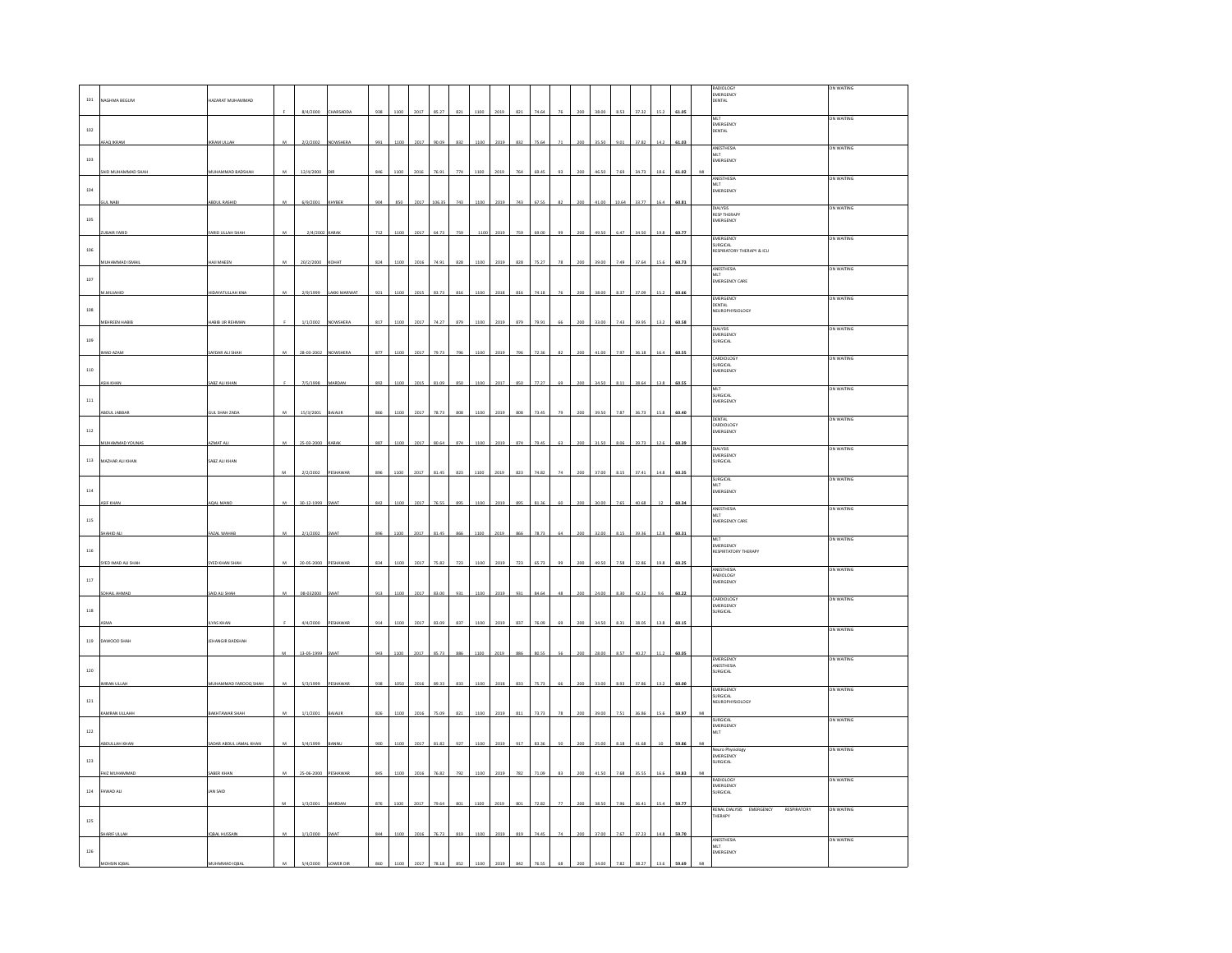|              |                       |                                   |                |                 |                  |     |      |      |       |     |      |      |     |       |    |     |       |      |       |        |       |   | <b>MERGENCY</b>                         | ON WAITING  |
|--------------|-----------------------|-----------------------------------|----------------|-----------------|------------------|-----|------|------|-------|-----|------|------|-----|-------|----|-----|-------|------|-------|--------|-------|---|-----------------------------------------|-------------|
|              |                       |                                   |                |                 |                  |     |      |      |       |     |      |      |     |       |    |     |       |      |       |        |       |   |                                         |             |
| 127          |                       |                                   |                |                 |                  |     |      |      |       |     |      |      |     |       |    |     |       |      |       |        |       |   |                                         |             |
|              | MUHAMMAD JAWAD AHMAD  | JAVED AKHTAR KHAN                 | $\mathbf{M}$   | 1/1/2001        | SWA <sup>-</sup> | 885 | 1100 | 2017 | 80.49 | 845 | 1100 | 2019 | 845 | 76.82 | 66 | 200 | 33.00 | 8.05 | 38.4  | 13.2   | 59.65 |   |                                         |             |
|              |                       |                                   |                |                 |                  |     |      |      |       |     |      |      |     |       |    |     |       |      |       |        |       |   | CARDIOLOGY<br>SURGICAL                  | ON WAITING  |
| $128\,$      |                       |                                   |                |                 |                  |     |      |      |       |     |      |      |     |       |    |     |       |      |       |        |       |   | <b>EMERGENCY</b>                        |             |
|              | ABD UR RAHMA          | <b>AESHED KHAM</b>                |                | $27 - 4 - 2000$ | WA               | 930 | 110  | 201  | 84.5  | 842 |      | 201  | 84  | 76.5  |    |     | 32.0  | 8.45 | 38.2  | 12.8   | 59.53 |   |                                         |             |
|              |                       |                                   |                |                 |                  |     |      |      |       |     |      |      |     |       |    |     |       |      |       |        |       |   | CARDIOLOGY, EMERGENCY                   | ON WAITING  |
| 129          |                       |                                   |                |                 |                  |     |      |      |       |     |      |      |     |       |    |     |       |      |       |        |       |   |                                         |             |
|              |                       |                                   |                |                 |                  |     |      |      |       |     |      |      |     |       |    |     |       |      |       |        |       |   |                                         |             |
|              | HERAZ HUSSAI          | KHTAR HUSSAIN                     | $\overline{M}$ | 21-10-1997      | FSHAWAR          | 834 | 105  | 201  |       | 813 |      |      | 813 | 73.91 |    |     |       | 790  |       |        | 59.50 |   | ANESTHESIA                              | ON WAITING  |
|              |                       |                                   |                |                 |                  |     |      |      |       |     |      |      |     |       |    |     |       |      |       |        |       |   | RADIOLOGY                               |             |
| $130\,$      |                       |                                   |                |                 |                  |     |      |      |       |     |      |      |     |       |    |     |       |      |       |        |       |   | EMERGENCY CARE                          |             |
|              | <b>JBHANULLAH</b>     | <b>MUHAMDULLAH</b>                | $\overline{M}$ | 10/2/2002       | LAIOU            | 942 |      |      |       | 789 |      |      | 789 | 71.73 |    |     | 375   | 8.56 | 35.86 |        | 59.43 |   |                                         |             |
|              |                       |                                   |                |                 |                  |     |      |      |       |     |      |      |     |       |    |     |       |      |       |        |       |   | <b><i>EARDIOLOGY</i></b>                | ) N WAITING |
| $131\,$      |                       |                                   |                |                 |                  |     |      |      |       |     |      |      |     |       |    |     |       |      |       |        |       |   | EMERGENCY<br>RESPIRATORY THERAPY        |             |
|              |                       |                                   |                |                 |                  |     |      |      |       |     |      |      |     |       |    |     |       |      |       |        |       |   |                                         |             |
|              | ZAIR AHMA             | KHAIR UZ ZAMAN                    | M              | 14-08-2001      | WABI             | 807 | 1100 | 2017 | 73.36 | 823 | 1100 | 2019 | 823 | 74.82 | 73 | 200 | 36.50 | 7.34 | 37.41 | 14.6   | 59.35 |   | <b>SURGICAL</b>                         | ON WAITING  |
|              |                       |                                   |                |                 |                  |     |      |      |       |     |      |      |     |       |    |     |       |      |       |        |       |   | MLT                                     |             |
| 132          |                       |                                   |                |                 |                  |     |      |      |       |     |      |      |     |       |    |     |       |      |       |        |       |   | EMERGENCY                               |             |
|              | ZIA UR REHMAN         | SADAR NAWAZ                       |                | 18/3/2001       | <b>ANN</b>       |     |      |      |       | 88  |      |      |     |       |    |     |       |      | 10.0  |        | 59.33 |   |                                         |             |
|              |                       |                                   |                |                 |                  |     |      |      |       |     |      |      |     |       |    |     |       |      |       |        |       |   | EMERGENCY                               | ON WAITING  |
| $133\,$      | IMAD ULLAH KHAN       | <b>INHAMMAD USMAN</b>             |                |                 |                  |     |      |      |       |     |      |      |     |       |    |     |       |      |       |        |       |   | ANESTHESIA<br>SURGICAL                  |             |
|              |                       |                                   |                |                 |                  |     |      |      |       |     |      |      |     |       |    |     |       |      |       |        |       |   |                                         |             |
|              |                       |                                   | <b>MA</b>      | 9/4/2000        | <b>COMM</b>      | 894 | 110  | 201  |       | 752 |      |      | 75  | 68.3  |    |     |       | 9.11 | 34.18 |        | 59.3  |   | CARDIOLOGY                              | ON WAITING  |
|              |                       |                                   |                |                 |                  |     |      |      |       |     |      |      |     |       |    |     |       |      |       |        |       |   | EMERGENCY                               |             |
| 134          |                       |                                   |                |                 |                  |     |      |      |       |     |      |      |     |       |    |     |       |      |       |        |       |   |                                         |             |
|              | MARIA IOBAI           | MUHAMMAD IQBA                     |                | 1/1/1999        | SWAT             | 881 | 110  | 201  | 800   | 839 |      |      | 82! | 75.36 | 68 |     |       | 8.0  | 37.68 | 13.6   | 59.29 |   |                                         |             |
|              |                       |                                   |                |                 |                  |     |      |      |       |     |      |      |     |       |    |     |       |      |       |        |       |   | RENAL DIALVSS                           | ON WAITING  |
| 135          |                       |                                   |                |                 |                  |     |      |      |       |     |      |      |     |       |    |     |       |      |       |        |       |   | CARDICAC PERFUSION<br>EMERGENCY         |             |
|              |                       |                                   |                |                 |                  |     |      |      |       |     |      |      |     |       |    |     |       |      |       |        |       |   |                                         |             |
|              | <b>SULTAN SHAH</b>    | AHEEM SHAH                        | ${\bf M}$      | 2/1/2001        | WAT              | 846 | 1100 | 2017 | 76.91 | 804 | 1100 | 2019 | 804 | 73.09 | 75 | 200 | 37.50 | 7.69 | 36.55 | $15\,$ | 59.24 |   | <b>ANESTHESIA</b>                       | ON WAITING  |
|              |                       |                                   |                |                 |                  |     |      |      |       |     |      |      |     |       |    |     |       |      |       |        |       |   | EMERGENCY                               |             |
| 136          |                       |                                   |                |                 |                  |     |      |      |       |     |      |      |     |       |    |     |       |      |       |        |       |   | DENTAL                                  |             |
|              | AFQAT ULLAH KHAM      | <b><i>NUHAMMAD BAYAZ KHAM</i></b> | M              | 3/9/2002        |                  | 826 | 110  | 201  |       | 855 |      | 2018 | 855 | 77.73 | 64 |     |       | 7.51 | 38.86 | 12.8   | 59.17 |   |                                         |             |
|              |                       |                                   |                |                 |                  |     |      |      |       |     |      |      |     |       |    |     |       |      |       |        |       |   | CARDIOLOGY                              | ON WAITING  |
| $137\,$      |                       |                                   |                |                 |                  |     |      |      |       |     |      |      |     |       |    |     |       |      |       |        |       |   | RADIOLOGY<br>MERGENCY                   |             |
|              |                       |                                   |                |                 |                  |     |      |      |       |     |      |      |     |       |    |     |       |      |       |        |       |   |                                         |             |
|              |                       | <b>JOOR BAHADAR KHAI</b>          |                | 25.08.2000      |                  | 912 |      |      |       |     |      |      |     | 77.73 |    |     |       |      |       |        | 59.15 |   |                                         |             |
|              |                       |                                   |                |                 |                  |     |      |      |       |     |      |      |     |       |    |     |       |      |       |        |       |   | VILT<br>SURGICAL                        | ON WAITING  |
| 138          |                       |                                   |                |                 |                  |     |      |      |       |     |      |      |     |       |    |     |       |      |       |        |       |   | EMERGENCY                               |             |
|              | MUHAMMAD KAMAI        | SAZ WALI KHAN                     | M              | 10/3/2001       | BAJAUR           | 827 | 1100 | 2016 | 75.18 | 814 | 1100 | 2018 | 814 | 74.00 | 73 | 200 | 36.50 | 7.52 | 37.00 | 14.6   | 59.12 |   |                                         |             |
|              |                       |                                   |                |                 |                  |     |      |      |       |     |      |      |     |       |    |     |       |      |       |        |       |   | ANESTHESIA                              | ON WAITING  |
| 139          |                       |                                   |                |                 |                  |     |      |      |       |     |      |      |     |       |    |     |       |      |       |        |       |   | CARDIOLOGY<br><b>EMERGENCY</b>          |             |
|              |                       |                                   |                |                 |                  |     |      |      |       |     |      |      |     |       |    |     |       |      |       |        |       |   |                                         |             |
|              | MUHAMMAD MURTAZA      | MALIK NABI ULLAH                  | $\mathbf{M}$   | 4/4/1999        | ORAKZAI          | 963 | 1100 | 201  | 87.55 | 813 | 1100 | 2018 | 813 | 73.91 |    | 200 | 33.50 | 8.75 | 36.95 | 13.4   | 59.11 |   | CARDIOLOGY                              | ON WAITING  |
|              |                       |                                   |                |                 |                  |     |      |      |       |     |      |      |     |       |    |     |       |      |       |        |       |   | EMERGENCY                               |             |
| $_{\rm 140}$ |                       |                                   |                |                 |                  |     |      |      |       |     |      |      |     |       |    |     |       |      |       |        |       |   | <b>URGICAL</b>                          |             |
|              | MUHAMMAD SHAHYAN      | <b>SUL MANAN</b>                  | $\overline{M}$ | 6/9/2001        | PESHAWAR         | 730 | 1100 | 2017 | 66.3  | 802 | 1100 | 2019 | 802 | 72.91 | 80 | 200 | 40.00 | 6.64 | 36.45 | 16     | 59.09 |   |                                         |             |
|              |                       |                                   |                |                 |                  |     |      |      |       |     |      |      |     |       |    |     |       |      |       |        |       |   | ANESTHESIA                              | ON WAITING  |
|              |                       |                                   |                |                 |                  |     |      |      |       |     |      |      |     |       |    |     |       |      |       |        |       |   | <b>EMERGENCY</b><br>SURGICAL            |             |
| $141\,$      |                       |                                   |                |                 |                  |     |      |      |       |     |      |      |     |       |    |     |       |      |       |        |       |   |                                         |             |
|              |                       |                                   |                |                 |                  |     |      |      |       |     |      |      |     |       |    |     |       |      |       |        |       |   |                                         |             |
|              | MUHAMMAD BURHAN       | AUHAMMAD JEHAM                    | $\mathbf{M}$   | 14/5/2002       | <b>SUNNU</b>     | 899 | 1100 | 2017 | 81.73 | 812 | 1100 | 2019 | 812 | 73.82 | 70 | 200 | 35.00 | 8.17 | 36.91 | $14\,$ | 59.08 |   |                                         |             |
|              |                       |                                   |                |                 |                  |     |      |      |       |     |      |      |     |       |    |     |       |      |       |        |       |   | CARDIOLOGY                              | ON WAITING  |
|              | 142 IQRA SHAH KHALIL  | MUQADDAR SHAH                     |                |                 |                  |     |      |      |       |     |      |      |     |       |    |     |       |      |       |        |       |   | <b>EMERGENCY</b>                        |             |
|              |                       |                                   |                |                 |                  |     |      |      |       |     |      |      |     |       |    |     |       |      |       |        |       |   | <b>SURGICAL</b>                         |             |
|              |                       |                                   | ×              | 12/12/2000      | PESHAWA          | 889 | 1100 | 201  |       |     |      |      |     | 725   |    |     |       | 8.08 | 36.27 | 14.6   | 58.95 |   |                                         |             |
|              |                       |                                   |                |                 |                  |     |      |      |       |     |      |      |     |       |    |     |       |      |       |        |       |   | MLT<br>EMERGENCY                        | ON WAITING  |
| $_{\rm 143}$ |                       |                                   |                |                 |                  |     |      |      |       |     |      |      |     |       |    |     |       |      |       |        |       |   | SURGICAL                                |             |
|              | HMAD NAWA             | ALI NAWAE                         | M              | 4/2/2002        | KARAK            | 746 | 1100 | 201  | 67.82 |     |      |      |     | 81.9  |    |     |       |      |       |        | 58.94 |   |                                         |             |
|              |                       |                                   |                |                 |                  |     |      |      |       |     |      |      |     |       |    |     |       |      |       |        |       |   | DIAI YSS                                | ON WAITING  |
| 144          |                       |                                   |                |                 |                  |     |      |      |       |     |      |      |     |       |    |     |       |      |       |        |       |   | EMERGENCY<br><b>RESPIRATORY THERAPY</b> |             |
|              |                       |                                   |                |                 |                  |     |      |      |       |     |      |      |     |       |    |     |       |      |       |        |       |   | <b>MESTHESIA</b>                        |             |
|              | WAIAHAT ULLAH         | AKBAR KHAN                        | $\mathbf{M}$   | 10/1/2001       | ORAKZAI          | 852 | 1050 | 2017 | 81.14 | 832 | 1100 | 2019 | 832 | 75.64 | 65 | 200 | 32.50 | 8.11 | 37.82 | 13     | 58.93 |   | <b>CARDIOLOGY</b><br>DIALYSIS           | ON WAITING  |
|              |                       |                                   |                |                 |                  |     |      |      |       |     |      |      |     |       |    |     |       |      |       |        |       |   | EMEREGNCY<br>SURGICAL                   |             |
| $145\,$      |                       |                                   |                |                 |                  |     |      |      |       |     |      |      |     |       |    |     |       |      |       |        |       |   |                                         |             |
|              | ASHIF AHMAD           | AQIL MUHAMMAD                     | M              | 1/6/2000        |                  | 859 | 1100 | 201  | 79 O  | 22  |      | 2018 | 811 | 74.09 |    |     | 15.05 | 7.81 | 37.05 |        | 58.8  |   |                                         |             |
|              |                       |                                   |                |                 |                  |     |      |      |       |     |      |      |     |       |    |     |       |      |       |        |       |   | EMERGENCY                               | ON WAITING  |
| 146          |                       |                                   |                |                 |                  |     |      |      |       |     |      |      |     |       |    |     |       |      |       |        |       |   | <b>DENTAL</b><br><b>SURGICAL</b>        |             |
|              |                       |                                   |                |                 |                  |     |      |      |       |     |      |      |     |       |    |     |       |      |       |        |       |   |                                         |             |
|              | AHID ULLAH            | ABDUL GHAN                        | M              | 10/1/1999       | 10145            | 844 | 1100 | 2014 | 76.73 | 788 | 1100 | 2018 | 778 | 70.73 |    |     | 1951  | 7.67 | 35.36 | 15.5   | 58.84 | M | CARDIOLOGY                              | ON WAITING  |
|              |                       |                                   |                |                 |                  |     |      |      |       |     |      |      |     |       |    |     |       |      |       |        |       |   | EMERGENCY                               |             |
| 147          |                       |                                   |                |                 |                  |     |      |      |       |     |      |      |     |       |    |     |       |      |       |        |       |   | <b>URGICAL</b>                          |             |
|              | JALWA TU NIMR         | AQOOT UR REHI                     |                | 15-3-2000       | ARA              | 818 | 110  | 201  |       | 87  | 110  |      | 87  | 79.1  |    |     | 29.5  | 7.44 | 39.59 |        | 58.83 |   |                                         |             |
|              |                       |                                   |                |                 |                  |     |      |      |       |     |      |      |     |       |    |     |       |      |       |        |       |   | MLT                                     | ON WAITING  |
| $_{\rm 148}$ |                       |                                   |                |                 |                  |     |      |      |       |     |      |      |     |       |    |     |       |      |       |        |       |   | EMERGENCY<br><b>URGICAL</b>             |             |
|              |                       |                                   |                |                 |                  |     |      |      |       |     |      |      |     |       |    |     |       |      |       |        |       |   |                                         |             |
|              | YED RAHMAT SHA        | USANIF SHAH                       | $\overline{M}$ | $15 - 1 - 2002$ |                  | 916 |      |      |       |     |      |      |     |       |    |     |       | 8.3  |       |        | 58.79 |   | EMERGENCY                               | ON WAITING  |
|              |                       |                                   |                |                 |                  |     |      |      |       |     |      |      |     |       |    |     |       |      |       |        |       |   |                                         |             |
| 149          |                       |                                   |                |                 |                  |     |      |      |       |     |      |      |     |       |    |     |       |      |       |        |       |   | ANESTHESIA<br>SURGICAL                  |             |
|              | SFANDIYAR KHAN        | OZAMIN KHAM                       | M              | 22-03-2000      | MALAKAND         | 879 | 1100 | 2017 | 79.91 | 856 |      | 2019 | 856 | 77.82 | 59 | 200 | 29.50 | 7.99 | 38.91 | 11.8   | 58.70 |   |                                         |             |
|              |                       |                                   |                |                 |                  |     |      |      |       |     |      |      |     |       |    |     |       |      |       |        |       |   | EMERGENCY<br>DENTAL                     | ON WAITING  |
| 150          |                       |                                   |                |                 |                  |     |      |      |       |     |      |      |     |       |    |     |       |      |       |        |       |   | NEUROPHYSIOLOGY                         |             |
|              |                       |                                   |                |                 |                  |     |      |      |       |     |      |      |     |       |    |     |       |      |       |        |       |   |                                         |             |
|              |                       |                                   |                |                 |                  |     |      | 2017 | 82.73 | 876 | 110  | 2019 | 876 | 79.64 |    | 200 |       |      |       |        |       |   |                                         |             |
|              | <b>MUHAMMAD IRFAN</b> | ADSHAH MIR                        | M              | 10/4/2002       | <b>IANG</b>      | 910 | 1100 |      |       |     |      |      |     |       |    |     |       | 8.27 | 39.82 | 10.4   | 58.49 |   |                                         |             |
|              |                       |                                   |                |                 |                  |     |      |      |       |     |      |      |     |       |    |     |       |      |       |        |       |   | RADIOLOGY<br>EMERGENCY                  | ON WAITING  |
| $_{\rm 151}$ |                       |                                   |                |                 |                  |     |      |      |       |     |      |      |     |       |    |     |       |      |       |        |       |   | SURGICAL                                |             |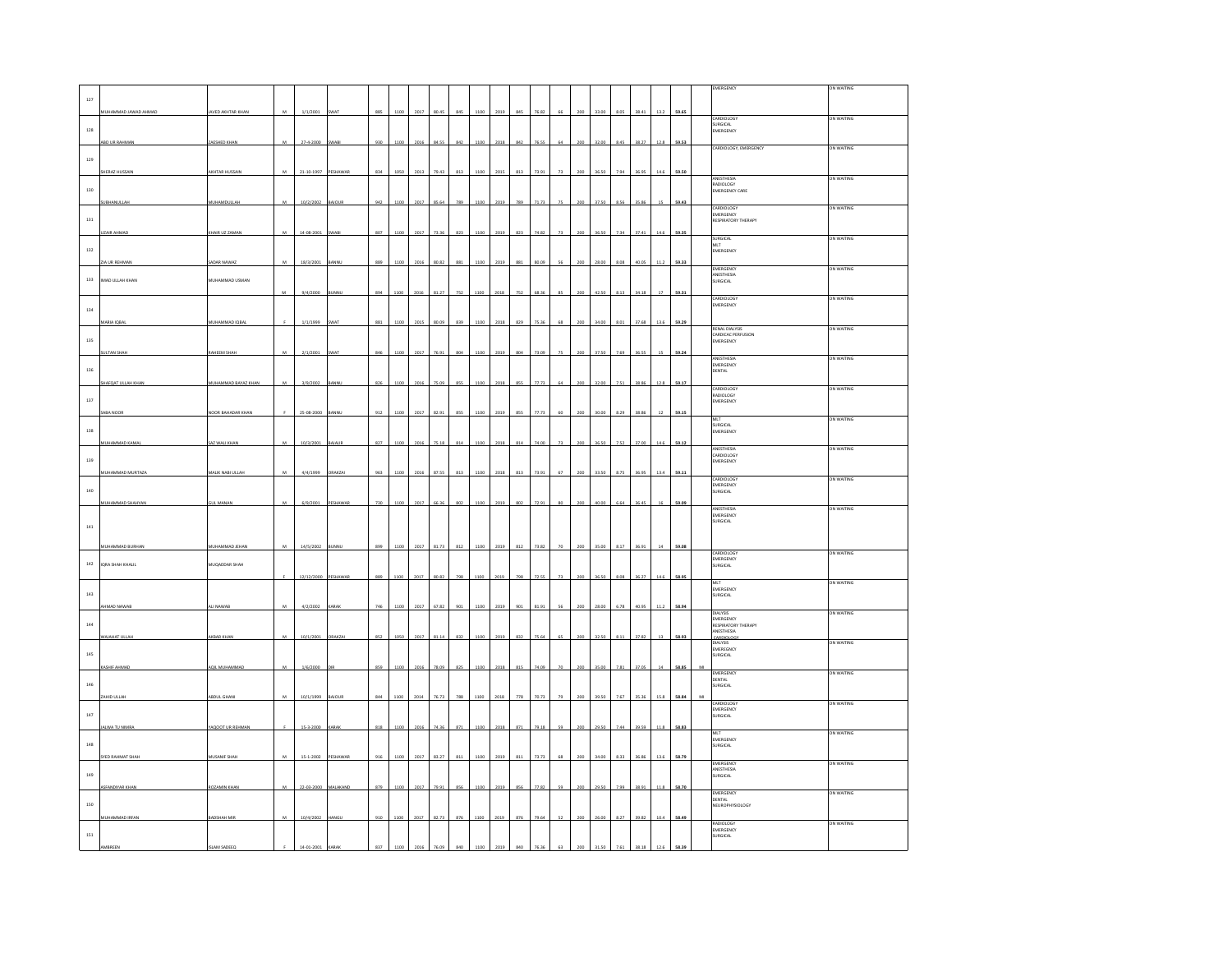|              |                           |                          |                |            |                |               |      |      |       |     |      |      |     |       |    |     |       |      |       |      |       |   |                                                       | ON WAITING        |
|--------------|---------------------------|--------------------------|----------------|------------|----------------|---------------|------|------|-------|-----|------|------|-----|-------|----|-----|-------|------|-------|------|-------|---|-------------------------------------------------------|-------------------|
| 152          |                           |                          |                |            |                |               |      |      |       |     |      |      |     |       |    |     |       |      |       |      |       |   | EMERGENCY<br>RESPIRATORY THERAPY                      |                   |
|              | <b>IUHAMMAD ADIL KHAN</b> | <b>JUL MUHAMMAD KHAN</b> | M              | 21-10-2000 | NOWSHERA       | 783           | 1100 |      | 71.11 | 855 | 1100 | 2019 | 855 | 77.7  |    |     |       |      | 38.8  | 12.4 | 58.38 |   | EMERGENCY                                             | ON WAITING        |
| $153\,$      |                           |                          |                |            |                |               |      |      |       |     |      |      |     |       |    |     |       |      |       |      |       |   | INYENSIVE CARE & RESPIRATORY THERAPY<br><b>DENTAL</b> |                   |
|              | ULALAI NAZEEP             | MUHAMMAD NAZEEF          |                | 12/4/2000  | <b>HARSADD</b> | 891           | 1100 |      |       | 835 |      |      | 825 |       |    |     |       |      | 275   |      |       |   |                                                       | ON WAITING        |
| 154          |                           |                          |                |            |                |               |      |      |       |     |      |      |     |       |    |     |       |      |       |      |       |   | ANESTHESIA<br>EMERGENCY<br>NEURO PHYSIO               |                   |
|              | <b>JNAID KHAN</b>         | A ZAFAR KHA              |                | 2/1/2002   | DIR LOWER      | 884           | 1100 |      |       |     | .10C | 2018 |     | 73.5  |    |     |       |      |       | 13.3 | 58.01 |   |                                                       |                   |
|              |                           |                          |                |            |                |               |      |      |       |     |      |      |     |       |    |     |       |      |       |      |       |   | MLT<br><b>DENTAL</b>                                  | ON WAITING        |
| 155          |                           |                          |                |            |                |               |      |      |       |     |      |      |     |       |    |     |       |      |       |      |       |   | EMERGENCY                                             |                   |
|              | RIZWANULLAH AFRIDI        | BADSHA GUI               | M              | 15/3/2001  | KHYBER AGENCY  | 924           | 1100 |      | 84.00 | 840 | 1100 |      | 84f | 76.3  |    |     |       |      | 38.1  | 11.  | 57.98 |   | MLT<br>EMERGENCY                                      | ON WAITING        |
| 156          |                           |                          |                |            |                |               |      |      |       |     |      |      |     |       |    |     |       |      |       |      |       |   | SURGICAL                                              |                   |
|              |                           | <b>AKHTYAR KH</b>        |                | 3/3/2002   |                |               | 1100 |      |       | 798 |      |      | 79  |       |    |     |       |      | 36.2  | 13.4 | 57.91 |   | EMERGENCY                                             | ON WAITING        |
| 157          |                           |                          |                |            |                |               |      |      |       |     |      |      |     |       |    |     |       |      |       |      |       |   | SURGICAL<br>ANESTHESIA                                |                   |
|              | SYED ADNAN                | YED ASLAM                | M              | 22-02-2002 | KHYBER         | 916           | 1100 | 2017 | 83.27 | 734 | 1100 | 2019 | 734 | 66.73 | 81 | 200 | 40.50 | 8.33 | 33.36 | 16.2 | 57.89 |   |                                                       |                   |
|              |                           |                          |                |            |                |               |      |      |       |     |      |      |     |       |    |     |       |      |       |      |       |   | EMERGENCY<br>CARDIOLOGY                               | ON WAITING        |
| 158          | ABDUL QADEER              | SHULAM NABI              |                |            |                | 844           |      |      | 76.73 |     | 1100 | 2019 |     | 80.3  |    |     |       | 7.67 | 40.18 |      |       |   | SURGICAL                                              |                   |
|              |                           |                          |                | 24-6-2000  |                |               | 1100 | 2017 |       | 884 |      |      | 884 |       |    |     | 25.00 |      |       |      | 57.85 |   | ANESTHESIA<br>RADIOLOGY                               | ON WAITING        |
| 159          | ABDUL RAZIO               | <b>NWAR KHAN</b>         |                |            |                |               |      |      |       |     |      |      |     |       |    |     |       |      |       |      |       |   | EMERGENCY                                             |                   |
|              |                           |                          | M              | 1/3/2000   | ORAKZA         | 875           | 1100 | 2016 | 79.55 | 796 | 1100 | 2018 | 796 | 72.36 | 68 | 200 | 34.00 | 7.95 | 36.18 | 13.6 | 57.74 |   | MIT.                                                  | <b>ON WAITING</b> |
| 160          |                           |                          |                |            |                |               |      |      |       |     |      |      |     |       |    |     |       |      |       |      |       |   | EMERGENCY<br><b>RESP THERAPY</b>                      |                   |
|              | UHAMMAD ABDULLAR          | MUHAMMAD SALEEM          | $\overline{M}$ | 29-8-2002  |                | 871           | 1100 | 2017 | 79.18 | 875 | 1100 | 2019 | 875 | 79.55 | so | 200 | 25.00 | 7.92 | 39.77 | 10   | 57.69 |   |                                                       |                   |
|              |                           |                          |                |            |                |               |      |      |       |     |      |      |     |       |    |     |       |      |       |      |       |   | CARDIOLOGY, EMERGENCY                                 | ON WAITING        |
| 161          | NAS NADEEM                | EHMATULLAH KHAN          | M              | 10/4/2000  | KARAB          | 864           | 1100 | 2017 | 78.55 | 837 | 1100 | 2019 | 827 | 75.18 |    | 200 | 30.50 | 7.85 | 37.59 | 12.2 | 57.65 | M |                                                       |                   |
|              |                           |                          |                |            |                |               |      |      |       |     |      |      |     |       |    |     |       |      |       |      |       |   | EMERGENCY<br>MLT                                      | ON WAITING        |
| 162          |                           |                          |                |            |                |               |      |      |       |     |      |      |     |       |    |     |       |      |       |      |       |   | <b>RESP THERAPY</b>                                   |                   |
|              | YED MUHAMMAD SHADAD KH    | THE SHAH HUSSAIN SHA     |                | 1/3/2002   | VOWSHEI        | 859           | 10   |      |       |     |      |      |     |       |    |     |       |      | 34.55 |      | 57.55 |   | MLT                                                   | ON WAITING        |
| $163\,$      |                           |                          |                |            |                |               |      |      |       |     |      |      |     |       |    |     |       |      |       |      |       |   | <b>DIALYSIS</b><br>EMERGENCY                          |                   |
|              | AZLIMAULA                 | MUHAMMAD NAWAB           | M              | 31-3-2001  | MOHMAND        | 791           | 1100 | 2016 | 71.91 | 748 | 1100 | 2019 | 738 | 67.09 | 84 | 200 | 42.0  | 7.19 | 33.55 | 16.8 | 57.54 | M | <b>RADIOLOGY</b>                                      |                   |
| 164          |                           |                          |                |            |                |               |      |      |       |     |      |      |     |       |    |     |       |      |       |      |       |   | EMERGENCY<br>DENTAL                                   | ON WAITING        |
|              | MNAT JABBAR               | <b>HULAM JABBAR</b>      |                | 5/9/1998   | AWAT           | 967           | 1100 |      | 87.91 | 821 | 1100 |      | 821 | 74.64 | 57 | 200 | 28.50 | 8.79 | 37.32 | 11.4 | 57.51 |   |                                                       |                   |
|              |                           |                          |                |            |                |               |      |      |       |     |      |      |     |       |    |     |       |      |       |      |       |   | <b>DIALYSIS</b><br>EMERGENCY                          | ON WAITING        |
| 165          |                           |                          |                |            |                |               |      |      |       |     |      |      |     |       |    |     |       |      |       |      |       |   | NEURO PHSIO                                           |                   |
|              | LARAIB MUSKAN             | MAHEED MURAD             |                | 16-04-2001 | PESHAWA        | 890           | 1100 | 2017 | 80.91 | 805 | 1100 | 2019 | 805 | 73.18 |    |     | 32.00 |      | 36.59 | 12.8 | 57.48 |   | MLT                                                   | ON WAITING        |
| $166\,$      |                           |                          |                |            |                |               |      |      |       |     |      |      |     |       |    |     |       |      |       |      |       |   | EMERGENCY<br><b>RESP THERAPY</b>                      |                   |
|              | INEEB KHAN                | <b>IUHAMMAD USMAN</b>    |                | 10/20/1999 |                |               |      |      |       |     |      |      |     |       |    |     |       |      |       |      |       |   | <b>RESP THERAP</b>                                    | ON WAITING        |
| 167          |                           |                          |                |            |                |               |      |      |       |     |      |      |     |       |    |     |       |      |       |      |       |   | <b>EMERGENCY</b><br>NEURO PHYSIO                      |                   |
|              | WAIS AZI                  | ABDUL HA                 | M              | 10/10/2002 |                | 930           | 1100 | 2017 | 84.5  | 760 | 1100 |      | 760 | 69.0  |    |     |       |      | 34.5  |      | 57.4  |   | SURGICAL<br>MLT.                                      |                   |
|              |                           |                          |                |            |                |               |      |      |       |     |      |      |     |       |    |     |       |      |       |      |       |   | CARDIOLOGY<br>EMERGENCY                               | ON WAITING        |
| $168\,$      |                           |                          |                | 3/4/2000   |                | 851           | 1100 |      | 77.3  |     |      | 2015 | 771 | zn ns |    |     |       |      | as n  | 146  | 57.38 |   | SURGICAL                                              |                   |
|              |                           | KHTAR ALI KHAN           |                |            |                |               |      | 2017 |       | 771 | 1100 |      |     |       |    |     |       |      |       |      |       |   | CARDIAC PERF<br>RADIOLOGY                             | ON WAITING        |
| 169          | SAVEER AHMAD              | NOOR UR RAHMAN           |                |            |                |               |      |      |       |     |      |      |     |       |    |     |       |      |       |      |       |   | EMERGENCY                                             |                   |
|              |                           |                          |                | 28/2/2001  | MALAKAN        | 846           | 1100 | 2017 | 76.9  | 816 | 1100 |      | 816 | 74.18 |    |     |       |      | 37.09 | 12.6 | 57.38 |   | MLT                                                   | ON WAITING        |
| 170          |                           |                          |                |            |                |               |      |      |       |     |      |      |     |       |    |     |       |      |       |      |       |   | DIALYSIS<br>EMERGENCY                                 |                   |
|              | OMAL KHAI                 | KHALIL UR REHM           |                | 5/1/2000   | PESHAWA        | 820           | 1100 |      | 74.54 | 808 | 100  | 201  |     | 73.4  |    |     |       |      | 36.7  |      | 57.38 |   | <b>RADIOIOG</b>                                       | ON WAITING        |
| $171\,$      | MAJID AYAZ                | GULQAD AYAZ              |                |            |                |               |      |      |       |     |      |      |     |       |    |     |       |      |       |      |       |   | DENTAL<br>EMERGENCY                                   |                   |
|              |                           |                          |                | 15-01-2001 | AKKI MARWA     |               | 1100 | 2011 |       | 835 |      |      |     | 5.9   |    |     |       |      | 37.9  | 10.8 | 57.35 |   |                                                       |                   |
|              |                           |                          |                |            |                |               |      |      |       |     |      |      |     |       |    |     |       |      |       |      |       |   | ANESTHESIA<br>CARDIOLOGY                              | ON WAITING        |
| $172\,$      |                           |                          |                |            |                |               |      |      |       |     |      |      |     |       |    |     |       |      |       |      |       |   | MERGENCY                                              |                   |
|              | BASIT ALI                 | ACHA ZADA                | $\overline{M}$ | 15-04-1999 |                | 799           | 1100 | 2016 | 72.64 | 852 | 1100 | 2019 | 842 | 76.55 |    |     |       |      |       | 115  | 57.34 | M | CARDIOLOGY, EMERGENCY                                 | ON WAITING        |
| $_{\rm 173}$ |                           |                          |                |            |                |               |      |      |       |     |      |      |     |       |    |     |       |      |       |      |       |   |                                                       |                   |
|              | SAFIULLAH KHI             | AHIDULLAH KHA            |                | 7/9/2001   |                | 914           | 1100 | 2017 | 83.09 | 832 | 1100 | 2019 | 832 | 75.64 |    |     |       |      | 37.82 | 11.2 | 57.33 |   | <b>EMEREGENCY</b>                                     | ON WAITING        |
| 174          | ABDUR REHMAN              | <b>GUL KABIR</b>         |                |            |                |               |      |      |       |     |      |      |     |       |    |     |       |      |       |      |       |   | RESPIRATORY THERAPY &ICU                              |                   |
|              |                           |                          | $\overline{M}$ | 1/2/2000   |                | 731           | 1100 | 2016 | 66.45 | 876 | 1100 | 2019 | 876 | 79.64 |    |     |       | 6.65 | 39.82 | 10.8 | 57.26 |   | <b>EMERGENCY</b>                                      | ON WAITING        |
| $175\,$      |                           |                          |                |            |                |               |      |      |       |     |      |      |     |       |    |     |       |      |       |      |       |   | RESPIRATORY THERAPY & ICU<br>CARDIAC PERFUSION        |                   |
|              | ALI RAZA ZAKORI           | AZA HANEEF               | $\mathbf{M}$   | 20/03/1999 | AKKI MARWAT    | $\frac{1}{2}$ | 1100 | 2014 | 70.18 | 825 | 1100 | 2018 | 815 | 74.09 | 66 | 200 | 33.00 | 7.02 | 37.05 | 13.2 | 57.26 | M |                                                       |                   |
| 176          |                           |                          |                |            |                |               |      |      |       |     |      |      |     |       |    |     |       |      |       |      |       |   | <b>RENAL DIALYSIS</b><br>EMERGENCY                    | ON WAITING        |
|              | MUHAMMAD FAIZAN           | <b>BDUL SAMAD</b>        |                | 13/8/2000  |                |               | 1050 |      | 85.81 | 817 | 1100 | 2018 | 817 | 74.27 |    | 200 | 28.50 | 8.58 | 37.14 | 11.4 | 57.12 |   | <b>SURGICAL</b>                                       |                   |
|              |                           |                          |                |            |                |               |      |      |       |     |      |      |     |       |    |     |       |      |       |      |       |   | RADIOLOGY<br>EMERGENCY                                | ON WAITING        |
| $177\,$      | IZAZ ALI                  | AHIR ALI                 |                |            |                |               |      |      |       |     |      |      |     |       |    |     |       |      |       |      |       |   | <b>DENTAL</b>                                         |                   |
|              |                           |                          |                |            |                |               |      |      |       |     |      |      |     |       |    |     |       |      |       |      |       |   |                                                       |                   |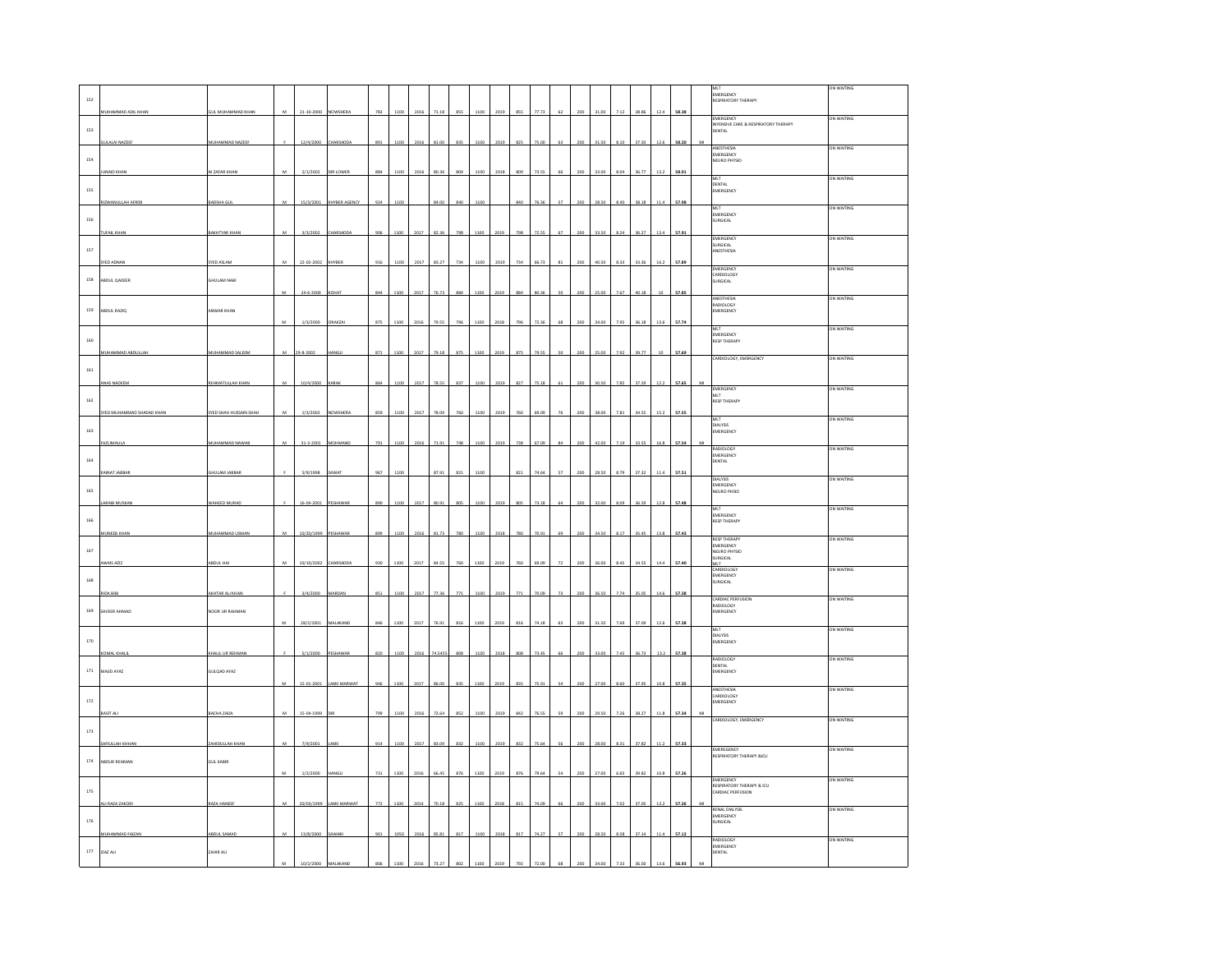|              |                              |                      |                 |                     |                          |     |      |      |              |     |      |      |     |       |    |     |       |      |       |        |       | EMERGENCY                                | ON WAITING |
|--------------|------------------------------|----------------------|-----------------|---------------------|--------------------------|-----|------|------|--------------|-----|------|------|-----|-------|----|-----|-------|------|-------|--------|-------|------------------------------------------|------------|
| $178\,$      | MUHAMMAD USMAN               | KHAIR MUHAMMAD       |                 |                     |                          |     |      |      |              |     |      |      |     |       |    |     |       |      |       |        |       | <b>DENTAL</b><br>SURGICAL                |            |
|              |                              |                      |                 |                     |                          |     |      |      |              |     |      |      |     |       |    |     |       |      |       |        |       |                                          |            |
|              |                              |                      |                 | 20-12-2002          | AKKI MARWA'              |     | 1100 | 2017 |              | 840 |      | 2019 | 840 |       |    | 200 | 28.50 |      | 38.18 |        | 56.92 | ANESTHESIA                               | ON WAITING |
|              |                              |                      |                 |                     |                          |     |      |      |              |     |      |      |     |       |    |     |       |      |       |        |       | CARDIOLOGY                               |            |
| 179          | M HAMDAN                     | SHER ISLAM           |                 |                     |                          |     |      |      |              |     |      |      |     |       |    |     |       |      |       |        |       | EMERGENCY                                |            |
|              |                              |                      |                 | 09/09/2001          |                          | 924 | 1100 | 2017 | <b>84 00</b> | 846 |      | 2019 | 846 | 76.91 |    | 200 | 25.00 |      | 38.45 | 10     | 56.85 |                                          |            |
|              |                              |                      |                 |                     |                          |     |      |      |              |     |      |      |     |       |    |     |       |      |       |        |       |                                          | ON WAITING |
| $180\,$      |                              |                      |                 |                     |                          |     |      |      |              |     |      |      |     |       |    |     |       |      |       |        |       |                                          |            |
|              | <b>NUHAMMAD TALAAY BIN A</b> | MUHAMMAD AL          |                 | 26-11-2000          |                          | 838 |      |      |              |     |      |      |     |       |    |     |       |      |       |        | 56.77 |                                          |            |
|              |                              |                      |                 |                     |                          |     |      |      |              |     |      |      |     |       |    |     |       |      |       |        |       | RADIOLOGY<br>EMERGENCY                   | ON WAITING |
| 181          |                              |                      |                 |                     |                          |     |      |      |              |     |      |      |     |       |    |     |       |      |       |        |       | DENTAL                                   |            |
|              |                              |                      |                 |                     |                          |     |      |      |              |     |      |      |     |       |    |     |       |      |       |        |       |                                          |            |
|              | <b>JAYAB SAAN</b>            | SAANI GUL            |                 | 16-05-2000          | PESHAWA                  | 853 | 1100 | 2017 | 77.55        | 792 | 1100 | 2019 | 792 |       |    | 200 | 32.00 | 7.75 | 36.00 | 12.8   | 56.55 | ANESTHESIA                               | ON WAITING |
|              |                              |                      |                 |                     |                          |     |      |      |              |     |      |      |     |       |    |     |       |      |       |        |       | DIALYSIS<br>EMERGENCY                    |            |
| $182\,$      |                              |                      |                 |                     |                          |     |      |      |              |     |      |      |     |       |    |     |       |      |       |        |       |                                          |            |
|              | HAH SAWAR                    | MANZOOR              | M               | 10/3/2001           | PESHAWAR                 | 945 | 1100 | 2017 | 85.91        | 825 | 1100 | 2019 | 825 | 75.00 | 52 | 200 | 26.00 | 8.59 | 37.50 | 10.4   | 56.49 |                                          |            |
|              |                              |                      |                 |                     |                          |     |      |      |              |     |      |      |     |       |    |     |       |      |       |        |       |                                          | ON WAITING |
| 183          |                              |                      |                 |                     |                          |     |      |      |              |     |      |      |     |       |    |     |       |      |       |        |       |                                          |            |
|              | ADAF FARAZ                   | SARFARAZ KHAN        |                 | 13-08-2001          | PESHAWA                  | 884 | 1100 | 2017 | 80.36        | 795 | 1100 | 2019 | 795 | 72.27 |    | 200 | 30.50 | 8.04 | 36.14 | 12.2   | 56.37 |                                          |            |
|              |                              |                      |                 |                     |                          |     |      |      |              |     |      |      |     |       |    |     |       |      |       |        |       | CARDIAC PERFUSION                        | ON WAITING |
| $184\,$      |                              |                      |                 |                     |                          |     |      |      |              |     |      |      |     |       |    |     |       |      |       |        |       | EMERGENCY<br>RESPIRATORY AND ICU         |            |
|              |                              |                      |                 |                     |                          |     |      |      |              |     |      |      |     |       |    |     |       |      |       |        |       |                                          |            |
|              |                              | <b>KBAR AL</b>       |                 | 4/2/2001            |                          | 974 | 1100 | 2017 | 88.5         | 847 |      | 2015 |     |       |    |     |       |      | 38.5  |        | 56.35 |                                          |            |
|              |                              |                      |                 |                     |                          |     |      |      |              |     |      |      |     |       |    |     |       |      |       |        |       | EMERGENCY<br><b>DENTAL</b>               | ON WAITING |
| 185          | <b>GUL RUKH</b>              | AKHRUN NAZ           |                 |                     |                          |     |      |      |              |     |      |      |     |       |    |     |       |      |       |        |       | SURGICAL                                 |            |
|              |                              |                      |                 | 10/4/2001           | <b>DIR UPPER</b>         | 884 | 1100 | 2017 | 80.36        | 825 | 1100 | 2019 | 825 | 75.00 | 54 | 200 | 27.00 | 8.04 | 37.50 | 10.8   | 56.34 |                                          |            |
|              |                              |                      |                 |                     |                          |     |      |      |              |     |      |      |     |       |    |     |       |      |       |        |       | <b>EMERGENCY</b>                         | ON WAITING |
| 186          |                              |                      |                 |                     |                          |     |      |      |              |     |      |      |     |       |    |     |       |      |       |        |       | SURGICAL<br>NEURO PHYSIO                 |            |
|              |                              |                      |                 |                     |                          |     |      |      |              |     |      |      |     |       |    |     |       |      |       |        |       |                                          |            |
|              | MISBAH ULLAH                 | SHAKIR ULLAH         | $\mathbf{M}$    | 2/3/2000            | MARDAN                   | 912 | 1100 | 2017 | 82.91        | 768 | 1100 | 2019 | 768 | 69.82 | 65 | 200 | 32.50 | 8.29 | 34.91 | 13     | 56.20 | EMERGENCY                                | ON WAITING |
|              |                              |                      |                 |                     |                          |     |      |      |              |     |      |      |     |       |    |     |       |      |       |        |       | SURGICAL                                 |            |
| 187          | AMIR SHAHZAD                 | MUHAMMAD JANAS       |                 |                     |                          |     |      |      |              |     |      |      |     |       |    |     |       |      |       |        |       |                                          |            |
|              |                              |                      | M               |                     | 23-03-2002 KHYBER AGENCY | 835 | 1100 | 2017 | 75.9         | 818 |      | 2019 | 818 | 74.36 |    | 200 | 28.50 |      | 37.18 |        | 56.17 |                                          |            |
|              |                              |                      |                 |                     |                          |     |      |      |              |     |      |      |     |       |    |     |       |      |       |        |       | DIALYSIS<br>EMERGENCY                    | ON WAITING |
| $188\,$      | ARRIS DANIEL                 | MUHAMMAD TARIQ       |                 |                     |                          |     |      |      |              |     |      |      |     |       |    |     |       |      |       |        |       | SURGICAL                                 |            |
|              |                              |                      |                 |                     |                          |     |      |      |              |     |      |      |     |       |    |     |       |      |       |        |       |                                          |            |
|              |                              |                      |                 | 17-09-2002          | BANNL                    | 770 | 1100 | 2017 | 70.0         | 791 |      | 2019 | 791 | 71.9  |    | 200 | 3.00  |      | 35.95 | 13.2   | 56.15 | EMERGENCY                                | ON WAITING |
| 189          |                              |                      |                 |                     |                          |     |      |      |              |     |      |      |     |       |    |     |       |      |       |        |       | RENAL DIALYSIS<br><b>NEUROPHYSIOLOGY</b> |            |
|              |                              |                      |                 |                     |                          |     |      |      |              |     |      |      |     |       |    |     |       |      |       |        |       |                                          |            |
|              | MUHAMMAD UMA                 | <b>DRASTA KHAN</b>   | M               | 4/1/2001            | <b>HYBER</b>             | 751 | 105  | 201  | 71.5         | 668 | 110  |      | 66  |       |    |     |       |      | 30.3  |        | 56.12 |                                          |            |
|              |                              |                      |                 |                     |                          |     |      |      |              |     |      |      |     |       |    |     |       |      |       |        |       | ANESTHESIA<br>EMERGENCY                  | ON WAITING |
| $190\,$      |                              |                      |                 |                     |                          |     |      |      |              |     |      |      |     |       |    |     |       |      |       |        |       | SURGICAL                                 |            |
|              |                              | <b>ANIF KHAI</b>     |                 | 26/4/20             |                          |     | 1100 |      |              |     |      |      |     |       |    |     |       |      |       |        | ss os |                                          |            |
|              |                              |                      |                 |                     |                          |     |      |      |              |     |      |      |     |       |    |     |       |      |       |        |       | MERGENCY                                 | on waiting |
| 191          |                              |                      |                 |                     |                          |     |      |      |              |     |      |      |     |       |    |     |       |      |       |        |       | SURGICAL<br>NEURO PHYSIO                 |            |
|              |                              |                      |                 |                     |                          |     |      |      |              |     |      |      |     |       |    |     |       |      |       |        |       |                                          |            |
|              | <b>HAMZA AHMER</b>           | <b>LIAQAT ALI</b>    | M               | 16-01-2000 PESHAWAR |                          | 781 | 1100 | 2016 | 71.00        | 761 | 1100 | 2019 | 751 | 68.27 | 74 | 200 | 37.00 | 7.10 | 34.14 | 14.8   | 56.04 | MLT                                      | ON WAITING |
|              |                              |                      |                 |                     |                          |     |      |      |              |     |      |      |     |       |    |     |       |      |       |        |       | EMERGENCY                                |            |
| $_{\rm 192}$ |                              |                      |                 |                     |                          |     |      |      |              |     |      |      |     |       |    |     |       |      |       |        |       | SURGICAL                                 |            |
|              | MUHAMMAD SULTAN SHAH         | BADAM SHAF           | $\overline{14}$ | 2/21/2000           |                          | 787 | 1100 | 2016 | 71.51        | 724 |      | 2019 | 714 | 64.91 |    |     | in or |      | 324   |        | 56.01 |                                          |            |
|              |                              |                      |                 |                     |                          |     |      |      |              |     |      |      |     |       |    |     |       |      |       |        |       | <b>ANFSTHESIA</b><br>EMERGENCY           | ON WAITING |
| 193          |                              |                      |                 |                     |                          |     |      |      |              |     |      |      |     |       |    |     |       |      |       |        |       | DENTAL                                   |            |
|              | <b>IURTAZA SI</b>            | BOULLAH SHAI         |                 | $25 - 01 - 2001$    |                          | 828 |      |      |              |     |      |      |     |       |    |     |       |      | 35.C  |        | 55.97 |                                          |            |
|              |                              |                      |                 |                     |                          |     |      |      |              |     |      |      |     |       |    |     |       |      |       |        |       | RADIOLOGY                                | ON WAITING |
| 194          |                              |                      |                 |                     |                          |     |      |      |              |     |      |      |     |       |    |     |       |      |       |        |       | EMERGENCY<br>SURGICAL                    |            |
|              |                              |                      |                 |                     |                          |     |      |      |              |     |      |      |     |       |    |     |       |      |       |        |       |                                          |            |
|              | HMAD BILA                    | MALAK MUHAMMAD AKRAM | M               | 28-03-2002          |                          | 827 | 1100 | 2017 | 75.1         | 800 | 1100 | 2019 | 800 | 72.7  |    | 200 | 30 OF |      | 36.36 |        | 55.88 |                                          | ON WAITING |
|              |                              |                      |                 |                     |                          |     |      |      |              |     |      |      |     |       |    |     |       |      |       |        |       | CARDIAC PERFUSION<br>EMERGENCY           |            |
| 195          |                              |                      |                 |                     |                          |     |      |      |              |     |      |      |     |       |    |     |       |      |       |        |       | SURGICAL                                 |            |
|              | MID KHA                      | MIR MUHAMMMAD KHAN   |                 | 21/3/2000           | MOHMAN AGENCY            | 829 | 110  |      |              | 81  |      |      |     |       |    |     |       |      | 36.8  |        | 55.80 |                                          |            |
|              |                              |                      |                 |                     |                          |     |      |      |              |     |      |      |     |       |    |     |       |      |       |        |       | <b>DIALYSIS</b>                          | ON WAITING |
| 196          |                              |                      |                 |                     |                          |     |      |      |              |     |      |      |     |       |    |     |       |      |       |        |       | EMERGENCY<br>SURGICAL                    |            |
|              |                              |                      |                 |                     |                          |     |      |      |              |     |      |      |     |       |    |     |       |      |       |        |       |                                          |            |
|              | <b>VAQAS KHAI</b>            | BACHA ZER KHAP       | $\overline{M}$  | 6/4/1998            | PESHAWA                  | 867 | 1100 |      | 78.3         | 803 | 110  | 2015 | 803 |       |    |     | 28.50 |      | 36.50 | 114    | 55.74 | <b>MLT</b>                               | ON WAITING |
|              |                              |                      |                 |                     |                          |     |      |      |              |     |      |      |     |       |    |     |       |      |       |        |       | CARDIOLOGY                               |            |
| 197          | MURAD UL HAO                 | KARIM UL HAO         |                 |                     |                          |     |      |      |              |     |      |      |     |       |    |     |       |      |       |        |       | EMERGENCY                                |            |
|              |                              |                      |                 | 20-08-200           |                          | 723 | 110  |      |              |     |      |      | 746 |       |    |     |       |      | 33.91 |        | 55.68 |                                          |            |
|              |                              |                      |                 |                     |                          |     |      |      |              |     |      |      |     |       |    |     |       |      |       |        |       | <b>EMERGENCY, RESPIRATORY</b>            | ON WAITING |
| 198          |                              |                      |                 |                     |                          |     |      |      |              |     |      |      |     |       |    |     |       |      |       |        |       |                                          |            |
|              | AIMAN SANA                   | ANAULLAH             |                 | 11/11/2001          | NOSHERA                  | 946 | 1100 | 2017 | 86.00        | 744 | 1100 | 2019 | 744 | 67.64 | 66 | 200 | 33.00 | 8.60 | 33.82 | 13.2   | 55.62 |                                          |            |
|              |                              |                      |                 |                     |                          |     |      |      |              |     |      |      |     |       |    |     |       |      |       |        |       |                                          | ON WAITING |
| 199          |                              |                      |                 |                     |                          |     |      |      |              |     |      |      |     |       |    |     |       |      |       |        |       |                                          |            |
|              |                              |                      |                 |                     |                          |     |      |      |              |     |      |      |     |       |    |     |       |      |       |        |       |                                          |            |
|              | <b>AYAT HUSSAIN</b>          | MASHO KHEL           | м               | 13-03-2001          |                          | 759 | 1100 | 2017 | 69.00        | 658 | 1100 | 2019 | 658 | 59.82 |    |     | 47.00 | 5.90 | 29.91 | 18.8   | 55.61 | RADIOLOGY, EMERGENCY                     | ON WAITING |
|              |                              |                      |                 |                     |                          |     |      |      |              |     |      |      |     |       |    |     |       |      |       |        |       |                                          |            |
| 200          |                              |                      |                 |                     |                          |     |      |      |              |     |      |      |     |       |    |     |       |      |       |        |       |                                          |            |
|              |                              | ROOHUL AMIN          |                 | 29-3-2000           | NOWSHERA                 | 894 | 1100 | 2011 | 81.2         | 797 | 1100 | 2019 | 797 | 724   |    | 200 | 28.00 | 8.13 | 36.23 |        | 55.55 |                                          |            |
|              |                              |                      |                 |                     |                          |     |      |      |              |     |      |      |     |       |    |     |       |      |       |        |       | <b>NEURO PHYSIO</b>                      | ON WAITING |
| $_{\rm 201}$ |                              |                      |                 |                     |                          |     |      |      |              |     |      |      |     |       |    |     |       |      |       |        |       | DIALYSIS<br>EMERGENCY                    |            |
|              |                              |                      |                 |                     |                          |     |      |      |              |     |      |      |     |       |    |     |       |      |       |        |       |                                          |            |
|              | ASSAN WAHA                   | <b>BDUL WAHAB</b>    | $\mathbf{M}$    | 2/4/2002            |                          | 839 | 1100 | 2017 | 76.27        | 790 | 1100 | 2019 | 790 | 71.82 | 60 | 200 | 30.00 | 7.63 | 35.91 | $12\,$ | 55.54 | ANESTHESIA                               | ON WAITING |
|              |                              |                      |                 |                     |                          |     |      |      |              |     |      |      |     |       |    |     |       |      |       |        |       | EMERGENCY<br>SURGICAL                    |            |
| 202          |                              |                      |                 |                     |                          |     |      |      |              |     |      |      |     |       |    |     |       |      |       |        |       |                                          |            |
|              | MAAZ BIN SAAD                | SAAD ULLAH KHAN      | M               | 18-05-2000          | <b>NOWSHERA</b>          | 823 | 1050 | 201  | 78.3         | 749 | 1100 | 2018 | 749 | 68.0  |    | 200 | 34.00 | 7.84 | 34.05 | 13.6   | 55.48 |                                          |            |
|              |                              |                      |                 |                     |                          |     |      |      |              |     |      |      |     |       |    |     |       |      |       |        |       | EMEREGNCY<br>ANESTHESIA                  | ON WAITING |
| 203          |                              |                      |                 |                     |                          |     |      |      |              |     |      |      |     |       |    |     |       |      |       |        |       | CARDIOLOGY                               |            |
|              |                              |                      |                 |                     |                          |     |      |      |              |     |      |      |     |       |    |     |       |      |       |        |       |                                          |            |
|              |                              |                      |                 |                     |                          |     |      |      |              |     |      |      |     |       |    |     |       |      |       |        |       |                                          |            |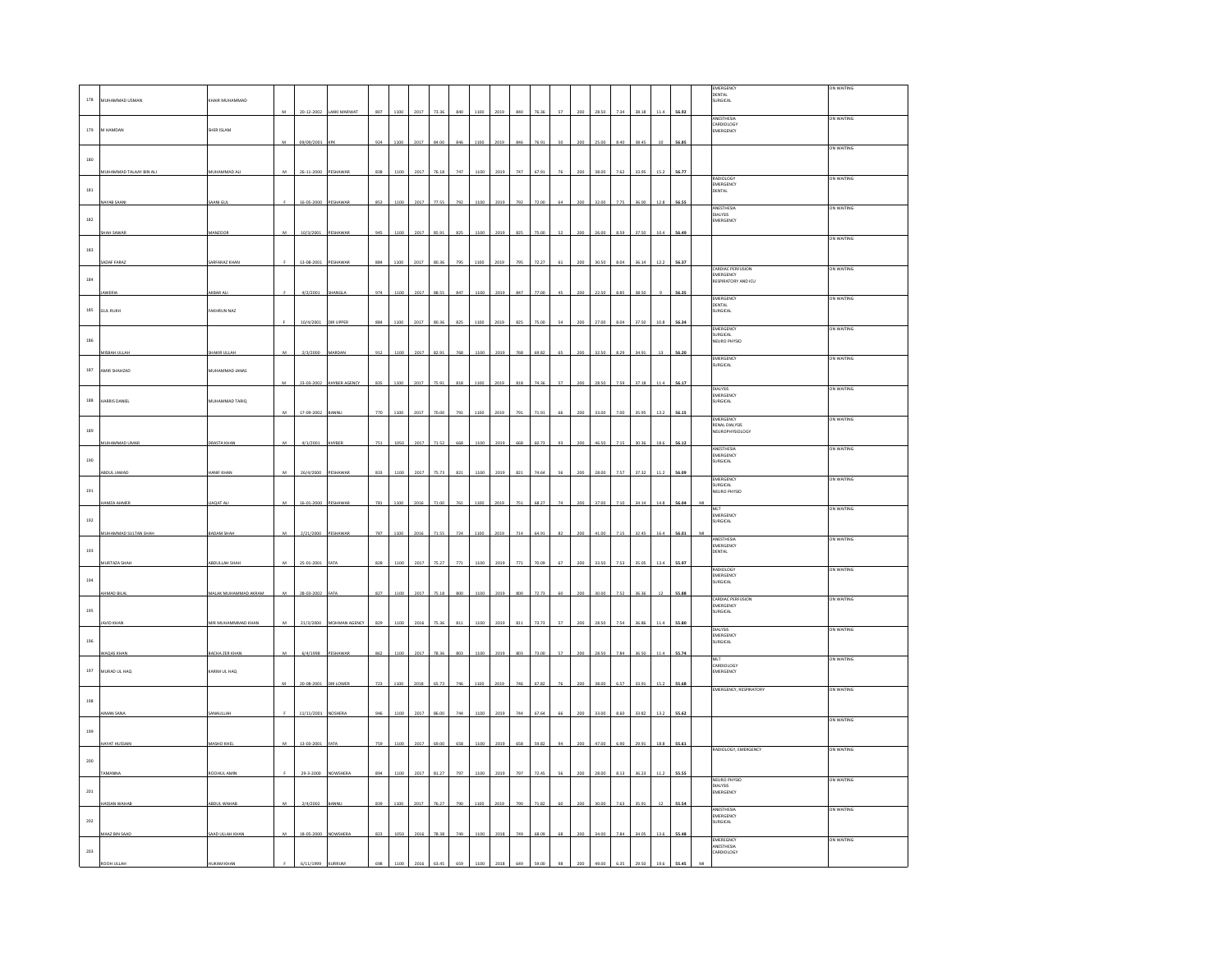|              |                         |                        |                |            |                 |     |      |      |       |     |                  |      |     |       |    |     |       |      |       |      |       |                                                          | N WAITING  |
|--------------|-------------------------|------------------------|----------------|------------|-----------------|-----|------|------|-------|-----|------------------|------|-----|-------|----|-----|-------|------|-------|------|-------|----------------------------------------------------------|------------|
|              |                         |                        |                |            |                 |     |      |      |       |     |                  |      |     |       |    |     |       |      |       |      |       | ADIOLOG'<br>EMERGENCY                                    |            |
| 204          |                         |                        |                |            |                 |     |      |      |       |     |                  |      |     |       |    |     |       |      |       |      |       | ENTAL                                                    |            |
|              | ATIQ UR REHMAN          | <b>GULDAR ALI KHAI</b> |                | 31-07-2001 |                 | 895 | 1100 | 2016 | 81.3  | 851 | 1100             | 201  |     | 77.3  |    |     |       | 8.1  |       |      | 55.4  | EMERGENCY                                                | ON WAITING |
|              |                         |                        |                |            |                 |     |      |      |       |     |                  |      |     |       |    |     |       |      |       |      |       | URGICAL                                                  |            |
| 205          |                         |                        |                |            |                 |     |      |      |       |     |                  |      |     |       |    |     |       |      |       |      |       |                                                          |            |
|              | HI II AM ZAKRIYA        | <b>SHULAM NAWAZ</b>    |                | 12/12/1999 | <b>HARSANNA</b> | 779 |      |      | an er | 012 |                  |      |     | 720   |    |     |       |      |       |      |       | RENAL DIALYSIS                                           | ON WAITING |
|              |                         |                        |                |            |                 |     |      |      |       |     |                  |      |     |       |    |     |       |      |       |      |       | EMERGENCY                                                |            |
| 206          |                         |                        |                |            |                 |     |      |      |       |     |                  |      |     |       |    |     |       |      |       |      |       | SURGICAL                                                 |            |
|              | <b>IUHAMMAD DANYA</b>   | IUHAMMAD NAMI          |                | 21/7/2001  |                 | 847 |      |      |       |     |                  |      |     |       |    |     |       |      |       |      |       | <b>EMERGENCY</b>                                         | ON WAITING |
|              |                         |                        |                |            |                 |     |      |      |       |     |                  |      |     |       |    |     |       |      |       |      |       | ENTAL                                                    |            |
| $207\,$      | SULEMAN KHAN            | MUHAMMAD NAWAB         |                |            |                 |     |      |      |       |     |                  |      |     |       |    |     |       |      |       |      |       |                                                          |            |
|              |                         |                        | M              | 31-03-2001 | MOHMAND         | 786 | 1100 | 201  |       | 682 | 1 <sub>0</sub> c |      | 67  |       |    |     |       |      |       |      |       | EMERGENCY                                                | ON WAITING |
|              |                         |                        |                |            |                 |     |      |      |       |     |                  |      |     |       |    |     |       |      |       |      |       | <b>RESP THERAPY</b>                                      |            |
| 208          |                         |                        |                |            |                 |     |      |      |       |     |                  |      |     |       |    |     |       |      |       |      |       | URGICAL                                                  |            |
|              | SAMA MOAVIA FAROOC      | NAYAT UR REHMA         |                | 24-07-1999 | SHAWA           | 853 | 110  | 201  | 77.55 | 730 |                  |      |     |       |    |     |       |      |       |      |       |                                                          |            |
|              |                         |                        |                |            |                 |     |      |      |       |     |                  |      |     |       |    |     |       |      |       |      |       | EMERGENCY<br><b>RESP THERAPY</b>                         | ON WAITING |
| 209          |                         |                        |                |            |                 |     |      |      |       |     |                  |      |     |       |    |     |       |      |       |      |       | URGICAL                                                  |            |
|              | AHID ULLA               | MIR ASLAM KHAM         | M              | 2/2/2002   | LAKKI MARWA     | 903 | 1100 | 2017 | 82.05 | 842 |                  | 2019 | 847 | 76.5  | 43 |     |       |      |       |      | 55.08 |                                                          |            |
|              |                         |                        |                |            |                 |     |      |      |       |     |                  |      |     |       |    |     |       |      |       |      |       | ANESTHESIA<br>EMERGENCY                                  | ON WAITING |
| 210          |                         |                        |                |            |                 |     |      |      |       |     |                  |      |     |       |    |     |       |      |       |      |       | DIALYSIS                                                 |            |
|              | ARNAB SHAFAT            | <b>HAFAT HUSSAI</b>    |                | 9/8/2001   | ESHAWA          | 916 | 1100 | 2017 | 83.27 | 821 | 1100             | 2019 |     | 74.6  |    |     |       | 8.33 |       |      | 55.0  |                                                          |            |
|              |                         |                        |                |            |                 |     |      |      |       |     |                  |      |     |       |    |     |       |      |       |      |       | <b>RENAL DIALYSIS</b><br>EMERGENCY                       | ON WAITING |
| 211          |                         |                        |                |            |                 |     |      |      |       |     |                  |      |     |       |    |     |       |      |       |      |       | URGICAL                                                  |            |
|              | MUHAMMAD FUZAI          | TAQDIR ULLAH           | M              | 4/4/2000   | HYBER           | 832 | 1050 | 2017 | 79.24 | 737 | 1100             | 2019 | 737 | 67.0  | 68 | 200 | 34.0  | 7.92 | 33.50 | 13.6 | 55.0  |                                                          |            |
|              |                         |                        |                |            |                 |     |      |      |       |     |                  |      |     |       |    |     |       |      |       |      |       | <b>PIALWIG</b><br>MERGENCY                               | ON WAITING |
| $_{\rm 212}$ |                         |                        |                |            |                 |     |      |      |       |     |                  |      |     |       |    |     |       |      |       |      |       | SURGICAL                                                 |            |
|              | MAD KHAN                | JOOR KHAN              | $\overline{M}$ | 17-03-2002 | HARSADDA        | 916 | 1100 | 2017 | 83.27 | 805 | 1100             | 2019 | 805 | 73.18 | so | 200 | 25.00 | 8.33 | 36.50 | 10   | 54.92 |                                                          |            |
|              |                         |                        |                |            |                 |     |      |      |       |     |                  |      |     |       |    |     |       |      |       |      |       | EMERGENCY<br>INYENSIVE CARE & RESPIRATORY THERAPY        | IN WAITING |
| $_{\rm 213}$ |                         |                        |                |            |                 |     |      |      |       |     |                  |      |     |       |    |     |       |      |       |      |       | <b>SURGICAL</b>                                          |            |
|              | <b>IUHAMMAD SOHA</b>    | ASOOL KHAN             | M              | 8/3/2002   | ESHAWAR         | 911 | 1100 | 2017 | 82.82 | 747 | 1100             | 2019 |     | 67.9  | 63 | 200 | 31.50 | 8.28 | 33.9  | 12.1 | 54.84 |                                                          |            |
|              |                         |                        |                |            |                 |     |      |      |       |     |                  |      |     |       |    |     |       |      |       |      |       | DIALYSIS<br>EMERGENCY                                    | ON WAITING |
| $_{\rm 214}$ |                         |                        |                |            |                 |     |      |      |       |     |                  |      |     |       |    |     |       |      |       |      |       | NEURO PHSIO                                              |            |
|              | SR ULLA                 | UMA KHAN               |                | 12/1/2002  | <b>AJOUR</b>    |     | 110  |      |       |     |                  |      |     |       |    |     |       |      |       |      |       |                                                          |            |
|              |                         |                        |                |            |                 |     |      |      |       |     |                  |      |     |       |    |     |       |      |       |      |       | SURGICAL                                                 | IN WAITING |
| $_{\rm 215}$ |                         |                        |                |            |                 |     |      |      |       |     |                  |      |     |       |    |     |       |      |       |      |       | EMERGENCY<br>RESPIRATORY THERAPY                         |            |
|              | TAQWEEM UL HAQ          | HASSAN QURES           |                | 16-03-1999 | WAB             | 865 | 110  | 201  |       |     |                  |      |     |       |    |     |       |      |       |      |       |                                                          |            |
|              |                         |                        |                |            |                 |     |      |      |       |     |                  |      |     |       |    |     |       |      |       |      |       | Respiratory Therapy<br>CARDIAC PERFUSION                 | ON WAITING |
| 216          |                         |                        |                |            |                 |     |      |      |       |     |                  |      |     |       |    |     |       |      |       |      |       | MERGENCY                                                 |            |
|              | UHAMMAD RIA             | <b>LAM DIN</b>         | M              | 31-03-2000 | <b>ESHAWA</b>   | 877 | 1100 | 201  | 79.73 | 760 |                  | 201  |     |       |    |     |       | 7.97 |       | 12.3 | 54.7  |                                                          |            |
|              |                         |                        |                |            |                 |     |      |      |       |     |                  |      |     |       |    |     |       |      |       |      |       | <b>SURGICAL</b>                                          | IN WAITING |
| 217          |                         |                        |                |            |                 |     |      |      |       |     |                  |      |     |       |    |     |       |      |       |      |       | EMERGENCY<br><b>ESPIRATORY THERAPY</b>                   |            |
|              | NIBA KANWA              | LATIF UR REHMAN        |                | 2/9/2001   | ARAB            | 873 | 1100 | 2017 | 79.36 | 888 | 1100             | 2019 |     | 80.7  |    |     |       |      |       |      |       |                                                          |            |
|              |                         |                        |                |            |                 |     |      |      |       |     |                  |      |     |       |    |     |       |      |       |      |       | <b>EMERGENCY, SURGICAL</b>                               | ON WAITING |
| $_{\rm 218}$ |                         |                        |                |            |                 |     |      |      |       |     |                  |      |     |       |    |     |       |      |       |      |       |                                                          |            |
|              | <b>NUHAMMAD FAROOC</b>  |                        | M              | 1/5/1999   | ESHAWAR         | 876 | 1100 | 2017 | 79.6  |     |                  | 2019 |     | 67.5  |    |     |       |      |       |      |       |                                                          |            |
|              |                         | MEER AZAM KHAN         |                |            |                 |     |      |      |       |     |                  |      |     |       |    |     |       |      |       |      |       | ANESTHESIA                                               | ON WAITING |
| 219          |                         |                        |                |            |                 |     |      |      |       |     |                  |      |     |       |    |     |       |      |       |      |       | EMGERGENCY<br><b>URGICAL</b>                             |            |
|              |                         | <b>JAMISH GUI</b>      |                | 5/1/1996   |                 |     |      |      |       |     |                  |      |     |       |    |     |       |      |       |      |       |                                                          |            |
|              |                         |                        |                |            |                 | 796 | 1100 | 2012 | 72.3  | 82  |                  | 201  |     |       |    |     |       |      |       |      |       | EMERGENCY, SURGICAL                                      | ON WAITING |
| 220          |                         |                        |                |            |                 |     |      |      |       |     |                  |      |     |       |    |     |       |      |       |      |       |                                                          |            |
|              | <b>NUSEEF SHAI</b>      | <b>ISHAH</b>           |                | 2/3/200    |                 | 868 | 1100 |      | 78 Q  | 775 |                  |      |     |       |    |     |       |      |       |      |       |                                                          |            |
|              |                         |                        |                |            |                 |     |      |      |       |     |                  |      |     |       |    |     |       |      |       |      |       | ANESTHESIA<br>CARDIOLOGY                                 | IN WAITIN  |
| $\bf 221$    | YASIR HUSSAIN           | NASIR KHAN             |                |            |                 |     |      |      |       |     |                  |      |     |       |    |     |       |      |       |      |       | MERGENCY                                                 |            |
|              |                         |                        |                | 10/1/2002  |                 |     | 110  | 201  |       |     |                  |      |     |       |    |     |       |      |       |      | 4.4   |                                                          |            |
|              |                         |                        |                |            |                 |     |      |      |       |     |                  |      |     |       |    |     |       |      |       |      |       | <b>EMEREGNCY</b>                                         | ON WAITING |
| 222          |                         |                        |                |            |                 |     |      |      |       |     |                  |      |     |       |    |     |       |      |       |      |       | MENEGHET<br>RESPIRATORY THERAPY & ICU<br>NEUROPHYSIOLOGY |            |
|              |                         |                        | M              | 31/08/2001 | CARAN           | 794 | 1100 | 201  |       |     |                  |      |     |       |    |     |       |      |       |      |       |                                                          |            |
|              | <b>IDNAN AHMAD KHAN</b> | ABDUL KASH KHAM        |                |            |                 |     |      |      |       |     |                  |      |     |       |    |     |       |      |       |      |       | DIALYSIS<br>EMERGENCY                                    | ON WAITING |
| 223          |                         |                        |                |            |                 |     |      |      |       |     |                  |      |     |       |    |     |       |      |       |      |       | <b>RESP THERAPY</b>                                      |            |
|              |                         | UHAMMAD ZA             |                | 1/10/2     |                 | 924 |      |      |       |     |                  |      |     |       |    |     |       |      |       |      |       |                                                          |            |
|              |                         |                        |                |            |                 |     |      |      |       |     |                  |      |     |       |    |     |       |      |       |      |       | ANESTHESIA                                               | ON WAITING |
| 224          |                         |                        |                |            |                 |     |      |      |       |     |                  |      |     |       |    |     |       |      |       |      |       | CARDIOLOGY<br>MERGENCY                                   |            |
|              |                         |                        |                |            |                 |     |      |      |       |     |                  |      |     |       |    |     |       |      |       |      |       |                                                          |            |
|              | AKIR ULLAH              | SABIR KHAN             | M              | 12/12/1999 | FATA            | 831 | 1100 | 2016 | 75.55 | 726 | 1100             | 2019 | 726 | 66.00 | 69 | 200 | 34.50 | 7.55 | 33.00 | 13.8 | 54.35 | EMEGENCY                                                 | ON WAITING |
| 225          |                         |                        |                |            |                 |     |      |      |       |     |                  |      |     |       |    |     |       |      |       |      |       | <b>RESP THERAPY</b><br>NEURO PHYSIO                      |            |
|              |                         |                        |                |            |                 |     |      |      |       |     |                  |      |     |       |    |     |       |      |       |      |       |                                                          |            |
|              |                         | HMAD SAEED KHAM        |                | 16-04-2000 |                 | 893 | 1100 |      | 81.11 |     |                  | 2018 |     |       |    |     |       |      |       |      |       | RADIOLOGY                                                | ON WAITING |
| $_{\rm 226}$ | NOOR                    | MUHAMMAD QAMAR         |                |            |                 |     |      |      |       |     |                  |      |     |       |    |     |       |      |       |      |       | -----------<br>EMERGENCY<br>RESP THERAPY                 |            |
|              |                         |                        |                |            |                 |     |      |      |       |     |                  |      |     |       |    |     |       |      |       |      |       |                                                          |            |
|              |                         |                        |                | 25-3-2000  |                 | 858 | 110  | 201  | 78 C  | 773 |                  |      | 77  |       | 57 |     |       | 78   | 35.1  |      | 54.34 | <b>EMEGENCY, RESPIRATORY</b>                             | ON WAITING |
| 227          |                         |                        |                |            |                 |     |      |      |       |     |                  |      |     |       |    |     |       |      |       |      |       |                                                          |            |
|              |                         |                        |                |            |                 |     |      |      |       |     |                  |      |     |       |    |     |       |      |       |      |       |                                                          |            |
|              | OR ULLAH                | <b>INDEER KHAN</b>     | $\overline{M}$ | 2/2/2002   | <b>A1411R</b>   | 894 | 1100 | 2017 | 81.27 | 781 | 1100             | 2019 | 781 | 71.00 | 53 | 200 | 26.50 | 8.13 | 35.50 | 10.6 | 54.23 | CARDIOLOGY                                               | ON WAITING |
| 228          |                         |                        |                |            |                 |     |      |      |       |     |                  |      |     |       |    |     |       |      |       |      |       | EMERGENCY<br>RT & ICU                                    |            |
|              |                         |                        |                |            |                 |     |      |      |       |     |                  |      |     |       |    |     |       |      |       |      |       |                                                          |            |
|              | KRAM ULLAH              | <b>ARIM KHAN</b>       |                | 1/2/2001   | PESHAWAR        | 894 | 1100 | 2016 | 81.27 | 731 | 110              | 2018 |     | 66.4  |    |     |       | 8.13 | 33.2  |      | 54.1  |                                                          | ON WAITING |
| 229          |                         |                        |                |            |                 |     |      |      |       |     |                  |      |     |       |    |     |       |      |       |      |       | MLT<br>SURGICAL<br>EMERGENCY                             |            |
|              |                         |                        |                |            |                 |     |      |      |       |     |                  |      |     |       |    |     |       |      |       |      |       |                                                          |            |
|              |                         |                        |                |            |                 |     |      |      |       |     |                  |      |     |       |    |     |       |      |       |      |       |                                                          |            |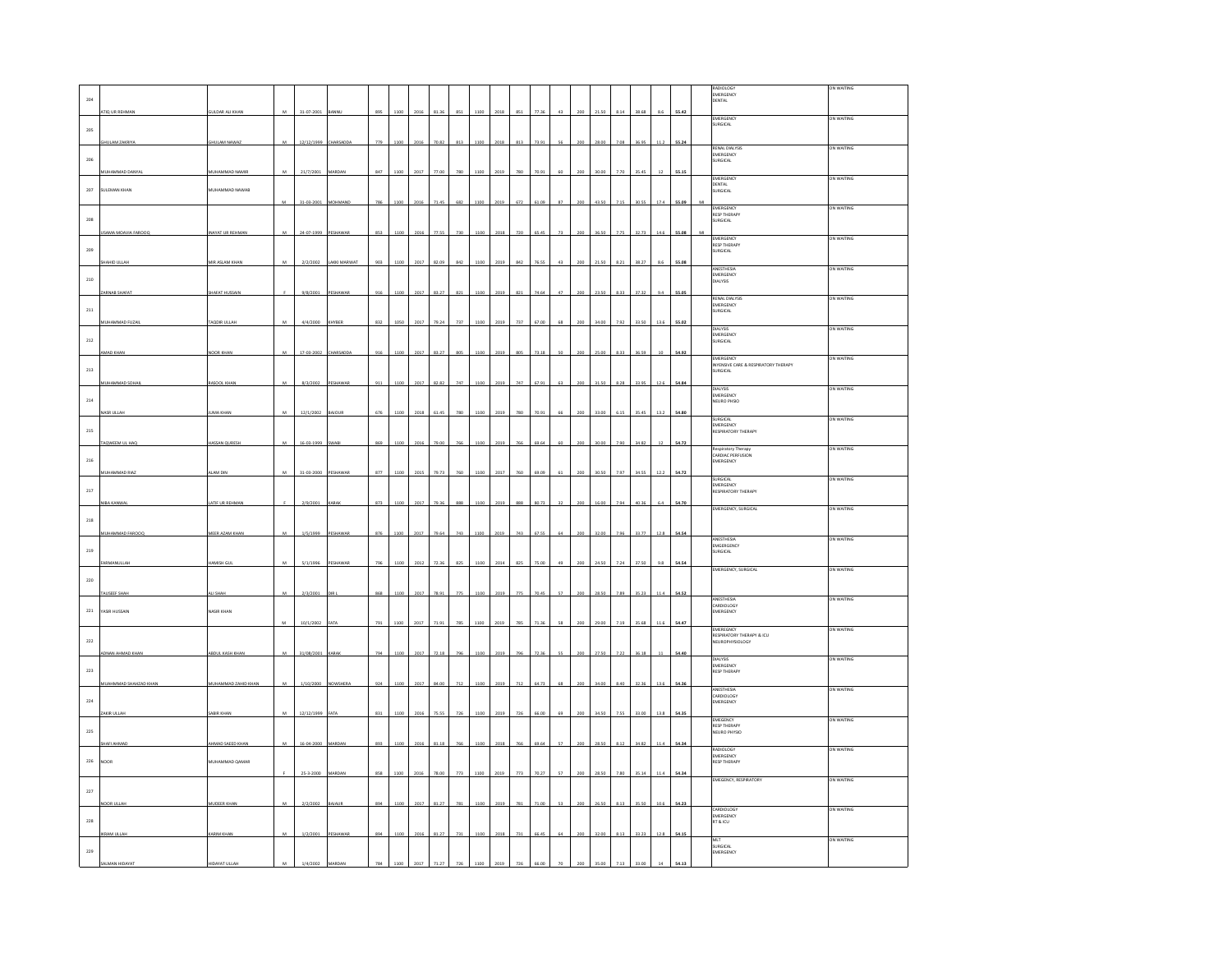|                       |                      |                              |                |                     |                  |      |      |      |       |     |      |      |     |       |    |     |           |      |       |      |       |   | EMERGENCY                                          | ON WAITING        |
|-----------------------|----------------------|------------------------------|----------------|---------------------|------------------|------|------|------|-------|-----|------|------|-----|-------|----|-----|-----------|------|-------|------|-------|---|----------------------------------------------------|-------------------|
|                       |                      |                              |                |                     |                  |      |      |      |       |     |      |      |     |       |    |     |           |      |       |      |       |   | RESPIRATORY THERAPY &ICU                           |                   |
| 230                   |                      |                              |                |                     |                  |      |      |      |       |     |      |      |     |       |    |     |           |      |       |      |       |   | URGICAL                                            |                   |
|                       | ASSAN MEHMOOD        | ULTAN MEHMODI                | $\overline{M}$ | 21/3/1999           | MARDAN           | 816  | 1100 | 201  | 74 15 | 757 |      |      | 757 | 68.87 |    |     | 30.50     |      | 34.4  |      | 54.03 |   | CARDIOLOGY                                         | ON WAITING        |
| 231                   |                      |                              |                |                     |                  |      |      |      |       |     |      |      |     |       |    |     |           |      |       |      |       |   | DENTAL<br>EMERGENCY                                |                   |
|                       | SANGEEN WATANYAR     |                              | M              | 2/3/2002            |                  |      |      |      |       |     |      |      |     |       |    | 200 |           |      |       |      |       |   |                                                    |                   |
|                       |                      | ASFANDYAP                    |                |                     | PESHAWAP         | 887  | 1100 | 2017 | 80.64 | 7%  |      |      |     |       |    |     | 24.00     |      | 36.18 | 91   | 53.85 |   | <b>ANESTHESIA</b>                                  | ON WAITING        |
| 232                   |                      |                              |                |                     |                  |      |      |      |       |     |      |      |     |       |    |     |           |      |       |      |       |   | EMERGENCY<br>SURGICAL                              |                   |
|                       | VAJAHA'              | AIF UD DIN                   |                | 10/9/1999           |                  | 891  | 110  |      |       | 81  |      |      | 811 |       |    | 20  |           |      | 37.0  |      | 53.79 |   |                                                    |                   |
|                       |                      |                              |                |                     |                  |      |      |      |       |     |      |      |     |       |    |     |           |      |       |      |       |   | CARDIOLOGY<br>EMERGENCY                            | ON WAITING        |
| 233                   |                      |                              |                |                     |                  |      |      |      |       |     |      |      |     |       |    |     |           |      |       |      |       |   | NEUROPHYSIO                                        |                   |
|                       | <b>IBA IBRAHI</b>    | <b>IBRAHIM</b>               |                | 28-3-2000           |                  |      |      |      | 73.0  | 710 |      |      | 710 |       |    |     |           |      |       |      | 53.77 |   |                                                    |                   |
|                       |                      |                              |                |                     |                  |      |      |      |       |     |      |      |     |       |    |     |           |      |       |      |       |   | MLT                                                | ON WAITING        |
| 234                   |                      |                              |                |                     |                  |      |      |      |       |     |      |      |     |       |    |     |           |      |       |      |       |   | DENTAL<br>EMERGENCY                                |                   |
|                       | ARIM ULLAH           | ZAIT ULLAH                   | M              | 20/3/2003           | FR BANNO         | 867  | 1100 |      | 78.82 | 798 | 1100 |      | 798 |       | 48 | 200 | 24.00     | 7.88 | 36.27 | 9.6  | 53.75 |   |                                                    |                   |
|                       |                      |                              |                |                     |                  |      |      |      |       |     |      |      |     |       |    |     |           |      |       |      |       |   | SURGICAL<br>EMERGENCY                              | ON WAITING        |
| 235                   |                      |                              |                |                     |                  |      |      |      |       |     |      |      |     |       |    |     |           |      |       |      |       |   | NEURO PHYSIO                                       |                   |
|                       | HMAD NAWAZ           | <b>AZMAT KHAN</b>            |                | 7/4/2001            | ATA              |      | 1100 | 2017 | 78.55 | 751 | 1100 |      | 741 |       |    | 200 | 30.50     | 7.85 | 33.68 | 12.2 | 53.74 |   | <b>PIAL VOID</b>                                   | <b>ON WAITING</b> |
| 236                   |                      |                              |                |                     |                  |      |      |      |       |     |      |      |     |       |    |     |           |      |       |      |       |   | EMERGENCY                                          |                   |
|                       |                      |                              |                |                     |                  |      |      |      |       |     |      |      |     |       |    |     |           |      |       |      |       |   | <b>RESP THERAPY</b>                                |                   |
|                       | AJID RAZA            | UHAMMAD SHA                  |                | 1/5/200             | .<br>ARA         |      | 1100 |      | 77.8  |     |      |      |     |       |    | 200 | 5.0       |      | 35.9  |      | 53.74 |   | ANESTHESIA                                         | ON WAITING        |
| 237                   |                      |                              |                |                     |                  |      |      |      |       |     |      |      |     |       |    |     |           |      |       |      |       |   | CARDIOLOGY<br>EMERGENCY                            |                   |
|                       |                      |                              |                |                     |                  |      |      |      |       |     |      |      |     |       |    |     |           |      |       |      |       |   |                                                    |                   |
|                       | <b>HUFRAN AL</b>     | <b><i>IUHAMMAD RAFIC</i></b> |                | 3/6/2001            | MALAKAND         |      | 110  | 2017 | 79.00 | 788 |      |      | 788 |       |    |     |           |      | 35.82 |      | 53.72 |   | RENAL DIALYSIS                                     | ON WAITING        |
| 238                   | SAID NAZIR           | AID WAZIR                    |                |                     |                  |      |      |      |       |     |      |      |     |       |    |     |           |      |       |      |       |   | SURGICAL<br>MERGENCY                               |                   |
|                       |                      |                              | M              | 10/9/2001           | <b>KURRUM</b>    | 694  | 1100 |      | 63.09 | 777 | 1100 | 2019 | 777 | 70.64 | 60 | 200 | 30.00     | 6.31 | 35.32 | 12   | 53.63 |   |                                                    |                   |
|                       |                      |                              |                |                     |                  |      |      | 2017 |       |     |      |      |     |       |    |     |           |      |       |      |       |   | <b>CARDIOLOGY</b>                                  | on waiting        |
| 239                   |                      |                              |                |                     |                  |      |      |      |       |     |      |      |     |       |    |     |           |      |       |      |       |   | EMERGENCY<br><b>URGICAL</b>                        |                   |
|                       | SYED AMAN ULLAH JAN  | SYED TAHSEEN ULLAH           | $\mathbf{M}$   | 13/12/2000          | <b>CHARSADDA</b> | 952  | 1100 | 2017 | 86.55 | 771 | 1100 | 2019 | 771 | 70.0  | 49 | 200 | 24.50     | 8.65 | 35.05 | 9.8  | 53.50 |   |                                                    |                   |
|                       |                      |                              |                |                     |                  |      |      |      |       |     |      |      |     |       |    |     |           |      |       |      |       |   | ANESTHESIA                                         | ON WAITING        |
| 240                   |                      |                              |                |                     |                  |      |      |      |       |     |      |      |     |       |    |     |           |      |       |      |       |   | DIALYSIS<br>EMERGENCY                              |                   |
|                       | MUHAMMAD AWA         | SAID AZEEM                   |                | $30 - 05 - 21$      | AARD.            | 881  | 110  | 201  |       |     |      |      |     |       |    |     |           |      | 34.2  |      | 53.44 |   |                                                    |                   |
|                       |                      |                              |                |                     |                  |      |      |      |       |     |      |      |     |       |    |     |           |      |       |      |       |   | <b>DIALYSIS</b>                                    | ON WAITING        |
|                       |                      |                              |                |                     |                  |      |      |      |       |     |      |      |     |       |    |     |           |      |       |      |       |   | EMERGENCY<br>EMERGENCY<br>RESP THERAPY             |                   |
| 241                   | <b>IKRAM ULLAH</b>   | FAZAL E RABI                 |                |                     |                  |      |      |      |       |     |      |      |     |       |    |     |           |      |       |      |       |   |                                                    |                   |
|                       |                      |                              | $\overline{M}$ | 26-09-2000 PESHAWAR |                  | 780  | 1100 | 2016 | 70.91 | 729 |      |      | 729 | 66.27 | 66 | 200 | 33.00     |      | 33.14 | 13.2 | 53.43 |   |                                                    |                   |
|                       |                      |                              |                |                     |                  |      |      |      |       |     |      |      |     |       |    |     |           |      |       |      |       |   | EMEREGNCY                                          | ON WAITING        |
| 242                   | <b>IRFAN ULLAH</b>   | ROFAT KHAN                   |                |                     |                  |      |      |      |       |     |      |      |     |       |    |     |           |      |       |      |       |   | SURGICAL<br>NEUROPHYSIOLOGY                        |                   |
|                       |                      |                              |                |                     |                  |      |      |      |       |     |      |      |     |       |    |     | 25.5      |      | 35.6  | 10.2 | 53.43 |   |                                                    |                   |
|                       |                      |                              |                |                     |                  |      |      |      |       |     |      |      |     |       |    |     |           |      |       |      |       |   |                                                    |                   |
|                       |                      |                              |                | 7/5/2001            | BAJAUR           | 830  | 110  | 201  | 75.4  | 78  |      |      |     |       |    |     |           |      |       |      |       |   | <b>DIALVSS</b>                                     | ON WAITING        |
| 243                   |                      |                              |                |                     |                  |      |      |      |       |     |      |      |     |       |    |     |           |      |       |      |       |   | EMERGENCY<br>SURGICAL                              |                   |
|                       |                      |                              |                |                     |                  |      |      | 201  | 80.0  | 747 | 110  |      | 747 |       | k7 | 200 | .<br>28.5 |      | 33.9  |      |       |   |                                                    |                   |
|                       | SANAULLAH DANISI     | YED KIRAMAT SH               |                | 10/10/2001          | HARSADD.         |      | 1100 |      |       |     |      |      |     |       |    |     |           |      |       |      | 53.35 |   | DIALYSIS                                           | ON WAITING        |
| 244                   |                      |                              |                |                     |                  |      |      |      |       |     |      |      |     |       |    |     |           |      |       |      |       |   | CARDIOLOGY<br>RADIOLOGY                            |                   |
|                       | MUHAMMAD HILA        | DOST MUHAMMA                 | M              | 9/10/1998           | PESHAWAP         | c.es | 1100 |      |       |     |      |      |     |       |    |     | 290       |      |       |      | 53.31 |   | EMERGENCY                                          |                   |
|                       |                      |                              |                |                     |                  |      |      |      |       |     |      |      |     |       |    |     |           |      |       |      |       |   | NESTHESIA                                          | ON WAITING        |
| $\boldsymbol{^{245}}$ |                      |                              |                |                     |                  |      |      |      |       |     |      |      |     |       |    |     |           |      |       |      |       |   | MLT<br>CARDIOLOGY<br>EMERGENCY                     |                   |
|                       | SIF KHAI             | <b>AKHT FARAZ</b>            | M              | 23-03-2000          | <b>DIR LOWER</b> | 820  | 1100 | 2015 | 74.55 | 820 | 1100 | 2018 | 810 | 73.64 | 4Ś | 200 | 22.50     | 745  | 36.82 |      | 53.27 | M |                                                    |                   |
|                       |                      |                              |                |                     |                  |      |      |      |       |     |      |      |     |       |    |     |           |      |       |      |       |   | EMERGENCY<br>RESPIRATORY THERAPY                   | ON WAITING        |
| 246                   |                      |                              |                |                     |                  |      |      |      |       |     |      |      |     |       |    |     |           |      |       |      |       |   | <b>DIALYSIS</b>                                    |                   |
|                       | NAEEM ULLAH          | ARWAR KHAN                   | $\mathbf{M}$   | 1/3/2000            | FATA             | 830  | 1050 | 2016 | 79.05 | 734 | 1100 | 2019 | 724 | 65.82 |    | 200 | 31.00     | 7.90 | 32.91 | 12.4 | 53.21 |   |                                                    |                   |
|                       |                      |                              |                |                     |                  |      |      |      |       |     |      |      |     |       |    |     |           |      |       |      |       |   | <b>EMERGENCY</b><br>RESPIRATORY THERAPY            | ON WAITING        |
| $\bf 247$             |                      |                              |                |                     |                  |      |      |      |       |     |      |      |     |       |    |     |           |      |       |      |       |   | DENTAL                                             |                   |
|                       | AUMAN MAHMOOD        | AZAL MAHMOOD                 |                | 12/4/2001           | MARDA            | 887  | 1050 | 2017 |       | 738 | 110  |      |     |       |    |     | 28.00     |      | 33.5  |      | 53.19 |   | SURGICAL                                           | ON WAITING        |
|                       |                      |                              |                |                     |                  |      |      |      |       |     |      |      |     |       |    |     |           |      |       |      |       |   | NEURO PHSYIO                                       |                   |
| $\boldsymbol{^{248}}$ |                      |                              |                |                     |                  |      |      |      |       |     |      |      |     |       |    |     |           |      |       |      |       |   | EMERGENCY                                          |                   |
|                       | <b>HAMZA MEHMOOD</b> | AKBAR MEHMOOI                | M              | 4/3/2000            | PESHAWAP         | 853  | 1100 | 2017 | 77.55 | 734 | 110  | 2015 | 734 | 66.73 | 6£ | 200 | 30.00     |      | 33.3  |      | 53.12 |   | RENAL DIALYSIS EMERGENCY<br>RESPIRATORY            | ON WAITING        |
| 249                   |                      |                              |                |                     |                  |      |      |      |       |     |      |      |     |       |    |     |           |      |       |      |       |   | THERAPY                                            |                   |
|                       |                      |                              |                |                     |                  |      |      |      |       |     |      |      |     |       |    |     |           |      |       |      |       |   |                                                    |                   |
|                       | SADAM HUSSIN         | OOR HUSSI                    | M              | 7/4/2000            | DIR LOWER        | 717  | 1100 | 2016 | 65.18 | 764 | 1100 | 2019 | 764 | 69.4  | 59 | 200 | 29.50     | 6.52 | 34.73 | 11.8 | 53.05 |   | <b>ANFSTHESIA</b>                                  | ON WAITING        |
| 250                   | LUOMAN HAKEEM        | MASTA JAN                    |                |                     |                  |      |      |      |       |     |      |      |     |       |    |     |           |      |       |      |       |   | EMERGENCY<br><b>RESP THERAPY</b>                   |                   |
|                       |                      |                              |                |                     |                  |      | 110  |      | 86.73 | 757 | 110  |      | 75  |       |    |     | 24.S      |      |       |      | 52.88 |   |                                                    |                   |
|                       |                      |                              |                | 11/9/2000           | KHYBER AGENCY    |      |      | 2017 |       |     |      |      |     |       |    |     |           |      | 34.4  |      |       |   | ANESTHESIA                                         | ON WAITING        |
| $\bf 251$             |                      |                              |                |                     |                  |      |      |      |       |     |      |      |     |       |    |     |           |      |       |      |       |   | <b>MLT</b><br>EMERGENCY                            |                   |
|                       |                      |                              |                |                     | <b>HARSADD</b>   | 829  |      |      |       |     |      |      |     |       |    |     |           |      |       |      |       |   |                                                    |                   |
|                       | EESHAN AHMA          | <b>HAKIR ULLAH</b>           |                | 3/10/2000           |                  |      | 110  | 2017 | 75.3  | 716 |      |      | 716 |       |    | 200 | 32.0      |      | 32.5  |      | 52.88 |   |                                                    | N WAITING         |
| 252                   |                      |                              |                |                     |                  |      |      |      |       |     |      |      |     |       |    |     |           |      |       |      |       |   | EMERGENCY<br>VEUROPHY                              |                   |
|                       | AMID UR REHMAN       | FAZAL REHMAN                 | M              | 15/5/2001           | SWAT             | 755  | 1100 | 2017 | 68.64 | 758 | 1100 | 2019 | 758 | 68.91 | 57 | 200 | 28.50     | 6.86 | 34.45 | 114  | 52.72 |   |                                                    |                   |
|                       |                      |                              |                |                     |                  |      |      |      |       |     |      |      |     |       |    |     |           |      |       |      |       |   |                                                    | ON WAITING        |
| 253                   |                      |                              |                |                     |                  |      |      |      |       |     |      |      |     |       |    |     |           |      |       |      |       |   | <b>EMERGENCY</b><br>RESP THERAPY<br>CARD PERFUSION |                   |
|                       | HAKIR ULLAH          | <b>JASRULLAH KHAN</b>        | M              | 7/7/1997            | KHYBER AGENCY    | 875  | 1050 | 2013 | 83.33 | 721 | 1100 | 201  | 721 | 65.5  | 58 | 200 | 29.00     | 8.33 | 32.77 | 11.6 | 52.71 |   |                                                    |                   |
|                       |                      |                              |                |                     |                  |      |      |      |       |     |      |      |     |       |    |     |           |      |       |      |       |   | CARDIOLOGY                                         | ON WAITING        |
| 254                   |                      |                              |                |                     |                  |      |      |      |       |     |      |      |     |       |    |     |           |      |       |      |       |   | SURGICAL<br>EMERGENCY                              |                   |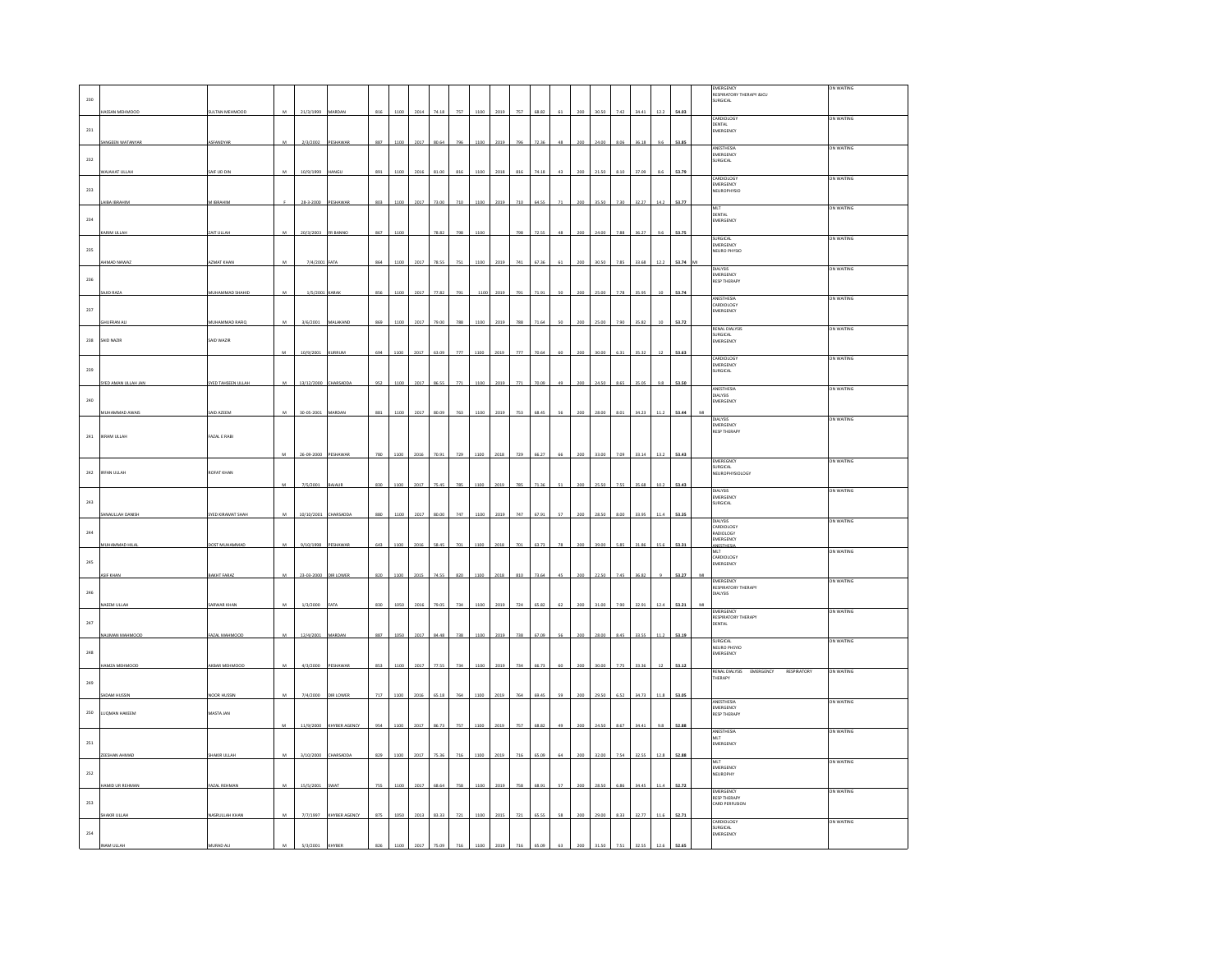|              |                               |                         |                |            |               |     |      |      |       |     |      |      |     |       |     |     |       |      |       |      |       | CARDIOLOGY                                    | ON WAITING        |
|--------------|-------------------------------|-------------------------|----------------|------------|---------------|-----|------|------|-------|-----|------|------|-----|-------|-----|-----|-------|------|-------|------|-------|-----------------------------------------------|-------------------|
| 255          |                               |                         |                |            |               |     |      |      |       |     |      |      |     |       |     |     |       |      |       |      |       | NEURO PHYSIO<br>EMERGENCY                     |                   |
|              | <b>HAYAT ULLAH</b>            | SHULAM MUHAMMAD         | M              | 7/10/1999  | ATA           | 777 | 1100 | 2015 | 70.64 | 788 | 1100 | 2019 | 778 | 70.73 | 51  | 200 | 25.50 | 7.06 | 35.36 | 10.2 | 52.63 |                                               |                   |
|              |                               |                         |                |            |               |     |      |      |       |     |      |      |     |       |     |     |       |      |       |      |       | RADIOLOGY<br>EMERGENCY                        | ON WAITING        |
| 256          |                               |                         |                |            |               |     |      |      |       |     |      |      |     |       |     |     |       |      |       |      |       | SURGICAL                                      |                   |
|              | ALEEJA NAZ                    | MROZ KHA                |                | 17-02-2002 |               | 732 |      | 2017 | 66.5  | 765 |      |      | 769 |       |     |     |       |      |       |      | 52.61 | DENTAL                                        | ON WAITING        |
| 257          |                               |                         |                |            |               |     |      |      |       |     |      |      |     |       |     |     |       |      |       |      |       | NEURO PHY<br>EMERGENCY                        |                   |
|              | UBHAN ULLAH                   | ARHAT ULLAH             | M              | 14/4/2000  | AT/           | 855 | 1100 | 2016 | 77.7  |     |      |      | 766 |       |     | 200 |       |      | 34.82 |      | 52.59 |                                               |                   |
|              |                               |                         |                |            |               |     |      |      |       |     |      |      |     |       |     |     |       |      |       |      |       | CARDIOLOGY<br>EMERGENCY<br>EMERGENCY          | ON WAITING        |
| 258          |                               |                         |                |            |               |     |      |      |       |     |      |      |     |       |     |     |       |      |       |      |       |                                               |                   |
|              | AIBA TEHREEM                  | MUHAMMAD AFSAR KHAN     |                | 13-04-2002 | ANNU          | 870 | 110  | 2017 | 79.09 | 705 | 110  |      |     |       | ĥЗ. | 200 | 31.50 | 7.91 | 32.05 | 12.6 | 52.55 | <b>MERGENCY</b>                               | ON WAITING        |
| 259          |                               |                         |                |            |               |     |      |      |       |     |      |      |     |       |     |     |       |      |       |      |       |                                               |                   |
|              | <b>IUHAMMAD SAJID HUSSAIN</b> | BRAR HUSSAIN            | M              | 17-02-200  | <b>ATA</b>    | 806 | 110  | 201  | 73.2  | 742 |      |      |     |       |     |     |       |      | 33.7  |      | 52.45 |                                               |                   |
|              |                               |                         |                |            |               |     |      |      |       |     |      |      |     |       |     |     |       |      |       |      |       | <b>DIALYSIS</b>                               | ON WAITING        |
| 260          |                               |                         |                |            |               |     |      |      |       |     |      |      |     |       |     |     |       |      |       |      |       | EMERGENCY<br>RADIOLOGY                        |                   |
|              |                               | AGHI SHAH               |                | 30-04-2000 | <b>LINES</b>  | 915 | 1106 | 201  | 83.11 | 720 |      |      |     |       |     |     | 29.56 | 0.27 | 32.73 |      | 52.45 | MERGENCY                                      | ON WAITING        |
| 261          | MUHAMMAD HAYAM                | SHAKIR ULLAH            |                |            |               |     |      |      |       |     |      |      |     |       |     |     |       |      |       |      |       | <b>RESP THERAPY</b><br>SURGICAL               |                   |
|              |                               |                         |                | 2/4/2001   | WA1           | 783 | 100  | 2017 |       |     |      |      |     |       |     |     |       |      |       |      | 2.4   |                                               |                   |
|              |                               |                         |                |            |               |     |      |      |       |     |      |      |     |       |     |     |       |      |       |      |       | <b>EMERGENCY</b>                              | ON WAITING        |
| $262\,$      | <b>SOHAR ALI</b>              | .<br>Taaj muhammad khan |                |            |               |     |      |      |       |     |      |      |     |       |     |     |       |      |       |      |       | NEURO PHYSIO<br>RESP THERAPY                  |                   |
|              |                               |                         | M              | 20-3-2000  | <b>SUNER</b>  | 834 | 1050 | 2016 | 79.43 | 706 |      |      | 70  | 641   |     | 200 | 30.50 | 7.94 | 32.09 |      | 52.23 |                                               | ON WAITING        |
| 263          |                               |                         |                |            |               |     |      |      |       |     |      |      |     |       |     |     |       |      |       |      |       | MLT<br>SURGICAL                               |                   |
|              |                               |                         |                |            |               |     |      |      |       |     |      |      |     |       |     |     |       |      |       |      |       | EMERGENCY                                     |                   |
|              | MMAD YOUNAS                   | JARI GHULAM MUHAMMAD    | M              | 1/4/2000   | ESHAWA        | 731 | 1100 | 2017 | 66.45 | 716 | 1100 |      | 716 |       | 65  |     |       | 6.65 | 32.55 |      | 52.19 | EMERGENCY                                     | ON WAITING        |
| 264          |                               |                         |                |            |               |     |      |      |       |     |      |      |     |       |     |     |       |      |       |      |       | SURGICAL<br>RESPIRATORY THERAPY & ICU         |                   |
|              | ARKAT ULLA                    | <b>HRAF KHAN</b>        | M              | 16/2/1997  | TAHO:         | 88' |      |      | 84.2  | 703 |      |      | 703 |       | s   | 20C |       | 8.43 | 31.95 | 11.8 | 52.18 |                                               |                   |
|              |                               |                         |                |            |               |     |      |      |       |     |      |      |     |       |     |     |       |      |       |      |       | DIALYSIS<br>EMERGENCY                         | ON WAITING        |
| 265          |                               |                         |                |            |               |     |      |      |       |     |      |      |     |       |     |     |       |      |       |      |       | <b>RESP THERAPY</b>                           |                   |
|              | <b>ISAD ALI</b>               | <b>VADAR KHAN</b>       |                | 15-09-2001 | PESHAWAR      |     | 110  | 2017 | 31.0  |     | 1100 |      |     |       |     |     |       |      | 33.45 | 10.6 | 52.15 | MLT                                           | ON WAITING        |
| 266          |                               |                         |                |            |               |     |      |      |       |     |      |      |     |       |     |     |       |      |       |      |       | EMERGENCY<br>SURGICAL                         |                   |
|              | AHMAN UD DI                   | UL ZARIN                | M              | 25-04-2001 | <b>AJOUR</b>  | 783 | 110  | 2017 | 71.18 | 761 | 110  |      | 761 | 69.1  | 52  | 200 | 26.00 | 7.1  | 34.55 | 10.4 | 52.1  |                                               |                   |
|              |                               |                         |                |            |               |     |      |      |       |     |      |      |     |       |     |     |       |      |       |      |       | CARDIOLOGY<br>RADIOLOGY                       | ON WAITING        |
| 267          |                               |                         |                |            |               |     |      |      |       |     |      |      |     |       |     |     |       |      |       |      |       | EMERGENCY                                     |                   |
|              | SOOM HAM                      | <b>BDUL HAMID KHA</b>   |                | 5/9/2001   | <b>JANN</b>   | 873 | 110  | 201  | 79.3  | 778 |      |      | 778 |       |     |     |       |      |       | 8.8  | 52.1  | ANESTHESIA                                    | ON WAITING        |
| 268          |                               |                         |                |            |               |     |      |      |       |     |      |      |     |       |     |     |       |      |       |      |       | EMERGENCY<br><b>SURGICAL</b>                  |                   |
|              | <b>IRFAN ULLAH</b>            | HAH WALI ULLAR          | M              | 2/4/1999   | DIR UPPER     | 687 |      |      |       |     |      |      |     |       |     |     |       |      |       |      | 51.91 |                                               |                   |
|              |                               |                         |                |            |               |     |      |      |       |     |      |      |     |       |     |     |       |      |       |      |       | MIT<br>RADIOLOGY                              | <b>ON WAITING</b> |
| 269          |                               |                         |                |            |               |     |      |      |       |     |      |      |     |       |     |     |       |      |       |      |       | EMERGENCY                                     |                   |
|              | <b>NUHAMMAD TARI</b>          | LAM JAN                 | м              | 10/3/2002  | ESHAWA        | 832 | 110  | 2017 | 75.64 | 716 | 110  | 2019 | 716 |       |     |     |       |      | 32.55 |      | 51.91 | EMERGENCY                                     | ON WAITING        |
| 270          | <b>IUHAMMAD ANEES ASIF</b>    | ASIF MUNIR              |                |            |               |     |      |      |       |     |      |      |     |       |     |     |       |      |       |      |       | ANESTHESIA<br>DENTAL                          |                   |
|              |                               |                         |                | 14-02-2002 |               | 86  | 110  |      | 78.5  | 749 |      |      |     |       |     |     |       |      | 34.0  |      |       |                                               |                   |
|              |                               |                         |                |            | <b>ESHAWA</b> |     |      | 2017 |       |     |      |      |     |       |     |     |       |      |       |      | 51.90 | <b>DIALYSIS</b>                               | ON WAITING        |
| $_{\rm 271}$ |                               |                         |                |            |               |     |      |      |       |     |      |      |     |       |     |     |       |      |       |      |       | RADIOLOGY<br>EMERGENCY                        |                   |
|              |                               | AMI ULLAH JAN           |                | 22-1-1999  | TAHO:         | 834 | 1100 | 2015 | 75.82 | 739 |      |      | 729 |       |     | 200 | 27.00 | 758  | 33.14 | 10.8 | 51.52 |                                               |                   |
| 272          |                               |                         |                |            |               |     |      |      |       |     |      |      |     |       |     |     |       |      |       |      |       | <b>EMERGENCY</b><br>RESPIRATORY THERAPY & ICU | ON WAITING        |
|              |                               |                         |                |            |               |     |      |      |       |     |      |      |     |       |     |     |       |      |       |      |       | <b>NEUROPHYSIOLOGY</b>                        |                   |
|              | <b>NUDASSIR KHAM</b>          | AJI QALANDAR SHAH       |                | 21/3/2001  | PESHAWA       |     |      |      |       |     |      |      |     |       |     |     |       |      | 33.73 |      | 51.47 | MLT                                           | ON WAITING        |
| 273          |                               |                         |                |            |               |     |      |      |       |     |      |      |     |       |     |     |       |      |       |      |       | mer<br>EMERGENCY<br>SURGICAL                  |                   |
|              |                               | <b>ZAM DI</b>           |                | 14-04-1999 |               | 730 |      |      |       |     |      |      |     |       |     |     |       |      | 31.55 |      | 51.43 |                                               |                   |
|              |                               |                         |                |            |               |     |      |      |       |     |      |      |     |       |     |     |       |      |       |      |       | CARDIAC PERFUSIC<br>EMERGENCY                 | ON WAITING        |
| 274          |                               |                         |                |            |               |     |      |      |       |     |      |      |     |       |     |     |       |      |       |      |       | <b>RESP THERAPY</b>                           |                   |
|              | MEER                          | <b>NURANGZEB</b>        |                | 9/11/2001  | CHARSADI      | 843 | 110  | 201  | 76.6  | 720 |      |      |     |       |     |     |       |      | 32.7  |      | 51.39 | CARDIAC PERFUSION                             | ON WAITING        |
| 275          |                               |                         |                |            |               |     |      |      |       |     |      |      |     |       |     |     |       |      |       |      |       | EMERGENCY<br>SURGICAL                         |                   |
|              | <b>AZAZ UR REHMAN</b>         | JAZ ALI                 | M              | 4/6/2001   | KHYBER AGENCY | 808 | 1100 | 2017 | 73.45 | 717 | 110  |      | 717 |       | 57  | 200 | 28.50 | 735  | 32.55 | 114  | 51.34 |                                               |                   |
|              |                               |                         |                |            |               |     |      |      |       |     |      |      |     |       |     |     |       |      |       |      |       | ANESTHESIA<br>EMERGENCY                       | ON WAITING        |
| 276          |                               |                         |                |            |               |     |      |      |       |     |      |      |     |       |     |     |       |      |       |      |       | <b>RESPIRTORY THERAPY</b>                     |                   |
|              | AMAL KHAI                     | MDAD KHA                | $\overline{M}$ | 12/2/2000  | <b>ESHAW</b>  | 723 | 1100 | 2016 | 65.7  | 723 |      |      | 723 |       |     |     |       |      | 32.SI |      | 51.24 | ANESTHESIA                                    | ON WAITING        |
| 277          |                               |                         |                |            |               |     |      |      |       |     |      |      |     |       |     |     |       |      |       |      |       | EMERGENCY<br>RESPIRTORY THERAPY               |                   |
|              | MUHAMMAD ISLAN                | AWAB ZADA               | M              | 15-05-2001 | ORGHA         | 69  |      | 20   | 62.7  | 734 |      |      | 734 | 66.7  | s:  |     |       |      | 33.31 |      | 51.04 |                                               |                   |
|              |                               |                         |                |            |               |     |      |      |       |     |      |      |     |       |     |     |       |      |       |      |       | <b>DIALYSIS</b><br>EMERGENCY                  | ON WAITING        |
| $_{\rm 278}$ | MARU AFZAL                    | MUHAMMAD AFZAL KHAN     |                |            |               |     |      |      |       |     |      |      |     |       |     |     |       |      |       |      |       | NEURO PHSIO                                   |                   |
|              |                               |                         | м              | 5/8/2000   | :<br>ARA      | 576 | 1100 | 2016 | 52.36 | 721 | 1100 | 2018 | 721 | 65.55 | 63  | 200 | 31.50 | 5.24 | 32.77 | 12.6 | 50.61 | <b>DIALYSIS</b>                               | ON WAITING        |
| 279          |                               |                         |                |            |               |     |      |      |       |     |      |      |     |       |     |     |       |      |       |      |       | EMERGENCY<br>NEURO PHSIO                      |                   |
|              |                               | MAULLAH                 |                | 27-07-2000 | HARSADD       | 70  |      | 2016 | 64.0  |     | 110  | 201  | 644 | 58.5  | 72  |     |       |      | 29.27 |      | 50.07 |                                               |                   |
|              |                               |                         |                |            |               |     |      |      |       |     |      |      |     |       |     |     |       |      |       |      |       | DIALYSIS<br>EMEREGNCY                         | ON WAITING        |
| 280          |                               |                         |                |            |               |     |      |      |       |     |      |      |     |       |     |     |       |      |       |      |       | RESPIRATORY THERAPY & ICU                     |                   |
|              |                               |                         |                |            |               |     |      |      |       |     |      |      |     |       |     |     |       |      |       |      |       |                                               |                   |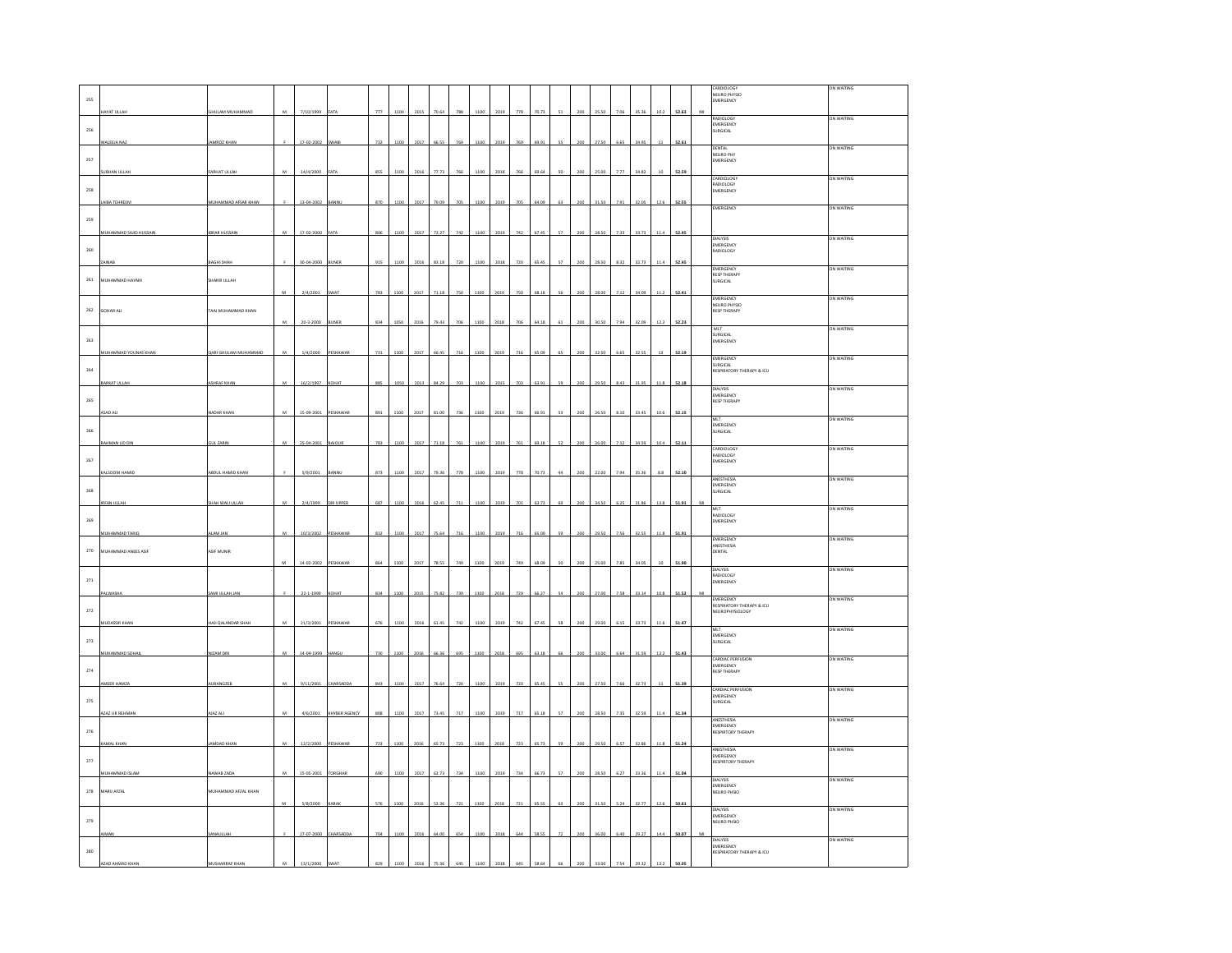| 281   |                       |                                           |                |                               |                      |            |              |              |                |            |              |              |            |                |          |            |                |              |                |                 |                |   | CARDIOLOGY<br>MLT<br>EMERGENCY                    | ON WAITING |
|-------|-----------------------|-------------------------------------------|----------------|-------------------------------|----------------------|------------|--------------|--------------|----------------|------------|--------------|--------------|------------|----------------|----------|------------|----------------|--------------|----------------|-----------------|----------------|---|---------------------------------------------------|------------|
|       | ASIF HUSSAIN          | HMAD HUSSAIN                              | M              | 14-02-2002                    | <b>KURRAM AGENCY</b> | 816        | 1100         | 2017         | 74.18          | 744        | 1100         | 2019         | 744        | 67.64          | 44       | 200        | 22.00          | 7.42         | 33.82          | 8.8             | 50.04          |   | <b>EMERGENCY</b>                                  | ON WAITING |
| 282   |                       |                                           |                |                               |                      |            |              |              |                |            |              |              |            |                |          |            |                |              |                |                 |                |   | RESPIRATORY THERAPY<br>NEURO PHYSIOLOGY           |            |
|       | HOIAB AKHTAR          | AHIB SHAH                                 |                | 1/1/2001                      | AT/                  | 836        | 1100         | 201          |                |            |              | 201          |            |                |          |            |                |              |                |                 | 49.89          |   | <b>DIALYSIS</b>                                   | ON WAITING |
| 283   |                       |                                           |                |                               |                      |            |              |              |                |            |              |              |            |                |          |            |                |              |                |                 |                |   | EMERGENCY<br>SURGICAL                             |            |
|       | TIO UR REHMAN         | <b>JAIK MUHAMMAD</b>                      | $\overline{M}$ | 4/4/1998                      | PESHAWAR             | 837        | 1100         |              |                | 677        | 1100         | 2017         | 667        | 60.64          |          | 20         |                | 7.61         |                | 115             | 49.73          |   | ANESTHESIA                                        | ON WAITING |
| 284   | HAMZA KHAN AFRIDI     | AIMAL KHAN AFRIDI                         |                |                               |                      |            |              |              |                |            |              |              |            |                |          |            |                |              |                |                 |                |   | EMERGENCY<br>SURGICAL                             |            |
|       |                       |                                           |                | 23-12-1999 PESHAWA            |                      | 690        | 1100         | 2017         | 62.73          | 755        |              | 2019         | 755        | 68.64          |          |            |                |              | 34.32          |                 | 49.59          |   | <b>DIALYSIS</b>                                   | ON WAITING |
| 285   | ARIS IQBAL            | SAEED IQBAL                               |                |                               |                      |            |              |              |                |            |              |              |            |                |          |            |                |              |                |                 |                |   | CARDIOLOGY<br>EMERGENCY                           |            |
|       |                       |                                           |                | 20-04-2001                    | SWAB                 | 704        | 1100         | 2017         | 64.00          | 656        | 1100         | 2019         | 656        | 59.64          |          |            |                |              | 29.8           |                 |                |   | EMERENCY                                          | ON WAITING |
| 286   |                       |                                           |                |                               |                      |            |              |              |                |            |              |              |            |                |          |            |                |              |                |                 |                |   | DENTAL<br>SURGICAL                                |            |
|       |                       | MUHAMMAD SAB IR                           | M              | 24/02/2002 MOHMAND            |                      | 637        | 1100         | 2017         | 57.91          | 665        | 1100         | 2019         | 665        | 60.4           |          | 200        | 33.00          | 5.79         | 30.23          | 13.2            | 49.22          |   | <b>EMERGENCY</b>                                  | ON WAITING |
| 287   |                       |                                           |                |                               |                      |            |              |              |                |            |              |              |            |                |          |            |                |              |                |                 |                |   | URGICAL<br>NEURO PHYSIOLOGY                       |            |
|       | FAQ AHMAD TA          | .<br>Maji wali khai                       | $\overline{M}$ | 25-011-1999                   |                      |            | 1100         |              | 77.82          | 661        | 1100         | 201          |            |                |          |            |                |              |                |                 | 49.03          |   |                                                   | ON WAITING |
|       |                       |                                           |                |                               |                      |            |              |              |                |            |              |              |            |                |          |            |                |              |                |                 |                |   | MLT<br>RADIOLOGY<br>EMERGENCY                     |            |
| 288   | ABDUL BASIT           | <b>JAVID IQBAL</b>                        |                |                               |                      |            |              |              |                |            |              |              |            |                |          |            |                |              |                |                 |                |   |                                                   |            |
|       |                       |                                           |                |                               |                      |            |              |              |                |            |              |              |            |                |          |            |                |              |                |                 |                |   |                                                   |            |
|       |                       |                                           |                | 1/4/2000                      | FATA                 | 814        | 1100         | 201          | 74.00          | 696        |              |              | 696        | 63.2           |          |            |                | 7.40         | 31.64          | 9.8             | 48.84          |   | EMERGENCY                                         | ON WAITING |
| 289   |                       |                                           |                |                               |                      |            |              |              |                |            |              |              |            |                |          |            |                |              |                |                 |                |   | SURGICAL<br>NEUROPHYSIOLOGY                       |            |
|       |                       | AURANG ZEB                                |                | 15/02/2002                    | HARSAD               | 823        | 1100         | 201          | 74.82          | 727        | 1100         | 2019         | 727        | 66.0           |          |            |                |              |                |                 | 48.73          |   | MLT                                               | ON WAITING |
| 290   |                       |                                           |                |                               |                      |            |              |              |                |            |              |              |            |                |          |            |                |              |                |                 |                |   | EMERGENCY<br>EUROPHYSIO                           |            |
|       | SOHAIL AFRIDE         | <b>HAH JEHAN</b>                          | M              | 15-03-2002                    | TRIBAL               | 796        | 1100         | 2017         | 72.36          | 692        | 1100         | 2019         | 692        | 62.91          | so       | 20C        |                | 7.24         | 31.45          | 10              | 48.69          |   | CARDIAC PERFUSION                                 | ON WAITING |
| 291   |                       |                                           |                |                               |                      |            |              |              |                |            |              |              |            |                |          |            |                |              |                |                 |                |   | CARDIOLOGY<br>EMERGENCY                           |            |
|       | MUHAMMAD ADNAN KHAN   | MUHAMMAD WA                               | M              | 15-02-2002                    | CHARSADD.            | 836        | 1100         | 2017         | 76.00          | 706        | 1100         | 2019         | 706        | 64.18          | 45       | 200        | 22.50          | 7.60         | 32.09          |                 | 48.69          |   |                                                   |            |
| 292   | MUJEEB KHAN           | ABDUL QAYUM                               |                |                               |                      |            |              |              |                |            |              |              |            |                |          |            |                |              |                |                 |                |   | <b>CARD PERSUFION</b><br>SURGICAL<br>NEURO PHYSIO | ON WAITING |
|       |                       |                                           | M              | 04/01/1999                    | <b>FATA</b>          | 724        | 1100         | 2015         | 65.82          | 640        | 1100         | 2017         | 640        | 58.18          | 64       | 200        | 32.00          | 6.58         | 29.09          | 12.8            | 48.47          |   | <b>DIALYSIS</b>                                   |            |
| 293   |                       |                                           |                |                               |                      |            |              |              |                |            |              |              |            |                |          |            |                |              |                |                 |                |   | RENAL DIALYSIS<br>EMEREGENCY<br>SURGICAL          | ON WAITING |
|       | MURTAZA KHAN          | SUBHANI GUL KHAN                          | M              | 3/3/2001                      |                      | 733        | 1100         | 2017         | 66.64          | 670        | 1100         | 2019         | 660        | 60.00          | 59       | 200        | 29.50          | 6.66         | 30.00          | 11.8            | 48.46          | M |                                                   |            |
| 294   |                       |                                           |                |                               |                      |            |              |              |                |            |              |              |            |                |          |            |                |              |                |                 |                |   | <b>PIALWAY</b><br>EMERGENCY                       | ON WAITING |
|       | <b>LAL KHAN</b>       | ALAK NIAZ KHAN                            | $\overline{M}$ | 17-04-2000                    | PESHAWAR             | 689        | 1100         | 2016         | 62.64          | 672        | 1100         | 2019         | 672        | 61.09          | 58       | 200        | 29.00          | 6.26         | 30.55          | 11.6            | 48.41          |   | SURGICAL                                          |            |
|       |                       |                                           |                |                               |                      |            |              |              |                |            |              |              |            |                |          |            |                |              |                |                 |                |   | <b>RENAL DIALYSIS</b><br>EMEREGENCY               | ON WAITING |
| 295   | MUHAMMAD IRSHAD       | JAVED SHAH                                |                | 05/01/1999 PESHAWAR           |                      | 883        | 1100         | 2016         | 80.27          | 624        | 1100         | 2018         | 624        | 56.73          |          | 200        |                | 8.03         | 28.36          | 12              | 48.39          |   | SURGICAL                                          |            |
|       |                       |                                           |                |                               |                      |            |              |              |                |            |              |              |            |                |          |            |                |              |                |                 |                |   | DIALYSIS<br>EMERGENCY                             | ON WAITING |
| 296   |                       |                                           |                |                               |                      |            |              |              |                |            |              |              |            |                |          |            |                |              |                |                 |                |   | REPIRATORY THERAPY                                |            |
|       | FARID ULLAH           | AQAL WAZIR                                | M              | 7/8/1999                      | ORAKZAI              | 734        | 1100         | 2016         | 66.73          | 737        | 1100         | 2019         | 727        | 66.09          |          | 200        | 21.50          | 6.67         | 33.05          |                 | 48.32          |   | CARDIOLOGY<br><b>DENTAL</b>                       | ON WAITING |
| 297   | MUHAMMAD HILAL        |                                           |                |                               |                      |            |              |              |                |            |              |              |            |                |          |            |                |              |                |                 |                |   | MERGENCY                                          |            |
|       | YOUSAF<br>ASHRAF SAID | MUHAMMAD YOUSAF<br><b>AID NAWAB KHAIL</b> | M<br>${\tt M}$ | 10/4/1999 KARAK<br>08/03/2001 | ABOTTABAD            | 714<br>685 | 1100<br>1100 | 2016<br>2016 | 64.91<br>62.27 | 713<br>644 | 1100<br>1100 | 2018<br>2108 | 713<br>644 | 64.82<br>58.55 | 47<br>64 | 200<br>200 | 23.50<br>32.00 | 6.49<br>6.23 | 32.41<br>29.27 | 9.4<br>$12.8\,$ | 48.30<br>48.30 |   | <b>EMERGENCY</b><br>RESPIRATORY THERAPY & ICU     | ON WAITING |
| 298   |                       |                                           |                |                               |                      |            |              |              |                |            |              |              |            |                |          |            |                |              |                |                 |                |   | NEUROPHYSIOLOGY                                   |            |
|       |                       |                                           |                |                               |                      |            |              |              |                |            |              |              |            |                |          |            |                |              |                |                 |                |   | <b>DIALYSIS</b>                                   | ON WAITING |
| 299   |                       |                                           |                |                               |                      |            |              |              |                |            |              |              |            |                |          |            |                |              |                |                 |                |   | EMERGENCY<br>SURGICAL                             |            |
|       | MUHAMMAD SHEHZAD KHAN | EHAN ZEB                                  | $\overline{M}$ | 25/5/1999                     | PESHAWA              | 702        | 1100         | 201          | 63.82          | 627        | 1100         | 2018         | 627        |                |          |            |                |              |                | 134             | 48.28          |   | MLT<br>RADIOLOGY                                  | ON WAITING |
| 300   |                       |                                           |                |                               |                      |            |              |              |                |            |              |              |            |                |          |            |                |              |                |                 |                |   | EMERGENCY                                         |            |
|       | MUHAMMAD ZAMEER GUL   | MEENAT KHAN                               | M              | 9/3/1998                      | KHYBER AGENCY        | 822        | 1050         | 2013         | 78.29          | 661        | 1100         | 2015         | 661        | 60.0           |          |            |                |              | 30.03          | 10.4            | 48.27          |   | <b>DIALYSIS</b>                                   | ON WAITING |
| $301$ | SYED TAIMOOR ZEB      | <b>IQBAL HUSSAIN</b>                      |                |                               |                      |            |              |              |                |            |              |              |            |                |          |            |                |              |                |                 |                |   | EMERGENCY<br><b>RES THERAPY</b>                   |            |
|       |                       |                                           |                | 26-04-2001                    |                      |            |              | 2017         |                |            |              |              |            |                |          |            |                |              |                |                 |                |   | ANESTHESIA                                        | ON WAITING |
| 302   |                       |                                           |                |                               |                      |            |              |              |                |            |              |              |            |                |          |            |                |              |                |                 |                |   | <b>EMERGENCY</b><br>SURGICAL                      |            |
|       | MUHAMMAD HAMID        | NASIR KHAN                                | M              | 15-05-1994                    | PESHAWA              | 587        | 1050         | 2012         | 55.90          | 625        | 1100         | 2018         | 625        | 56.82          | 69       | 200        | 34.50          | 5.59         | 28.41          | 13.8            | 47.80          |   | <b>DIALYSIS</b>                                   | ON WAITING |
| 303   |                       |                                           |                |                               |                      |            |              |              |                |            |              |              |            |                |          |            |                |              |                |                 |                |   | EMERGENCY<br>RESPIRATORY THERAPY                  |            |
|       | AMZA FEROZ            | EROZ SHAH                                 | M              | 1/3/2001                      |                      | 774        | 1100         | 2017         | 70.36          | 619        | 1100         | 2019         | 619        | 56.27          | 63       | 200        | 31.50          | 7.04         | 28.14          | 12.6            | 47.77          |   |                                                   |            |
| 304   |                       |                                           |                |                               |                      |            |              |              |                |            |              |              |            |                |          |            |                |              |                |                 |                |   | ANESTHESIA<br><b>EMERGENCY</b><br>DIALYSIS        | ON WAITING |
|       | KHALID HUSSAIN        | MIR HUSSAIN                               | M              | 15-01-2000                    | PESHAWA              | 611        | 1100         | 2017         | 55.55          | 693        | 1100         | 2019         | 693        | 63.00          |          |            |                | 55           | 31.50          | 10.6            | 47.65          |   |                                                   |            |
| 305   |                       |                                           |                |                               |                      |            |              |              |                |            |              |              |            |                |          |            |                |              |                |                 |                |   | MIT<br>EMERGENCY<br>SURGICAL                      | ON WAITING |
|       |                       |                                           |                |                               |                      |            |              |              |                |            |              |              |            |                |          |            |                |              |                |                 |                |   |                                                   |            |